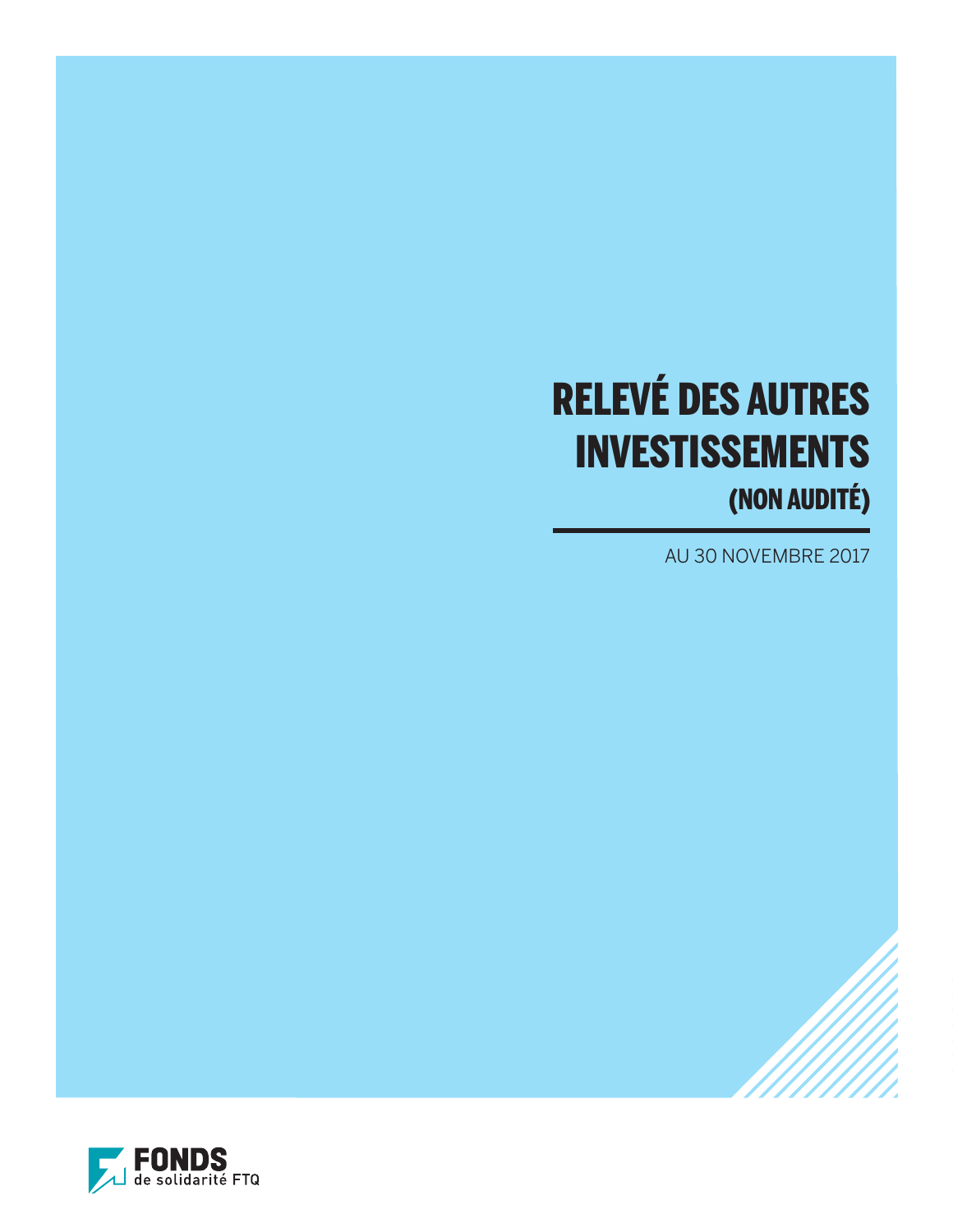| <b>Description</b>                               | Quantité | Coût<br>(en milliers \$) | Juste<br>valeur<br>(en milliers \$) |
|--------------------------------------------------|----------|--------------------------|-------------------------------------|
| <b>Actions et parts</b>                          |          |                          |                                     |
| 3i Group plc                                     | 30 677   | 295                      | 468                                 |
| 3M Co.                                           | 40 400   | 5 3 6 9                  | 12 654                              |
| A.O. Smith Corp.                                 | 3700     | 273                      | 302                                 |
| A.P. Moeller - Maersk AS, classe B               | 536      | 925                      | 1 2 4 1                             |
| <b>ABB Ltd</b>                                   | 102 192  | 2 2 4 8                  | 3 3 7 8                             |
| <b>Abbott Laboratories</b>                       | 125 356  | 5835                     | 9 1 0 4                             |
| AbbVie inc.                                      | 36 694   | 1745                     | 4 5 8 2                             |
| ABC-Mart inc.                                    | 7400     | 416                      | 525                                 |
| Abertis Infraestructuras SA                      | 16 615   | 387                      | 479                                 |
| ABN AMRO Group NV                                | 9602     | 331                      | 368                                 |
| Acasta Enterprises inc.                          | 80 000   | 773                      | 402                                 |
| Accenture plc                                    | 35 600   | 3 2 4 4                  | 6788                                |
|                                                  |          | 144                      |                                     |
| Accor SA                                         | 2518     |                          | 163                                 |
| ACS, Actividades de Construccion y Servicios, SA | 5 3 3 2  | 208                      | 266                                 |
| Activision Blizzard inc.                         | 15 800   | 715                      | 1 2 7 0                             |
| Acuity Brands inc.                               | 900      | 288                      | 199                                 |
| Adecco SA                                        | 4 1 9 8  | 378                      | 410                                 |
| Adidas AG                                        | 9472     | 1 0 8 2                  | 2 5 5 5                             |
| Admiral Group plc                                | 2 500    | 88                       | 84                                  |
| Adobe Systems inc.                               | 11 400   | 509                      | 2665                                |
| Advance Auto Parts inc.                          | 5 3 0 0  | 827                      | 689                                 |
| Advanced Micro Devices inc.                      | 21 400   | 408                      | 300                                 |
| Aecon Group inc.                                 | 30 000   | 459                      | 590                                 |
| Aegon NV                                         | 37 747   | 267                      | 303                                 |
| Aena SA                                          | 3935     | 586                      | 1 0 1 1                             |
| Aeon Co. Ltd                                     | 24 700   | 341                      | 519                                 |
| AerCap Holdings NV                               | 13 0 23  | 715                      | 872                                 |
| Aéroports de Paris SA                            | 1 0 9 3  | 222                      | 269                                 |
| AES Corp.                                        | 51 600   | 813                      | 704                                 |
| Aetna inc.                                       | 18 400   | 2 2 4 9                  | 4 2 7 1                             |
| Affiliated Managers Group inc.                   | 1 300    | 276                      | 333                                 |
| Aflac inc.                                       | 24 100   | 2 186                    | 2721                                |
| Ageas SA/NV                                      | 3 4 0 7  | 155                      | 216                                 |
| Agilent Technologies inc.                        | 14 500   | 585                      | 1 2 9 3                             |
| AGNC Investment Corp.                            | 137 227  | 3 4 0 4                  | 3518                                |
| Agnico Eagle Mines Ltd                           | 115 100  | 5 1 3 8                  | 6 5 0 9                             |
| Agrium inc.                                      | 103 604  | 11 0 79                  | 14 686                              |
| AGT Food & Ingredients inc.                      | 45 550   | 1 1 0 2                  | 916                                 |
| AIA Group Ltd                                    | 674 800  | 3 3 8 3                  | 7 0 46                              |
| Air Canada                                       | 691 300  | 7642                     | 16 999                              |
| Air Liquide SA                                   | 11 179   | 1 0 3 8                  | 1806                                |
| Air Products & Chemicals inc.                    | 5700     | 393                      | 1 1 9 7                             |
| Airbus Group SE                                  | 36 787   | 2513                     | 4933                                |
| Aisin Seiki Co. Ltd                              | 1 600    | 99                       | 111                                 |
|                                                  |          |                          | 979                                 |
| Ajinomoto Co. inc.                               | 41 200   | 603                      |                                     |
| Akamai Technologies inc.                         | 4700     | 303                      | 338                                 |
| Akzo Nobel NV                                    | 14 4 94  | 1 0 7 4                  | 1686                                |
| Albemarle Corp.                                  | 7 100    | 842                      | 1 2 2 8                             |
| Alexandria Real Estate Equities inc.             | 1 500    | 221                      | 246                                 |
| Alexion Pharmaceuticals inc.                     | 5400     | 531                      | 764                                 |
| Alfa Laval AB                                    | 9804     | 270                      | 299                                 |
| Alfresa Holdings Corp.                           | 5 100    | 135                      | 142                                 |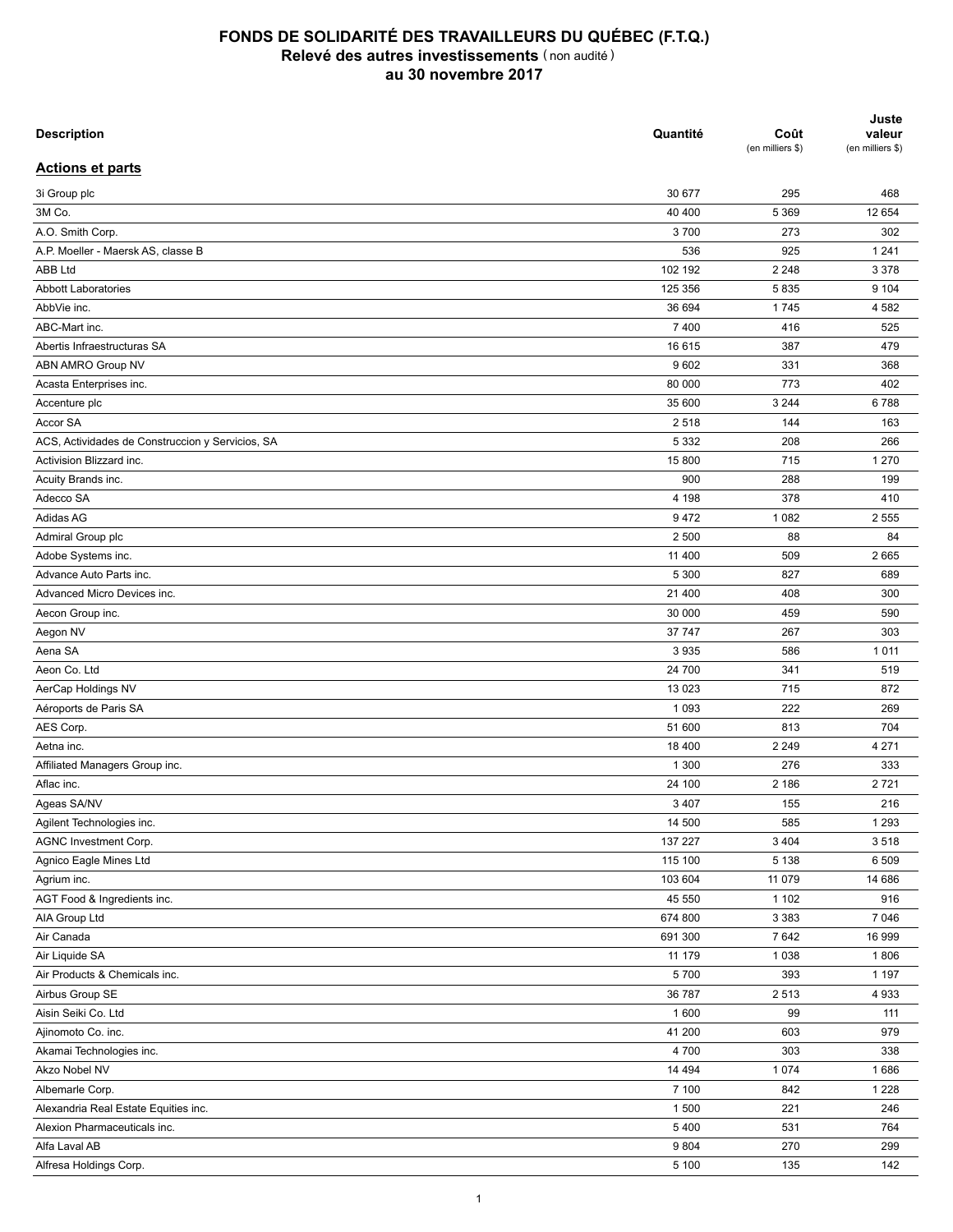| <b>Description</b>                             | Quantité | Coût<br>(en milliers \$) | Juste<br>valeur<br>(en milliers \$) |
|------------------------------------------------|----------|--------------------------|-------------------------------------|
| <b>Actions et parts</b>                        |          |                          |                                     |
| Algonquin Power & Utilities Corp.              | 746 932  | 9 107                    | 10 599                              |
| Align Technology inc.                          | 1800     | 342                      | 605                                 |
| Alimentation Couche-Tard inc., classe B        | 10 700   | 209                      | 704                                 |
| Alkermes plc                                   | 3 500    | 254                      | 236                                 |
| All Nippon Airways Co. Ltd                     | 2800     | 102                      | 144                                 |
| Alleghany Corp.                                | 2700     | 1 172                    | 2 0 3 4                             |
| Allegion plc                                   | 2 4 0 0  | 260                      | 260                                 |
| Allergan plc                                   | 7984     | 1857                     | 1788                                |
| Alliance Data Systems Corp.                    | 1400     | 461                      | 432                                 |
| Alliant Energy Corp.                           | 5 800    | 112                      | 337                                 |
| Allianz SE                                     | 10713    | 1978                     | 3 2 7 2                             |
| Allied Properties Real Estate Investment Trust | 99 374   | 3 4 2 0                  | 4 1 2 2                             |
| Allstate Corp.                                 | 33 500   | 2762                     | 4 4 3 1                             |
| Ally Financial inc.                            | 10 000   | 273                      | 346                                 |
| Alnylam Pharmaceuticals inc.                   | 1 900    | 326                      | 329                                 |
| Alphabet inc., classe A                        | 8 5 3 0  | 4813                     | 11 387                              |
| Alphabet inc., classe C                        | 6920     | 3 2 3 8                  | 9 1 0 6                             |
| Alps Electric Co. Ltd                          | 5700     | 222                      | 235                                 |
| Alstom SA                                      | 2 8 0 1  | 127                      | 149                                 |
| AltaGas Ltd                                    | 205 400  | 7582                     | 6015                                |
| Altice NV, classe A                            | 10 295   | 242                      | 105                                 |
| Altius Minerals Corp.                          | 55 200   | 620                      | 738                                 |
| Alumina Ltd                                    | 646 120  | 1 1 9 3                  | 1 4 0 2                             |
| Amadeus IT Holding SA                          | 42 648   | 2 4 5 2                  | 3 9 6 8                             |
| Amazon.com inc.                                | 10 0 25  | 3831                     | 15 198                              |
| Amcor Ltd                                      | 34 892   | 231                      | 526                                 |
| Ameren Corp.                                   | 11 700   | 590                      | 965                                 |
| American Airlines Group inc.                   | 3 3 0 0  | 149                      | 215                                 |
| American Electric Power Co. inc.               | 32 200   | 1479                     | 3 2 2 0                             |
| American Express Co.                           | 19 200   | 1511                     | 2417                                |
| American Financial Group inc.                  | 1 900    | 256                      | 257                                 |
| American International Group inc.              | 21 000   | 972                      | 1 6 2 2                             |
| American Tower Corp.                           |          |                          |                                     |
|                                                | 24 708   | 3 3 9 3                  | 4 5 8 2<br>1793                     |
| American Water Works Co. inc.                  | 15 200   | 774                      |                                     |
| Ameriprise Financial inc.                      | 3 4 0 0  | 288                      | 715                                 |
| AmerisourceBergen Corp.                        | 8 2 0 0  | 685                      | 896                                 |
| AMETEK inc.                                    | 6 200    | 277                      | 581                                 |
| Amgen inc.                                     | 17 200   | 1801                     | 3892                                |
| <b>AMP Ltd</b>                                 | 87 935   | 460                      | 439                                 |
| Amphenol Corp., classe A                       | 45 200   | 3548                     | 5 2 7 5                             |
| Anadarko Petroleum Corp.                       | 13 500   | 858                      | 836                                 |
| Analog Devices inc.                            | 9546     | 519                      | 1 0 5 9                             |
| Andeavor                                       | 3 9 0 0  | 250                      | 530                                 |
| Andritz AG                                     | 10 966   | 774                      | 793                                 |
| Anheuser-Busch InBev NV                        | 51 532   | 4 3 4 5                  | 7655                                |
| Annaly Capital Management inc.                 | 315 300  | 4 2 1 4                  | 4740                                |
| Ansys inc.                                     | 9 3 0 0  | 998                      | 1775                                |
| Antero Resources Corp.                         | 30 914   | 1 1 2 8                  | 757                                 |
| Anthem inc.                                    | 13 063   | 1571                     | 3 9 5 4                             |
| Antofagasta plc                                | 111 779  | 1648                     | 1773                                |
| Aon plc                                        | 13 860   | 1685                     | 2 5 0 4                             |
| Aozora Bank Ltd                                | 4 4 0 0  | 139                      | 221                                 |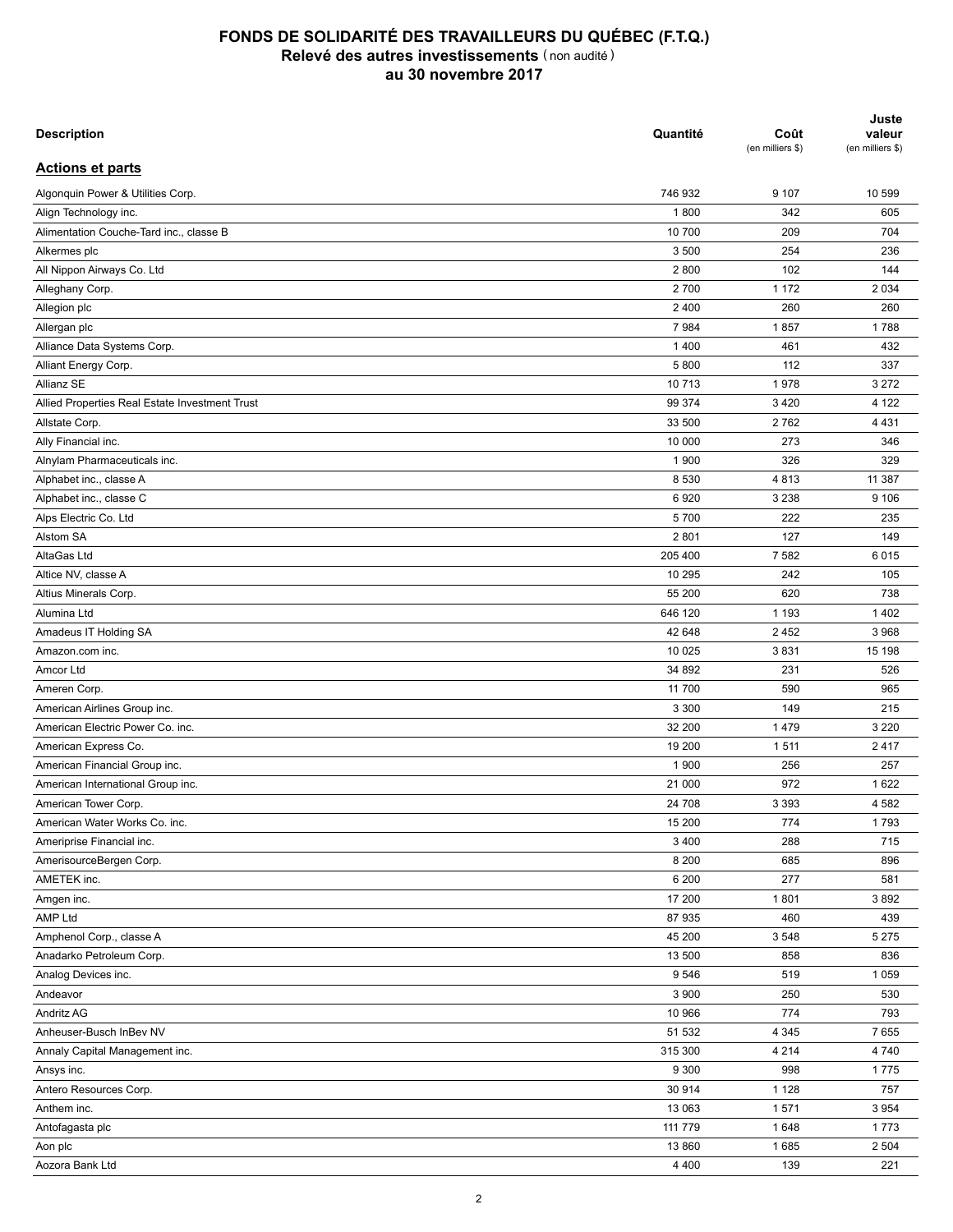| <b>Description</b>                          | Quantité | Coût<br>(en milliers \$) | Juste<br>valeur<br>(en milliers \$) |
|---------------------------------------------|----------|--------------------------|-------------------------------------|
| <b>Actions et parts</b>                     |          |                          |                                     |
| AP Moeller - Maersk AS                      | 237      | 614                      | 524                                 |
| APA Group                                   | 29 509   | 163                      | 270                                 |
| Apache Corp.                                | 22 000   | 1 6 3 0                  | 1 1 8 6                             |
| Apple inc.                                  | 268 100  | 21 031                   | 59 356                              |
| Applied Materials inc.                      | 83 400   | 1753                     | 5 6 7 0                             |
| Aramark                                     | 5 9 0 0  | 290                      | 324                                 |
| <b>ARC Resources Ltd</b>                    | 337 800  | 7984                     | 5 3 4 1                             |
| ArcelorMittal                               | 55 027   | 1772                     | 2 144                               |
| Arch Capital Group Ltd                      | 25 500   | 1758                     | 3 1 1 1                             |
| Archer-Daniels-Midland Co.                  | 16 300   | 535                      | 837                                 |
| Arconic inc.                                | 10 866   | 414                      | 345                                 |
| Arista Networks inc.                        | 1 100    | 270                      | 330                                 |
| Aristocrat Leisure Ltd                      | 8591     | 105                      | 185                                 |
| Aritzia inc.                                | 41 300   | 683                      | 498                                 |
| Arkema SA                                   | 531      | 75                       | 84                                  |
| Arrow Electronics inc.                      | 2 3 0 0  | 236                      | 239                                 |
| Arthur J. Gallagher & Co.                   | 3 4 0 0  | 227                      | 288                                 |
| Asahi Glass Co. Ltd                         | 8 100    | 264                      | 437                                 |
| Asahi Group Holdings Ltd                    | 25 400   | 918                      | 1669                                |
| Asahi Kasei Corp.                           | 32 100   | 190                      | 519                                 |
| Ascendas Real Estate Investment Trust       | 44 000   | 104                      | 111                                 |
| Ashtead Group plc                           | 13773    | 287                      | 456                                 |
| ASM Pacific Technology Ltd                  | 16 200   | 285                      | 300                                 |
| <b>ASML Holding NV</b>                      | 26 991   | 2795                     | 6 119                               |
| Assa Abloy AB, classe B                     | 23 624   | 331                      | 620                                 |
| Assicurazioni Generali SPA                  | 24 910   | 481                      | 589                                 |
| Associated British Foods plc                | 9850     | 188                      | 506                                 |
| Astellas Pharma inc.                        | 107 700  | 1 2 5 3                  | 1768                                |
| AstraZeneca plc                             | 68 177   | 4 7 7 3                  | 5 6 8 0                             |
| <b>ASX Ltd</b>                              | 22 066   | 946                      | 1 2 3 3                             |
| AT&T inc.                                   | 296 252  | 10 963                   |                                     |
|                                             |          |                          | 13 8 85                             |
| ATCO Ltd, classe I                          | 4 4 0 0  | 210                      | 203                                 |
| Athabasca Oil Corp.                         | 634 700  | 835                      | 800                                 |
| Athene Holding Ltd, classe A                | 8 0 0 0  | 529                      | 495                                 |
| Atlantia SPA                                | 11 3 27  | 331                      | 486                                 |
| Atlas Copco AB, classe A                    | 33 114   | 999                      | 1840                                |
| Atlas Copco AB, classe B                    | 29 0 35  | 900                      | 1443                                |
| Atmos Energy Corp.                          | 2 600    | 280                      | 309                                 |
| Atos SE                                     | 1577     | 212                      | 301                                 |
| Aurizon Holdings Ltd                        | 160 081  | 723                      | 825                                 |
| <b>AusNet Services</b>                      | 75 187   | 107                      | 138                                 |
| Australia and New Zealand Banking Group Ltd | 85 836   | 2 4 8 3                  | 2 3 8 9                             |
| Auto Trader Group plc                       | 102 640  | 713                      | 602                                 |
| Autodesk inc.                               | 5 200    | 442                      | 735                                 |
| Autoliv inc.                                | 4 4 0 0  | 601                      | 726                                 |
| Automatic Data Processing inc.              | 31 600   | 2 2 4 1                  | 4 6 6 0                             |
| Autozone inc.                               | 3 2 9 9  | 1756                     | 2918                                |
| AvalonBay Communities inc.                  | 11 300   | 1917                     | 2 640                               |
| Avery Dennison Corp.                        | 4 9 0 0  | 443                      | 720                                 |
| Aviva plc                                   | 89 638   | 472                      | 799                                 |
| Avnet inc.                                  | 4 200    | 225                      | 224                                 |
| Axa SA                                      | 46 223   | 973                      | 1800                                |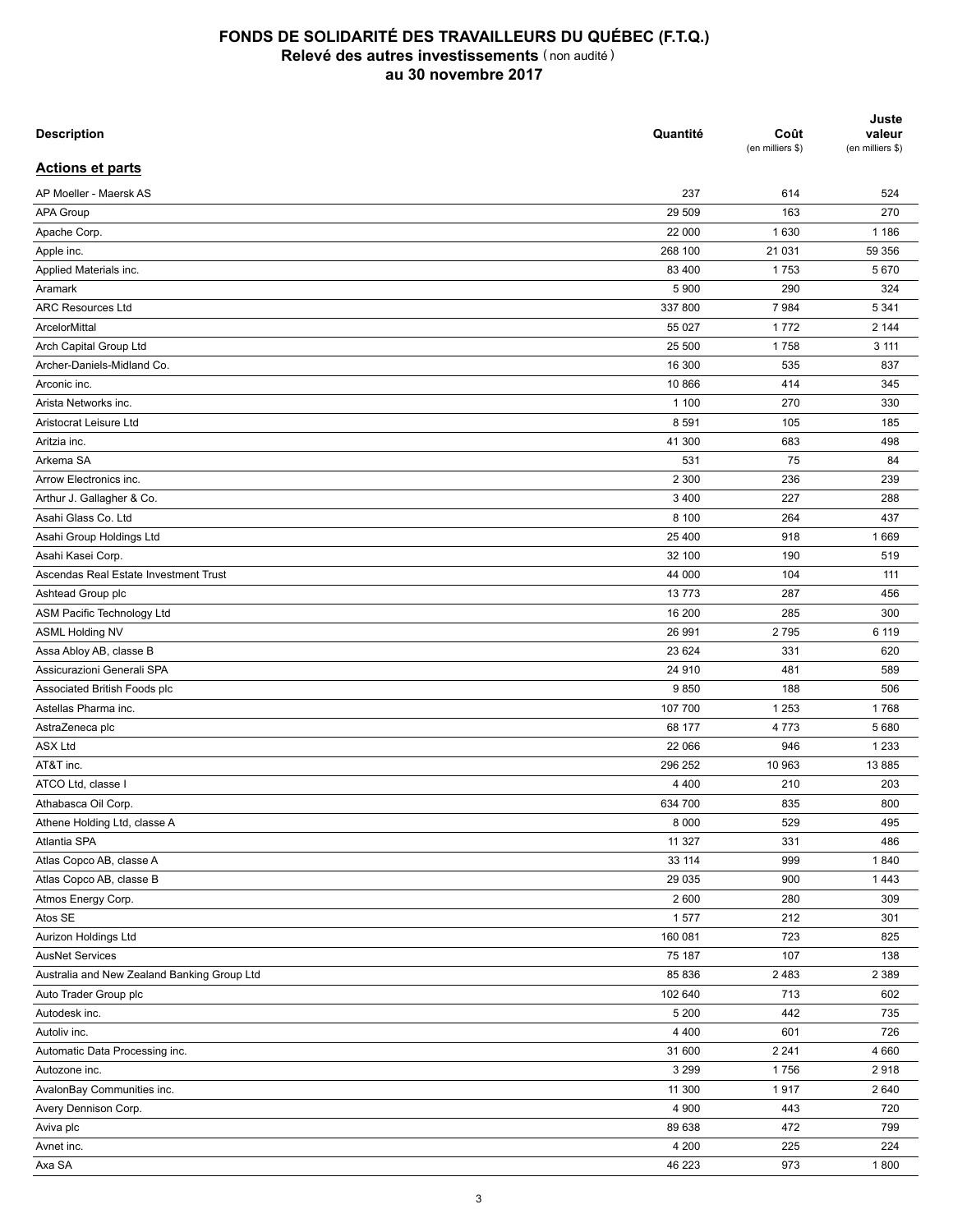| <b>Description</b>                        | Quantité          | Coût<br>(en milliers \$) | Juste<br>valeur<br>(en milliers \$) |
|-------------------------------------------|-------------------|--------------------------|-------------------------------------|
| <b>Actions et parts</b>                   |                   |                          |                                     |
| Axalta Coating Systems Ltd                | 13 4 34           | 543                      | 548                                 |
| Axis Capital Holdings Ltd                 | 19 550            | 1401                     | 1 3 2 0                             |
| Azrieli Group Ltd                         | 8868              | 487                      | 612                                 |
| Babcock International Group plc           | 13 643            | 301                      | 166                                 |
| <b>BAE Systems plc</b>                    | 107 080           | 686                      | 1 0 3 1                             |
| Baker Hughes inc.                         | 58 300            | 3836                     | 2 2 3 3                             |
| Ball Corp.                                | 7488              | 197                      | 385                                 |
| Banco Bilbao Vizcaya Argentaria SA        | 445 275           | 4887                     | 4913                                |
| Banco de Sabadell SA                      | 115 459           | 281                      | 300                                 |
| Banco Santander SA                        | 856 639           | 7 2 7 2                  | 7426                                |
| Bandai Namco Holdings inc.                | 3 600             | 103                      | 151                                 |
| Bank Hapoalim BM                          | 141 122           | 939                      | 1 2 4 1                             |
| Bank Leumi Le-Israel BM                   | 116 326           | 539                      | 832                                 |
|                                           | 231 300           | 3 2 6 3                  | 8 3 9 4                             |
| Bank of America Corp.                     |                   |                          |                                     |
| Bank of East Asia Ltd                     | 1806              | 8                        | 10                                  |
| Bank of Ireland group plc                 | 15 544            | 174                      | 157                                 |
| Bankia SA                                 | 14 949            | 59                       | 93                                  |
| Banque Canadienne Impériale de Commerce   | 95 900            | 8619                     | 11 3 29                             |
| Banque de Montréal                        | 115 700           | 7675                     | 11 4 8 6                            |
| Banque Nationale du Canada                | 108 185           | 6 2 6 0                  | 6877                                |
| Banque Royale du Canada                   | 490 341           | 35 202                   | 49 453                              |
| Banque Toronto-Dominion                   | 668 811           | 34 638                   | 48 983                              |
| Barclays plc                              | 431 908           | 2014                     | 1457                                |
| Barratt Developments plc                  | 21 665            | 236                      | 229                                 |
| Barry Callebaut AG                        | 822               | 1 1 4 1                  | 1972                                |
| <b>BASF SE</b>                            | 20752             | 1 3 5 8                  | 2 9 9 6                             |
| Baxter International inc.                 | 49 218            | 2 1 9 1                  | 4 1 5 5                             |
| Bayer AG                                  | 40 571            | 5 107                    | 6709                                |
| Bayerische Motoren Werke AG               | 17 973            | 1924                     | 2 3 4 6                             |
| Bayerische Motoren Werke AG - PRF         | 2095              | 223                      | 235                                 |
| BB&T Corp.                                | 19 600            | 669                      | 1 2 4 8                             |
| BCE inc.                                  | 160 380           | 7816                     | 9 9 0 2                             |
| Becton Dickinson and Co.                  | 23 179            | 2949                     | 6814                                |
| Beiersdorf AG                             | 2935              | 236                      | 451                                 |
| Benesse Holdings inc.                     | 13 500            | 567                      | 615                                 |
| Berkshire Hathaway inc., classe B         | 58 100            | 7765                     | 14 4 4 6                            |
| Best Buy Co. inc.                         | 5 800             | 162                      | 445                                 |
| Bezeg Israeli Telecommunication Corp. Ltd | 59 932            | 110                      | 116                                 |
| Biogen inc.                               | 7750              | 2 0 8 0                  | 3 2 1 6                             |
| BioMarin Pharmaceutical inc.              | 3 9 0 0           | 287                      | 431                                 |
| <b>Birchcliff Energy Ltd</b>              | 439 200           | 2677                     | 2 1 9 2                             |
| <b>BlackBerry Ltd</b>                     | 154 600           | 2 108                    | 2 1 5 2                             |
| BlackRock inc.                            | 2800              | 809                      | 1808                                |
| <b>BlueScope Steel Ltd</b>                | 28 794            | 370                      | 383                                 |
| <b>BNP Paribas</b>                        | 26 992            | 1637                     | 2 6 3 6                             |
| BOC Hong Kong Holdings Ltd                |                   |                          | 2 3 9 8                             |
|                                           | 368 000<br>11 916 | 1815<br>307              |                                     |
| <b>Boliden AB</b>                         |                   |                          | 488                                 |
| Bombardier inc., classe B                 | 2 386 700         | 8 5 4 7                  | 7 1 6 0                             |
| <b>Boral Ltd</b>                          | 44 592            | 211                      | 328                                 |
| BorgWarner inc.                           | 11 300            | 520                      | 811                                 |
| Boston Properties inc.                    | 4 9 0 0           | 546                      | 791                                 |
| Boston Scientific Corp.                   | 43 900            | 619                      | 1486                                |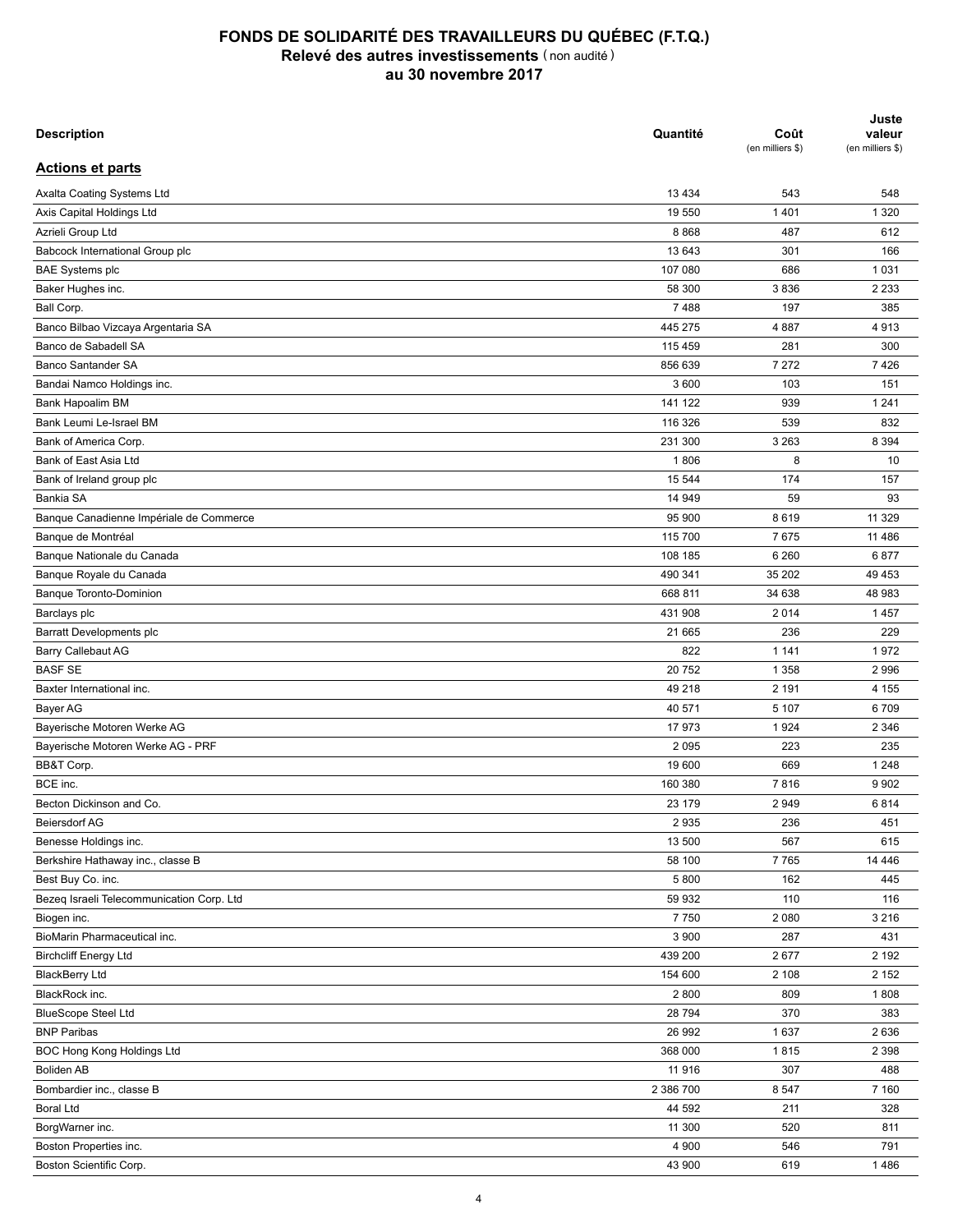| <b>Description</b>                                         | Quantité | Coût<br>(en milliers \$) | Juste<br>valeur<br>(en milliers \$) |
|------------------------------------------------------------|----------|--------------------------|-------------------------------------|
| <b>Actions et parts</b>                                    |          |                          |                                     |
| Bouygues SA                                                | 3 2 8 6  | 166                      | 219                                 |
| BP plc                                                     | 570 678  | 4727                     | 4 8 6 8                             |
| <b>Brambles Ltd</b>                                        | 45 079   | 416                      | 451                                 |
| <b>Brenntag AG</b>                                         | 4 2 2 8  | 268                      | 343                                 |
| Bridgestone Corp.                                          | 15 800   | 549                      | 927                                 |
| Brighthouse Financial inc.                                 | 2 0 6 3  | 134                      | 156                                 |
| Bristol-Myers Squibb Co.                                   | 44 000   | 2 3 3 0                  | 3582                                |
| British Land Co. plc                                       | 45 970   | 448                      | 504                                 |
| Brixmor Property Group inc.                                | 7600     | 268                      | 177                                 |
| Broadcom Ltd                                               | 30 440   | 4 9 9 7                  | 10 900                              |
| Broadridge Financial Solutions inc.                        | 17 300   | 1723                     | 2 0 1 1                             |
| Brookfield Asset Management inc., classe A                 | 214 650  | 9578                     | 11 510                              |
| Brookfield Business Partners L.P.                          | 32 000   | 1 1 0 3                  | 1 2 7 2                             |
| Brookfield Infrastructure Partners L.P.                    | 46 268   | 2 3 2 9                  | 2 5 4 7                             |
| Brookfield Properties Corp.                                | 180 600  | 4 0 6 9                  | 5 0 9 3                             |
| Brookfield Renewable Energy Partners L.P.                  | 100 400  | 3 2 5 7                  | 4 2 6 6                             |
| <b>Brother Industries Ltd</b>                              | 3 3 0 0  | 72                       | 105                                 |
| Brown-Forman Corp., classe B                               | 24 900   | 845                      | 1919                                |
| BRP inc.                                                   | 38 502   | 1 5 4 5                  | 1816                                |
| BT Group plc                                               | 380 113  | 2070                     | 1729                                |
| <b>Bunge Ltd</b>                                           | 10 700   | 857                      | 922                                 |
| Bunzl plc                                                  | 45 524   | 1 3 9 2                  | 1679                                |
| Burberry Group plc                                         | 30 4 28  | 813                      | 911                                 |
| <b>Bureau Veritas SA</b>                                   | 15 000   | 447                      | 513                                 |
| C.R. Bard inc.                                             | 7600     | 3 0 9 8                  | 3 2 8 9                             |
| CA inc.                                                    | 18 400   | 769                      | 784                                 |
|                                                            | 38 200   | 1 2 1 6                  | 1425                                |
| Cabot Oil & Gas Corp.                                      |          |                          |                                     |
| Cadence Design Systems inc.                                | 4 0 0 0  | 168                      | 226                                 |
| CAE inc.                                                   | 35 500   | 588                      | 808                                 |
| CaixaBank SA                                               | 77 672   | 461                      | 476                                 |
| CALBEE inc.                                                | 2700     | 69                       | 122                                 |
| Caltex Australia Ltd                                       | 49 903   | 1421                     | 1662                                |
| Camden Property Trust                                      | 4 800    | 546                      | 565                                 |
| Cameco Corp.                                               | 12 000   | 255                      | 145                                 |
| Campbell Soup Co.                                          | 30 600   | 1448                     | 1943                                |
| Canadian Apartment Properties Real Estate Investment Trust | 143 500  | 4 0 7 6                  | 5 3 0 8                             |
| Canadian National Railway Co.                              | 148 400  | 11 827                   | 14 946                              |
| Canadian Natural Resources Ltd                             | 393 900  | 14 347                   | 17 237                              |
| Canadian Pacific Railway Ltd                               | 3700     | 511                      | 835                                 |
| Canadian Real Estate Investment Trust                      | 100 100  | 4 5 22                   | 4 5 5 1                             |
| Canadian Tire Corp., classe A                              | 46 600   | 4 9 9 8                  | 7 5 9 8                             |
| Canadian Utilities Ltd, classe A                           | 5 200    | 198                      | 203                                 |
| Canfor Pulp Products inc.                                  | 47 800   | 617                      | 681                                 |
| Canon inc.                                                 | 155 700  | 5725                     | 7 7 0 4                             |
| Cap Gemini SA                                              | 5 3 2 6  | 410                      | 793                                 |
| Capita plc                                                 | 13 191   | 202                      | 107                                 |
| Capital One Financial Corp.                                | 12 100   | 769                      | 1 4 3 4                             |
| Capital Power Corp.                                        | 193 000  | 4612                     | 4 7 0 3                             |
| CapitaLand Ltd                                             | 326 885  | 991                      | 1 1 0 4                             |
| Cardinal Health inc.                                       | 6 9 0 0  | 336                      | 526                                 |
| Carlsberg AS, classe B                                     | 10 376   | 1 1 5 3                  | 1586                                |
| CarMax inc.                                                | 4 100    | 196                      | 364                                 |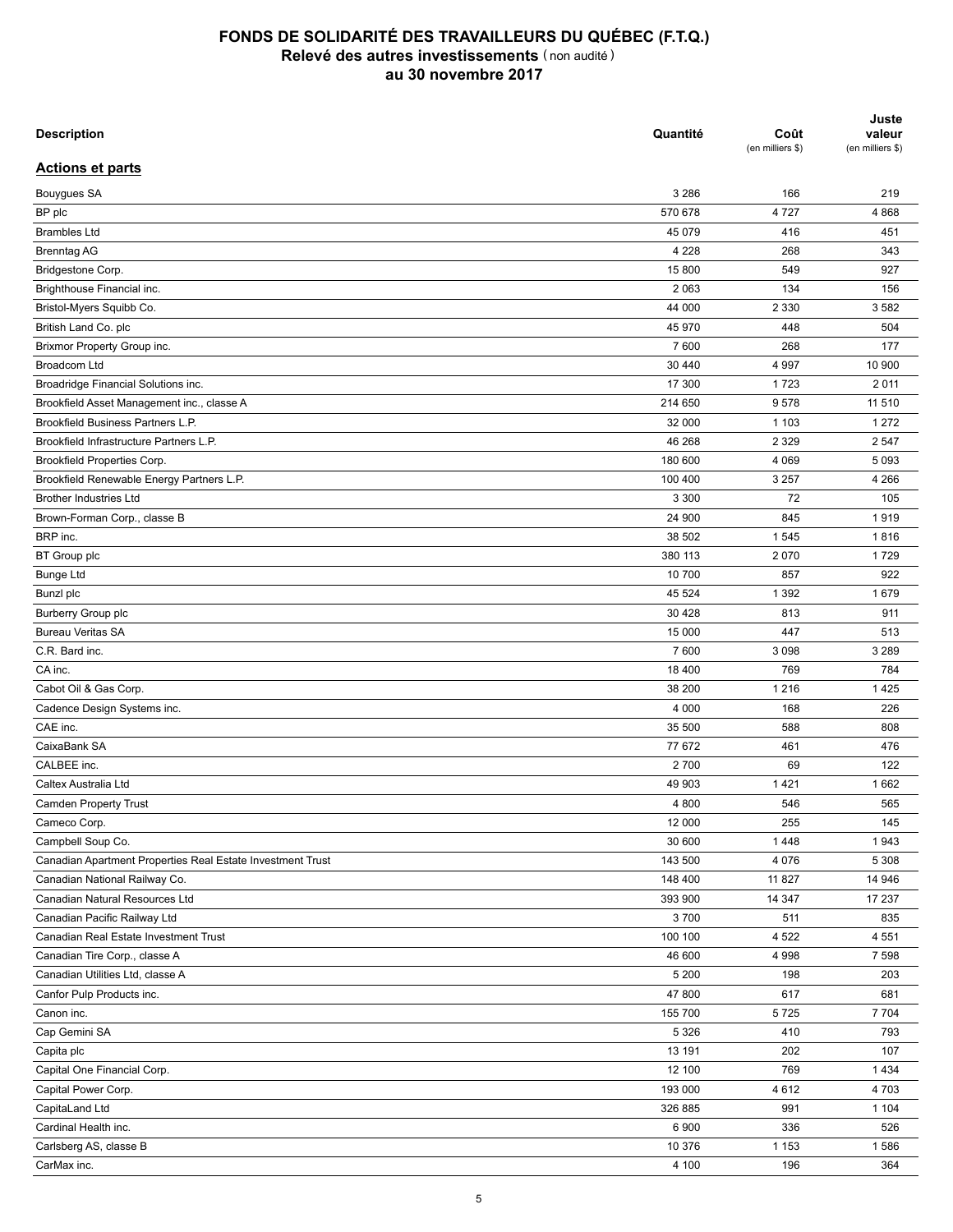| <b>Description</b>                     | Quantité | Coût<br>(en milliers \$) | Juste<br>valeur<br>(en milliers \$) |
|----------------------------------------|----------|--------------------------|-------------------------------------|
| <b>Actions et parts</b>                |          |                          |                                     |
| Carnival Corp.                         | 10 200   | 346                      | 863                                 |
| Carnival plc                           | 7 5 3 8  | 600                      | 627                                 |
| Carrefour SA                           | 16 011   | 636                      | 434                                 |
| Cascades inc.                          | 176 800  | 1490                     | 2 2 7 0                             |
| Casino Guichard Perrachon SA           | 6791     | 644                      | 533                                 |
| Casio Computer Co. Ltd                 | 6 200    | 138                      | 118                                 |
| Caterpillar inc.                       | 30 700   | 2916                     | 5 5 8 2                             |
| Cboe Global Markets inc.               | 1800     | 214                      | 286                                 |
| CBRE Group inc.                        | 7 500    | 273                      | 419                                 |
| CBS Corp., classe B                    | 8953     | 458                      | 647                                 |
| CCL Industries inc., classe B          | 63 900   | 1941                     | 3821                                |
| CDK Global inc.                        | 5 100    | 430                      | 454                                 |
| CDW Corp.                              | 3700     | 284                      | 334                                 |
| Celanese Corp., série A                | 10 100   | 610                      | 1 3 9 5                             |
| Celestica inc.                         | 315 700  | 3979                     | 4 4 2 0                             |
| Celgene Corp.                          | 17 900   | 1 1 2 4                  | 2 3 2 5                             |
| Cenovus Energy inc.                    | 524 200  | 11 2 3 3                 | 6447                                |
| Centene Corp.                          | 2 9 0 0  | 266                      | 381                                 |
| CenterPoint Energy inc.                | 15 900   | 273                      | 615                                 |
| Central Japan Railway Co.              | 8700     | 1 500                    | 2 0 8 1                             |
| Centrica plc                           | 162 077  | 755                      | 409                                 |
| CenturyLink inc.                       | 25 043   | 805                      | 471                                 |
| Cerner Corp.                           | 12 100   | 800                      | 1 1 0 2                             |
| CF Industries Holdings inc.            | 5 9 0 0  | 163                      | 285                                 |
| CGI Group inc., classe A               | 44 800   | 2 5 6 3                  | 3 0 5 0                             |
| CH Robinson Worldwide inc.             | 16 800   | 1 3 8 4                  | 1876                                |
| <b>Challenger Limited</b>              | 15 977   | 196                      | 219                                 |
| Charter Communications inc., classe A  | 6 208    | 1984                     | 2 609                               |
| <b>Chartwell Retirement Residences</b> | 260 500  | 3 0 6 6                  | 4 0 3 5                             |
| Check Point Software Technologies Ltd  | 6 5 5 3  | 901                      | 881                                 |
| Chemtrade Logistics Income Fund        | 217700   | 3 9 6 8                  | 4 201                               |
| Cheniere Energy inc.                   | 4 9 0 0  | 147                      | 305                                 |
| Chevron Corp.                          | 64 400   | 6575                     | 9872                                |
| Chipotle Mexican Grill inc.            | 500      | 187                      | 196                                 |
| Chr. Hansen Holding AS                 | 18 763   | 1545                     | 2 1 9 8                             |
| Chubb Ltd                              | 29 875   | 3 9 9 8                  | 5855                                |
|                                        | 19 400   |                          |                                     |
| Chubu Electric Power Co. inc.          | 3 3 0 0  | 452                      | 317                                 |
| Chugai Pharmaceutical Co. Ltd          |          | 114                      | 221                                 |
| Chugoku Electric Power Co. inc.        | 12 400   | 257                      | 177                                 |
| Church & Dwight Co. inc.               | 47 700   | 1655                     | 2 8 9 4                             |
| Cigna Corp.                            | 13 300   | 1640                     | 3628                                |
| Cimarex Energy Co.                     | 11 000   | 1 3 6 5                  | 1646                                |
| CIMIC Group Ltd                        | 18782    | 655                      | 938                                 |
| Cincinnati Financial Corp.             | 3 100    | 151                      | 298                                 |
| Cineplex inc.                          | 102 166  | 4 3 1 0                  | 3 9 5 7                             |
| Cintas Corp.                           | 2 2 0 0  | 338                      | 446                                 |
| Cisco Systems inc.                     | 193 200  | 5635                     | 9 2 8 4                             |
| CIT Group inc.                         | 3713     | 221                      | 238                                 |
| Citigroup inc.                         | 174 318  | 9 2 8 3                  | 16 955                              |
| Citizens Financial Group inc.          | 10 000   | 319                      | 524                                 |
| Citrix Systems inc.                    | 4 0 0 0  | 211                      | 452                                 |
| <b>City Developments Ltd</b>           | 21 400   | 184                      | 248                                 |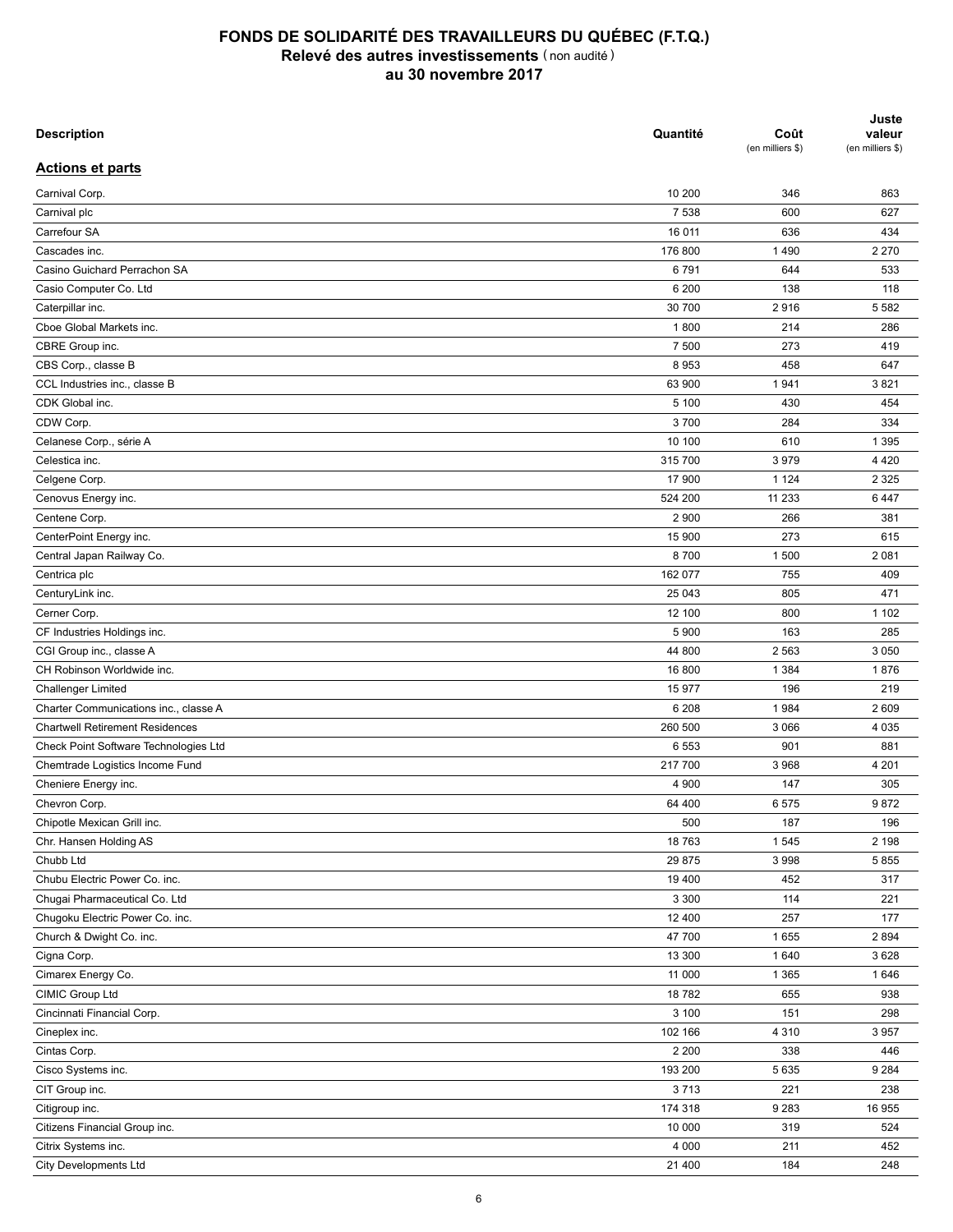| <b>Description</b>                                 | Quantité          | Coût<br>(en milliers \$) | Juste<br>valeur<br>(en milliers \$) |
|----------------------------------------------------|-------------------|--------------------------|-------------------------------------|
| <b>Actions et parts</b>                            |                   |                          |                                     |
| CK Asset Holdings Ltd                              | 178 221           | 1 609                    | 1933                                |
| CK Hutchison Holdings Ltd                          | 145 988           | 1793                     | 2 3 6 7                             |
| CK Infrastructure Holdings Ltd                     | 116 000           | 801                      | 1 2 6 9                             |
| Clorox Co.                                         | 23 000            | 2 4 6 5                  | 4 1 2 8                             |
| CLP Holdings Ltd                                   | 389 500           | 3 2 3 8                  | 5 1 1 8                             |
| CME Group inc.                                     | 17 400            | 2 0 0 8                  | 3 3 5 2                             |
| CMS Energy Corp.                                   | 20 300            | 846                      | 1 3 0 5                             |
| CNH Industrial NV                                  | 29 771            | 358                      | 498                                 |
| Cobham plc                                         | 78 696            | 261                      | 174                                 |
| Coca-Cola Amatil Ltd                               | 34 319            | 364                      | 267                                 |
| Coca-Cola Bottlers Japan inc.                      | 3 600             | 157                      | 177                                 |
| Coca-Cola Co.                                      | 235 900           | 9 0 7 1                  | 13 910                              |
| Coca-Cola European Partners plc                    | 8 0 2 2           | 397                      | 403                                 |
| Coca-Cola HBC AG                                   | 19 508            | 565                      | 806                                 |
| Cochlear Ltd                                       | 13 766            | 1 500                    | 2 4 3 3                             |
| Cogeco Communications inc.                         | 61 000            | 3952                     | 5616                                |
| Cognex Corp.                                       | 1 4 0 0           | 249                      | 250                                 |
| Cognizant Technology Solutions, classe A           | 14 900            | 498                      | 1 3 8 7                             |
| Colgate-Palmolive Co.                              | 95 800            | 6 0 0 0                  | 8 9 4 1                             |
| Colony NorthStar inc., classe A                    | 7 200             | 137                      | 113                                 |
|                                                    | 24 791            | 2 2 5 3                  | 2 508                               |
| Coloplast AS                                       |                   |                          |                                     |
| Colruyt SA                                         | 22 936<br>162 200 | 1433<br>4710             | 1568<br>7845                        |
| Comcast Corp., classe A                            |                   |                          |                                     |
| Comerica inc.                                      | 4 0 0 0           | 229                      | 429                                 |
| Commerzbank AG                                     | 23 540            | 253                      | 441                                 |
| Commonwealth Bank of Australia                     | 63 145            | 4 5 9 0                  | 4 9 0 5                             |
| CommScope Holding Co. inc.                         | 2 3 0 0           | 115                      | 107                                 |
| Compagnie de St-Gobain                             | 13 6 14           | 592                      | 1 0 0 1                             |
| Compagnie Financière Richemont SA                  | 28 799            | 2739                     | 3 2 0 1                             |
| Compagnie Générale des Établissements Michelin SCA | 5016              | 458                      | 939                                 |
| Compass Group plc                                  | 102 713           | 1858                     | 2685                                |
| Computershare Ltd                                  | 8 9 0 8           | 100                      | 143                                 |
| Conagra Brands inc                                 | 35 200            | 1 2 7 2                  | 1693                                |
| Concho Resources inc.                              | 10 517            | 1 4 0 0                  | 1895                                |
| Concordia Financial Group Ltd                      | 28 000            | 159                      | 198                                 |
| ConocoPhillips                                     | 51 400            | 3 142                    | 3 3 6 9                             |
| Consolidated Edison inc.                           | 56 500            | 3 2 5 2                  | 6481                                |
| Constellation Brands inc., classe A                | 9700              | 1 2 4 9                  | 2719                                |
| Constellation Software inc.                        | 6 2 6 8           | 4 3 3 5                  | 4737                                |
| Continental AG                                     | 2 1 3 8           | 290                      | 735                                 |
| Continental Resources inc.                         | 9 3 0 0           | 433                      | 567                                 |
| ConvaTec Group plc                                 | 5 0 0 0           | 25                       | 17                                  |
| Cooper Companies inc.                              | 3 4 0 0           | 761                      | 1 0 5 7                             |
| Corning inc.                                       | 77 000            | 1690                     | 3 2 1 3                             |
| CoStar Group inc.                                  | 300               | 106                      | 118                                 |
| Costco Wholesale Corp.                             | 16 500            | 1507                     | 3 9 2 0                             |
| Coty inc.                                          | 13 670            | 448                      | 303                                 |
| Covestro AG                                        | 6879              | 707                      | 924                                 |
| Crédit Agricole SA                                 | 31 297            | 531                      | 681                                 |
| Credit Suisse Group AG                             | 55 383            | 1424                     | 1 2 1 1                             |
| Crescent Point Energy Corp.                        | 16 300            | 407                      | 153                                 |
| CRH plc                                            | 20 291            | 484                      | 902                                 |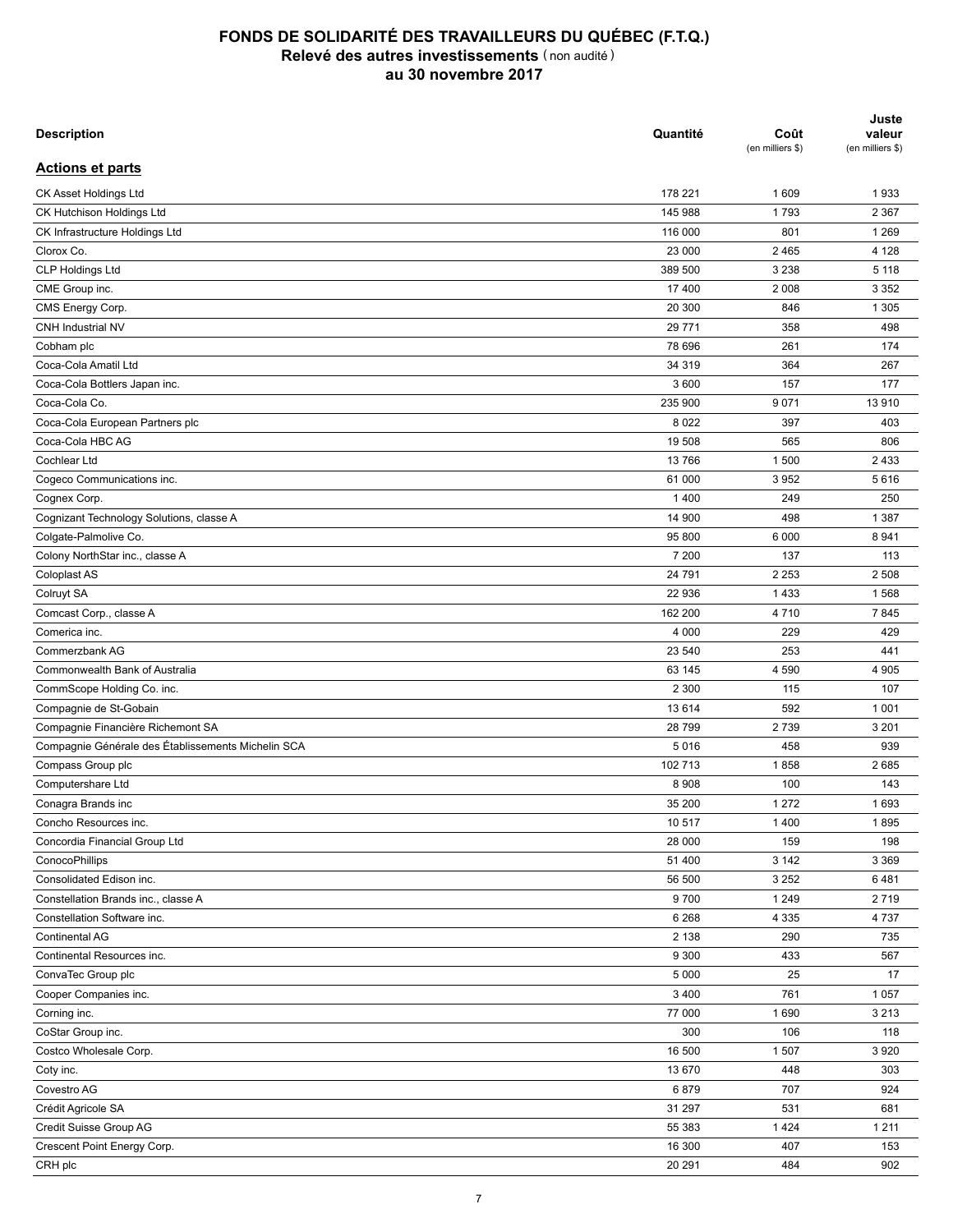| <b>Description</b>                      | Quantité | Coût<br>(en milliers \$) | Juste<br>valeur<br>(en milliers \$) |
|-----------------------------------------|----------|--------------------------|-------------------------------------|
| <b>Actions et parts</b>                 |          |                          |                                     |
| Croda International plc                 | 15 7 25  | 803                      | 1 1 7 2                             |
| Crown Castle International Corp.        | 20 000   | 1 2 4 6                  | 2912                                |
| Crown Holdings inc.                     | 8800     | 429                      | 677                                 |
| Crown Resorts Ltd                       | 15 653   | 205                      | 189                                 |
| <b>CSL Ltd</b>                          | 14 985   | 1 2 3 1                  | 2 100                               |
| CSX Corp.                               | 22 900   | 596                      | 1645                                |
| Cummins inc.                            | 4 200    | 520                      | 906                                 |
| CVS Caremark Corp.                      | 32 600   | 1767                     | 3 2 1 7                             |
| Cyberdyne inc.                          | 3 0 0 0  | 92                       | 51                                  |
| D.R. Horton inc.                        | 8 500    | 334                      | 558                                 |
| Daicel Corp.                            | 32 900   | 402                      | 504                                 |
| Daifuku Co. Ltd                         | 2 3 0 0  | 161                      | 162                                 |
| Daiichi Sankyo Co. Ltd                  | 26 300   | 465                      | 820                                 |
| Daikin Industries Ltd                   | 12 600   | 679                      | 1875                                |
| Daimler AG                              | 21 988   | 1442                     | 2 3 5 4                             |
| Daito Trust Construction Co. Ltd        | 5 500    | 755                      | 1 3 0 1                             |
| Daiwa House Industry Co. Ltd            | 16 900   | 335                      | 800                                 |
| Daiwa House REIT Investment Co.         | 357      | 1 1 3 3                  | 1 1 0 7                             |
| Daiwa Securities Group inc.             | 42 000   | 351                      | 337                                 |
| Danaher Corp.                           | 37 800   | 2812                     | 4 5 9 6                             |
| Danone SA                               | 46 606   | 3 6 6 5                  | 5 0 7 7                             |
| Danske Bank AS                          | 71 613   | 2 3 7 6                  | 3 4 5 3                             |
| Darden Restaurants inc.                 | 7 400    | 739                      | 804                                 |
| Dassault Aviation SA                    | 215      | 430                      | 427                                 |
| Dassault Systèmes SA                    | 8 2 0 1  | 762                      | 1 1 3 8                             |
| DaVita HealthCare Partners inc.         | 9 9 0 0  | 737                      | 779                                 |
| DBS Group Holdings Ltd                  | 117 973  | 1 7 0 4                  | 2757                                |
| DCC plc                                 | 1 2 7 5  | 154                      | 159                                 |
| DealNet Capital Corp.                   | 113 381  | 63                       | 11                                  |
| Deere & Co.                             | 10 400   | 1 2 7 0                  | 2 0 0 8                             |
|                                         |          |                          |                                     |
| Dell Technologies inc.                  | 20 075   | 1678                     | 2 0 2 4                             |
| Delphi Automotive plc                   | 13898    | 947                      | 1874                                |
| Delta Air Lines inc.                    | 3 800    | 165                      | 259                                 |
| DeNa Co. Ltd                            | 2 500    | 103                      | 73                                  |
| Denso Corp.                             | 11 700   | 510                      | 849                                 |
| Dentsply Sirona inc.                    | 3 600    | 255                      | 311                                 |
| Dentsu inc.                             | 3 800    | 240                      | 222                                 |
| Deutsche Bank AG                        | 48 575   | 1685                     | 1 1 8 6                             |
| Deutsche Börse Group                    | 3798     | 254                      | 556                                 |
| Deutsche Lufthansa AG                   | 4 4 4 1  | 79                       | 197                                 |
| Deutsche Post AG                        | 20 068   | 524                      | 1 2 3 1                             |
| Deutsche Telekom AG                     | 70 176   | 1 0 2 6                  | 1618                                |
| Deutsche Wohnen AG                      | 8478     | 328                      | 484                                 |
| Devon Energy Corp.                      | 12 200   | 858                      | 606                                 |
| <b>DEXUS Property Group</b>             | 93 4 93  | 941                      | 947                                 |
| Diageo plc                              | 206 923  | 6088                     | 9 2 6 9                             |
| Diamondback Energy inc.                 | 8 2 8 0  | 1 107                    | 1 1 6 6                             |
| Digital Realty Trust inc.               | 5 3 0 0  | 674                      | 797                                 |
| Direct Line Insurance Group plc         | 43 242   | 287                      | 276                                 |
| DISCO Corp.                             | 1 200    | 280                      | 344                                 |
| <b>Discover Financial Services</b>      | 10 800   | 534                      | 982                                 |
| Discovery Communications inc., classe A | 2 9 0 0  | 120                      | 71                                  |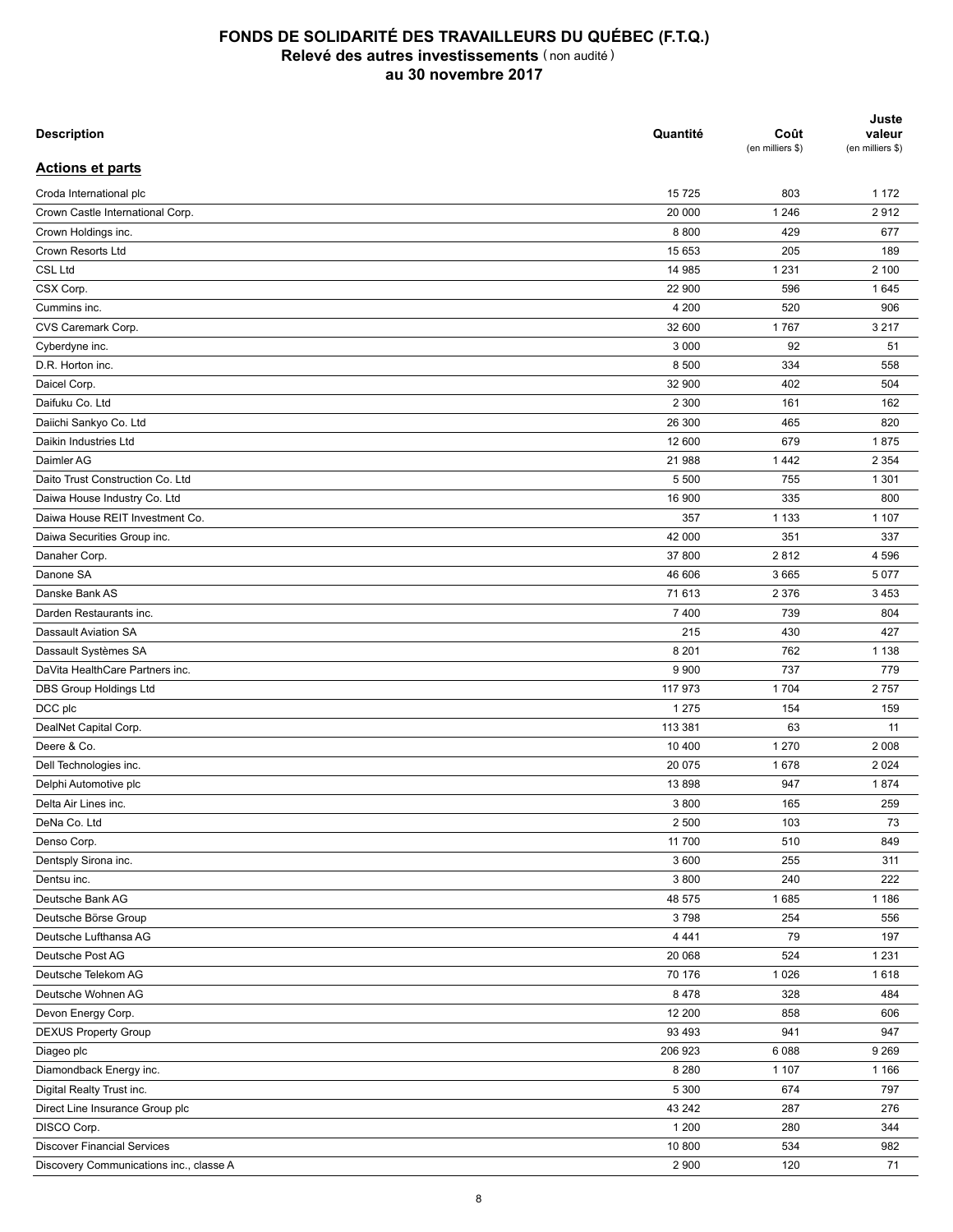| <b>Description</b>                      | Quantité | Coût<br>(en milliers \$) | Juste<br>valeur<br>(en milliers \$) |
|-----------------------------------------|----------|--------------------------|-------------------------------------|
| <b>Actions et parts</b>                 |          |                          |                                     |
| Discovery Communications inc., classe C | 8 2 0 0  | 326                      | 191                                 |
| DISH Network Corp.                      | 6 600    | 402                      | 431                                 |
| <b>DNB ASA</b>                          | 23 285   | 391                      | 549                                 |
| Dollar General Corp.                    | 14 200   | 1 0 3 9                  | 1611                                |
| Dollar Tree inc.                        | 8911     | 584                      | 1 1 8 0                             |
| Dollarama inc.                          | 22 300   | 2612                     | 3517                                |
| Dominion Resources inc.                 | 66 900   | 5 1 3 0                  | 7 2 5 1                             |
| Domino's Pizza Enterprises Ltd          | 1750     | 114                      | 80                                  |
| Domino's Pizza inc.                     | 900      | 142                      | 216                                 |
| DONG Energy AS                          | 24 145   | 1 1 3 6                  | 1813                                |
| Dorel Industries inc., classe B         | 110 850  | 3891                     | 3 3 4 7                             |
| Dover Corp.                             | 4 600    | 374                      | 579                                 |
| DowDuPont inc.                          | 127 005  | 5 3 2 8                  | 11 7 7 4                            |
| Dr Pepper Snapple Group inc.            | 28 700   | 2938                     | 3 3 3 5                             |
| <b>DSVAS</b>                            | 2 1 2 3  | 113                      | 211                                 |
| DTE Energy Co.                          | 18700    | 2 2 0 5                  | 2 7 8 4                             |
| Duke Energy Corp.                       | 69 314   | 5 0 64                   | 7964                                |
| Duke Realty Corp.                       | 8800     | 327                      | 319                                 |
| DXC Technology Co.                      | 6 3 5 4  | 511                      | 787                                 |
| E*TRADE Financial Corp.                 | 7 4 0 0  | 262                      | 459                                 |
| E.ON SE                                 | 46 776   | 1576                     | 698                                 |
| East Japan Railway Co.                  | 20 600   | 1663                     | 2 5 7 6                             |
| East West Bancorp inc.                  | 3700     | 292                      | 293                                 |
| Eastman Chemical Co.                    | 5 0 0 0  | 194                      | 595                                 |
|                                         | 559      | 8                        | 14                                  |
| EasyJet plc<br>Eaton Corp. plc          | 11 100   | 763                      | 1 1 1 2                             |
|                                         | 49 100   | 1 1 3 9                  | 2 1 9 3                             |
| eBay inc.                               |          |                          |                                     |
| Ecolab inc.<br>Edenred                  | 24 500   | 2 3 4 9<br>548           | 4 2 9 0<br>610                      |
|                                         | 16 511   |                          |                                     |
| Edison International                    | 20 600   | 1 5 5 7                  | 2 157                               |
| EDP - Energias de Portugal SA           | 61 402   | 296                      | 278                                 |
| Edwards Lifesciences Corp.              | 4 800    | 459                      | 725                                 |
| Eiffage SA                              | 1981     | 281                      | 281                                 |
| Eisai Co. Ltd                           | 6 900    | 278                      | 506                                 |
| Elbit Systems Ltd                       | 664      | 119                      | 119                                 |
| Électricité de France SA                | 13 381   | 467                      | 226                                 |
| Electrolux AB                           | 5 1 2 3  | 193                      | 220                                 |
| Electronic Arts inc.                    | 13 000   | 1 0 0 1                  | 1781                                |
| Element Fleet Management Corp.          | 6700     | 82                       | 65                                  |
| Eli Lilly & Co.                         | 36 600   | 2 112                    | 3 9 9 1                             |
| Elisa Co.                               | 21 533   | 903                      | 1 1 3 1                             |
| Emerson Electric Co.                    | 29 900   | 1884                     | 2 4 9 7                             |
| Empire Co. Ltd, classe A                | 155 300  | 3680                     | 3855                                |
| Ems-Chemie Holding AG                   | 2 9 0 4  | 1930                     | 2 4 9 9                             |
| Enagas SA                               | 73 493   | 2731                     | 2783                                |
| Enbridge inc.                           | 239 653  | 11 691                   | 11 658                              |
| Enbridge Income Fund Holdings inc.      | 131 673  | 4 2 6 3                  | 3 9 3 2                             |
| Encana Corp.                            | 588 900  | 8517                     | 8993                                |
| Endeavour Mining Corp.                  | 43 700   | 1 0 0 9                  | 1 0 2 0                             |
| Endesa SA                               | 20 649   | 561                      | 594                                 |
| Enel SPA                                | 173 062  | 1 0 3 3                  | 1450                                |
| EnerCare inc.                           | 91 628   | 1 4 2 7                  | 1844                                |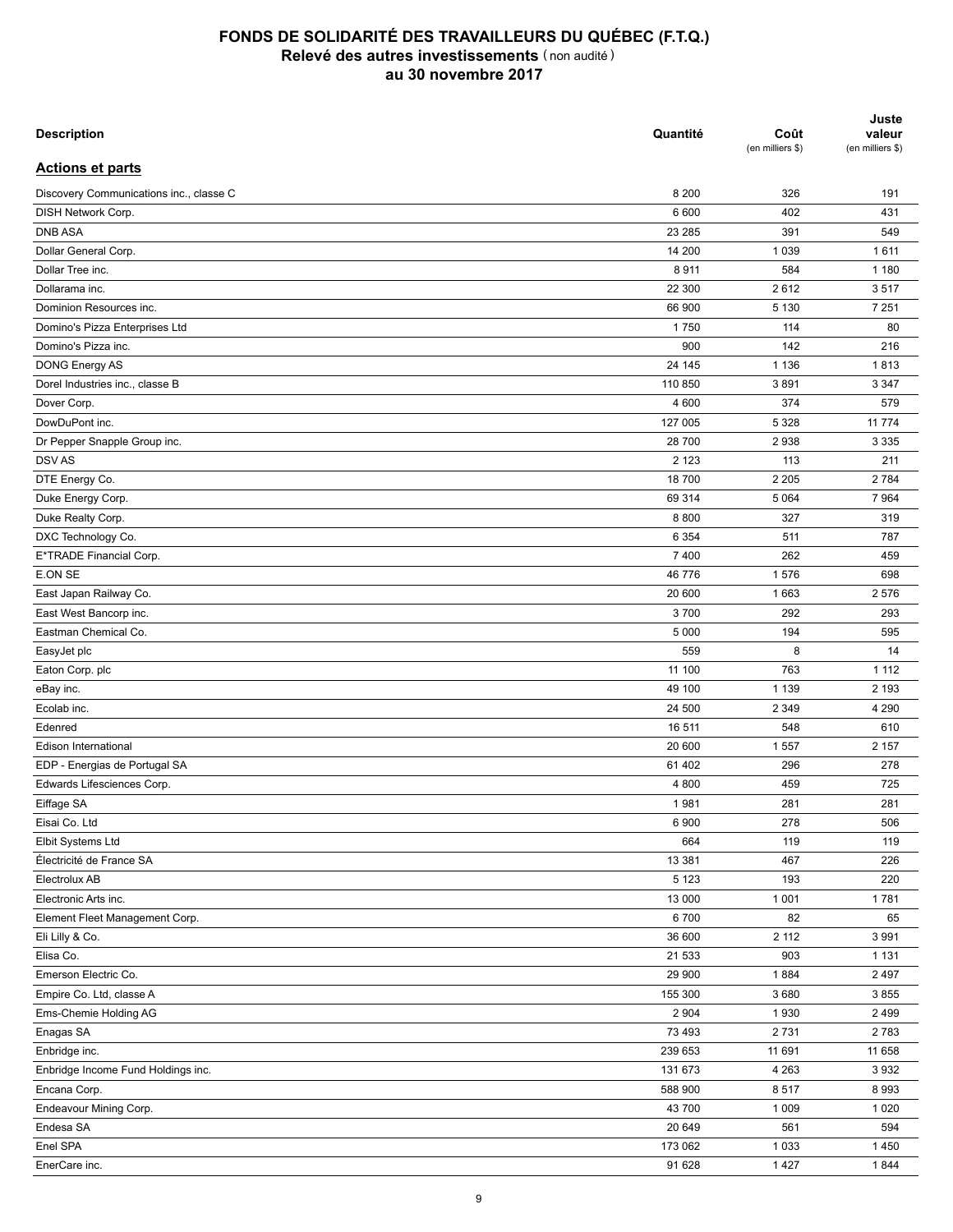| <b>Description</b>                          | Quantité | Coût<br>(en milliers \$) | Juste<br>valeur<br>(en milliers \$) |
|---------------------------------------------|----------|--------------------------|-------------------------------------|
| <b>Actions et parts</b>                     |          |                          |                                     |
| Enerflex Ltd                                | 99 500   | 1482                     | 1577                                |
| Enerplus Corp.                              | 326 800  | 3012                     | 3840                                |
| Engie SA                                    | 40 384   | 1 2 2 8                  | 912                                 |
| <b>ENI SPA</b>                              | 61 215   | 1570                     | 1 2 9 9                             |
| Entercom Communications Corp.               | 3 9 6 6  | 60                       | 59                                  |
| Entergy Corp.                               | 5 200    | 431                      | 579                                 |
| Envision Healthcare Corp.                   | 1 100    | 96                       | 45                                  |
| EOG Resources inc.                          | 43 600   | 4 0 5 8                  | 5747                                |
| EQT Corp.                                   | 20 500   | 1 607                    | 1575                                |
| Equifax inc.                                | 2 600    | 319                      | 382                                 |
| Equinix inc.                                | 1623     | 351                      | 971                                 |
| <b>Equity Residential</b>                   | 30 400   | 1995                     | 2617                                |
| Ericsson LM, classe B                       | 164 629  | 2 1 1 3                  | 1 3 4 0                             |
| Erste Group Bank AG                         | 16 218   | 512                      | 913                                 |
| Essex Property Trust inc.                   | 3700     | 979                      | 1 1 7 7                             |
| <b>Essilor International</b>                | 5727     | 658                      | 951                                 |
| Essity Aktiebolag, classe B                 | 18 267   | 232                      | 686                                 |
| Eurofins Scientific SE                      | 129      | 101                      | 101                                 |
| <b>Eutelsat Communications</b>              | 3 1 4 0  | 109                      | 92                                  |
| Everest Re Group Ltd                        | 4 9 0 0  | 847                      | 1 3 8 6                             |
| <b>Eversource Energy</b>                    | 22 689   | 1 2 5 3                  | 1895                                |
| Evonik Industries AG                        | 3887     | 182                      | 187                                 |
| Exelon Corp.                                | 21 000   | 1 0 4 8                  | 1 1 2 8                             |
| <b>EXOR NV</b>                              | 1 503    | 100                      | 118                                 |
| Expedia inc.                                | 3 200    | 213                      | 505                                 |
| Expeditors International of Washington inc. | 30 700   | 1923                     | 2 5 6 2                             |
| Experian plc                                | 28 995   | 555                      | 778                                 |
| Express Scripts Holdging Co.                | 27 572   | 2077                     | 2 3 1 5                             |
| Extra Space Storage inc.                    | 2 100    | 234                      | 231                                 |
| Exxon Mobil Corp.                           | 151 900  | 12 3 5 9                 | 16 299                              |
| F5 Networks inc.                            |          |                          |                                     |
|                                             | 7 4 0 0  | 1 2 5 5                  | 1 2 7 9                             |
| Facebook inc., classe A                     | 62 084   | 4 0 0 7                  | 14 172                              |
| Fairfax Financial Holdings Ltd              | 2 0 0 0  | 1 1 2 8                  | 1418                                |
| FamilyMart Co. Ltd                          | 8 600    | 602                      | 749                                 |
| Fanuc Corp.                                 | 11 900   | 2 0 3 9                  | 3828                                |
| Fast Retailing Co. Ltd                      | 1 200    | 425                      | 601                                 |
| Fastenal Co.                                | 8 4 0 0  | 451                      | 567                                 |
| Federal Realty Investment Trust             | 4 4 0 0  | 795                      | 750                                 |
| FedEx Corp.                                 | 6 200    | 621                      | 1849                                |
| Ferguson plc                                | 8 1 6 1  | 452                      | 759                                 |
| Ferrari NV                                  | 2 3 4 2  | 155                      | 328                                 |
| Ferrovial SA                                | 11 584   | 305                      | 329                                 |
| Fiat Chrysler Automobiles NV                | 23 4 24  | 146                      | 519                                 |
| Fidelity National Information Services inc. | 32 900   | 2 4 3 4                  | 3 9 9 8                             |
| Fifth Third Bancorp                         | 20 000   | 374                      | 786                                 |
| Financière Sun Life inc.                    | 238 006  | 10 156                   | 12 133                              |
| Finning International inc.                  | 140 700  | 3819                     | 4 3 4 9                             |
| First Capital Realty inc.                   | 34 100   | 615                      | 717                                 |
| First Data Corp.                            | 3 4 0 0  | 79                       | 72                                  |
| First Pacific Co. Ltd                       | 50 000   | 55                       | 48                                  |
| First Quantum Minerals Ltd                  | 171700   | 2 4 7 9                  | 2 5 4 6                             |
| First Republic Bank                         | 3 600    | 286                      | 443                                 |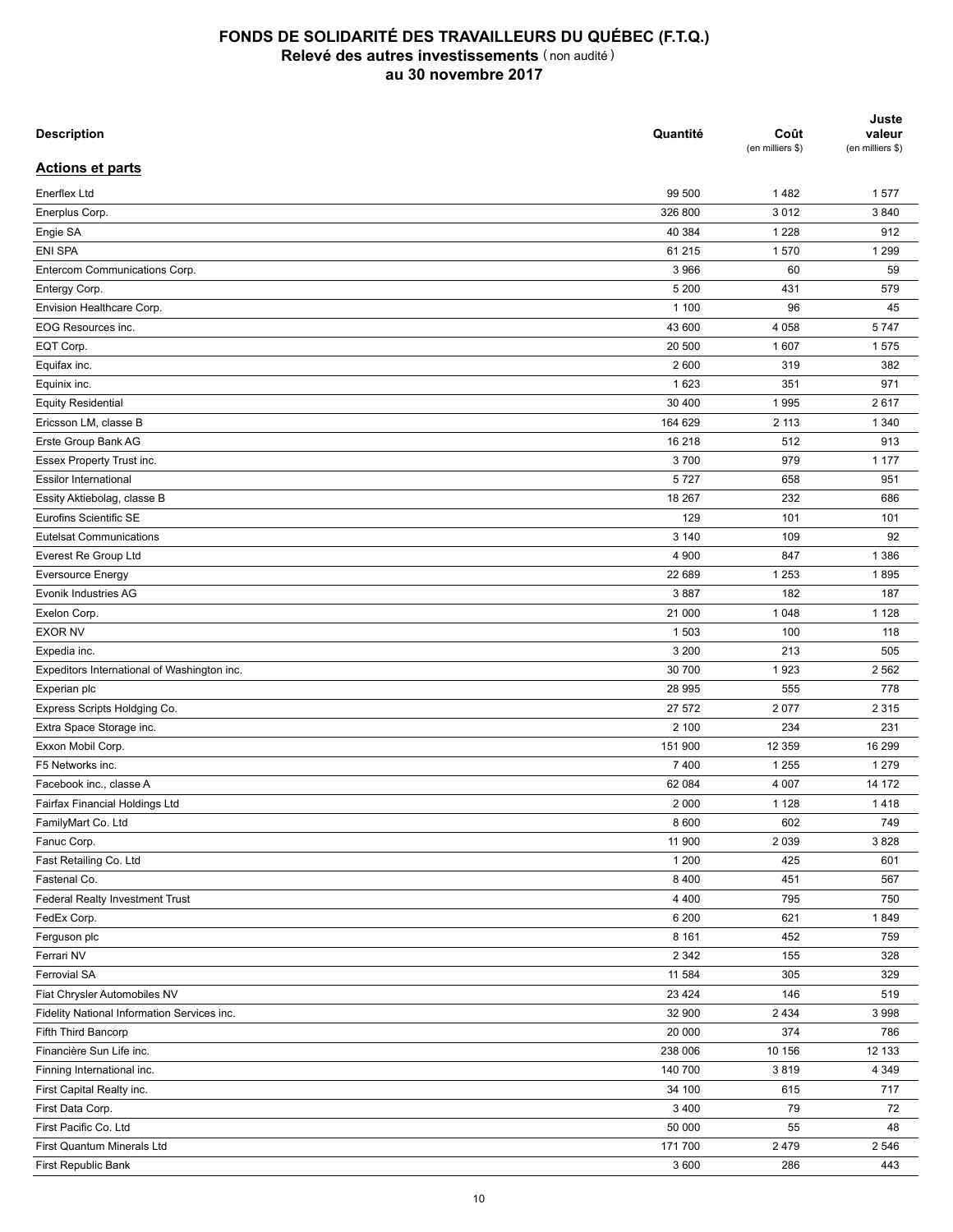| <b>Description</b>                   | Quantité | Coût<br>(en milliers \$) | Juste<br>valeur<br>(en milliers \$) |
|--------------------------------------|----------|--------------------------|-------------------------------------|
| <b>Actions et parts</b>              |          |                          |                                     |
| FirstEnergy Corp.                    | 12 100   | 612                      | 532                                 |
| FirstService Corp.                   | 16 400   | 1 0 2 1                  | 1441                                |
| Fiserv inc.                          | 28 300   | 2 2 2 5                  | 4793                                |
| Fisher & Paykel Healthcare Corp. Ltd | 10744    | 125                      | 124                                 |
| FleetCor Technologies inc.           | 2 100    | 365                      | 492                                 |
| Fletcher Building Ltd                | 28 205   | 173                      | 173                                 |
| <b>Flextronics International Ltd</b> | 40 300   | 567                      | 939                                 |
| Flight Centre Travel Group Ltd       | 1 0 8 5  | 49                       | 47                                  |
| FLIR Systems inc.                    | 11 100   | 477                      | 666                                 |
| Flowserve Corp.                      | 7 4 0 0  | 549                      | 406                                 |
| Fluor Corp.                          | 3 9 0 0  | 279                      | 243                                 |
| FMC Corp.                            | 9 500    | 623                      | 1 1 5 5                             |
| FNF Group                            | 16 545   | 461                      | 863                                 |
| Foncière des Régions                 | 1964     | 176                      | 271                                 |
| Ford Motor Co.                       | 90 100   | 1490                     | 1453                                |
| Fortescue Metals Group Ltd           | 480 827  | 2 3 1 4                  | 2 1 6 3                             |
| Fortinet inc.                        | 4 800    | 238                      | 260                                 |
| Fortis inc.                          | 76 315   | 3 1 9 1                  | 3 6 2 5                             |
| Fortive Corp.                        | 7850     | 401                      | 755                                 |
| Fortum OYJ                           | 43 313   | 963                      | 1 1 7 6                             |
| Fortune Brands Home & Security inc.  | 4 0 0 0  | 318                      | 353                                 |
| Franco-Nevada Corp.                  | 135 300  | 10 560                   | 14 222                              |
| Franklin Resources inc.              | 10 000   | 529                      | 558                                 |
| Freeport-McMoRan inc.                | 167 200  | 4769                     | 2 9 9 9                             |
| Fresenius Medical Care AG & Co. KGaA | 4913     | 344                      | 633                                 |
| Fresenius SE & Co. KGaA              | 9 2 7 6  | 382                      | 867                                 |
| Fresnillo plc                        | 130 041  | 2 5 3 0                  | 2928                                |
| Frutarom Industries Ltd              | 2 0 9 6  | 166                      | 238                                 |
| Fuchs Petrolub SE                    | 3 4 3 5  | 217                      | 233                                 |
| FUJIFILM Holgings Corp.              | 45 300   | 2 0 3 1                  | 2 3 9 0                             |
|                                      |          |                          |                                     |
| Fujitsu Ltd                          | 50 000   | 216                      | 481                                 |
| Fukuoka Financial Group inc.         | 18 000   | 102                      | 121                                 |
| G4S plc                              | 125 569  | 631                      | 562                                 |
| Galaxy Entertainment Group Ltd       | 233 000  | 1969                     | 2 1 5 8                             |
| Galp Energia SGPS, SA                | 54 792   | 1 0 5 5                  | 1 3 3 4                             |
| Gamesa Corp. Tecnologica SA          | 7 5 3 4  | 231                      | 122                                 |
| Gartner inc.                         | 7 600    | 918                      | 1 1 8 4                             |
| Gas Natural SDG, SA                  | 32 027   | 848                      | 924                                 |
| <b>GEA Group AG</b>                  | 7708     | 408                      | 480                                 |
| Geberit AG                           | 1997     | 805                      | 1 1 2 1                             |
| Gecina SA                            | 413      | 86                       | 89                                  |
| General Electric Co.                 | 289717   | 7851                     | 6827                                |
| General Mills inc.                   | 66 300   | 3 4 0 8                  | 4831                                |
| General Motors Co.                   | 33 800   | 1 2 7 6                  | 1876                                |
| Genmab AS                            | 1 0 9 1  | 249                      | 277                                 |
| Genting Singapore plc                | 65 800   | 76                       | 84                                  |
| Genuine Parts Co.                    | 13 500   | 1 2 1 8                  | 1617                                |
| George Weston Ltd                    | 3 0 0 0  | 251                      | 330                                 |
| GGP inc.                             | 15 200   | 322                      | 460                                 |
| Gilead Sciences inc.                 | 41 300   | 2675                     | 3978                                |
| Givaudan SA                          | 1676     | 2761                     | 4921                                |
| Gjensidige Forsikring ASA            | 25 7 7 6 | 586                      | 604                                 |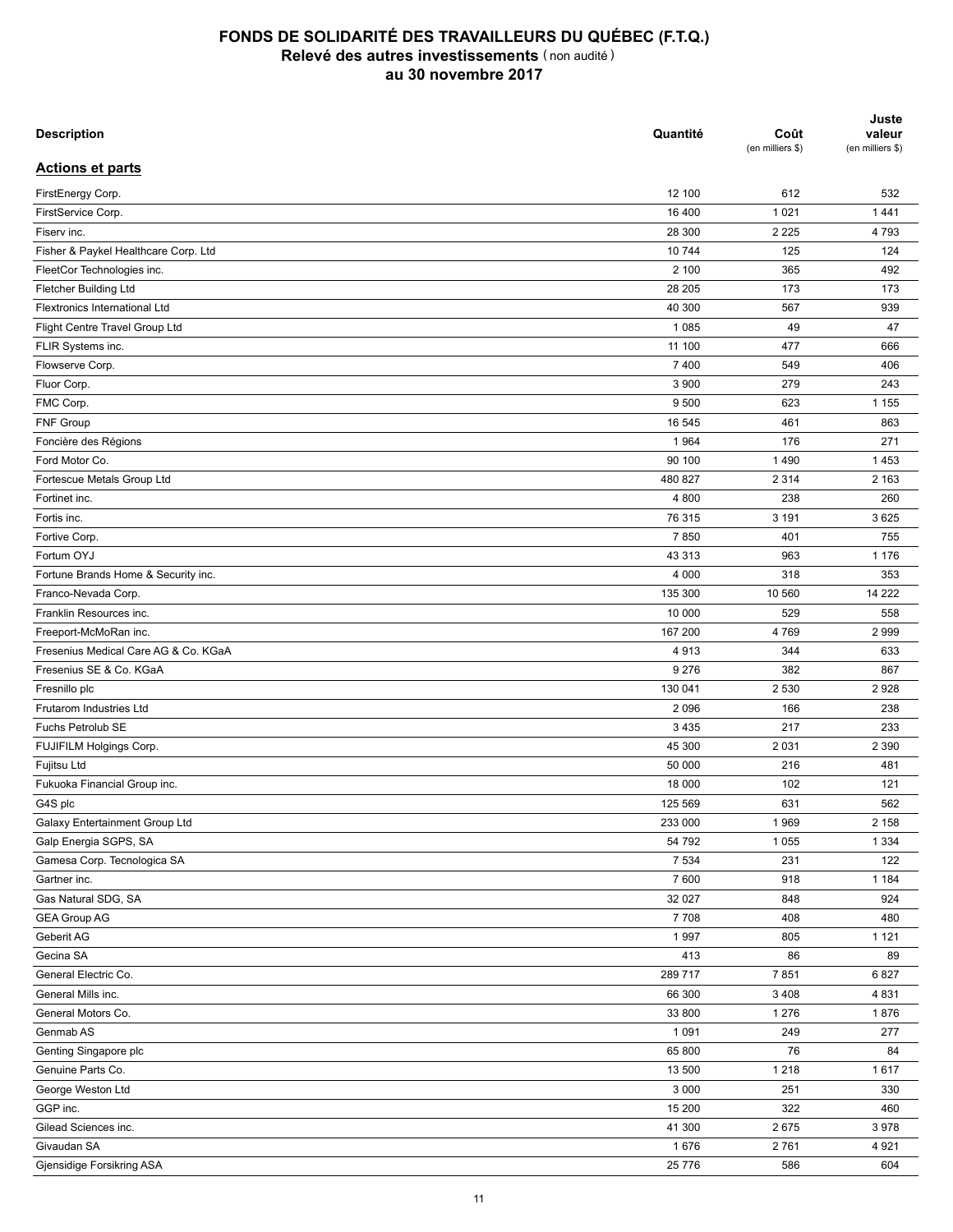| <b>Description</b>                     | Quantité | Coût<br>(en milliers \$) | Juste<br>valeur<br>(en milliers \$) |
|----------------------------------------|----------|--------------------------|-------------------------------------|
| <b>Actions et parts</b>                |          |                          |                                     |
| GKN plc                                | 44 632   | 307                      | 241                                 |
| Glaxosmithkline plc                    | 175 515  | 4725                     | 3916                                |
| Global Logistic Properties Ltd         | 156 100  | 392                      | 500                                 |
| Global Payments inc.                   | 2 3 0 0  | 227                      | 298                                 |
| Goldcorp inc.                          | 330 600  | 7830                     | 5 3 9 2                             |
| Golden Agri-Resources Ltd              | 1787600  | 776                      | 633                                 |
| Goldman Sachs Group inc.               | 8700     | 1454                     | 2776                                |
| Goodman Group                          | 39 698   | 272                      | 337                                 |
| <b>GPT Group</b>                       | 166 388  | 780                      | 880                                 |
| Great Canadian Gaming Corp.            | 92 823   | 2442                     | 2813                                |
| Great-West Lifeco inc.                 | 4 0 0 0  | 130                      | 140                                 |
| Grifols SA                             | 3 0 0 0  | 113                      | 113                                 |
| Groupe Bruxelles Lambert SA            | 6477     | 874                      | 899                                 |
| Groupe Eurotunnel SE                   | 6740     | 121                      | 116                                 |
| Groupe SNC-Lavalin inc.                | 35 700   | 1831                     | 2 0 0 9                             |
| H&R Block inc.                         | 3800     | 106                      | 128                                 |
| H&R Real Estate Investment Trust       | 286 981  | 6 3 5 1                  | 6 0 67                              |
| Hammerson plc                          | 24 834   | 312                      | 225                                 |
| Hanesbrands inc.                       | 6400     | 253                      | 172                                 |
| Hang Lung Group Ltd                    | 32 000   | 180                      | 148                                 |
| Hang Lung Properties Ltd               | 74 000   | 275                      | 224                                 |
| Hang Seng Bank Ltd                     | 199 100  | 3 500                    | 6 3 3 9                             |
| Hankyu Hanshin Holdings inc.           | 30 400   | 1 0 7 3                  | 1522                                |
| Hannover Rueck SE                      | 844      | 109                      | 143                                 |
| Hargreaves Lansdown plc                | 8 2 7 8  | 211                      | 231                                 |
| Harley-Davidson inc.                   | 4 800    | 273                      | 310                                 |
| Harris Corp.                           | 11 500   | 1945                     | 2 141                               |
| Hasbro inc.                            | 3 200    | 282                      | 383                                 |
| HCA Holdings inc.                      | 21 900   | 1838                     | 2 3 9 8                             |
| HCP inc.                               | 14 700   | 678                      | 501                                 |
| HD Supply Holdings inc.                | 5 300    | 248                      | 252                                 |
|                                        | 4 1 2 3  | 237                      | 566                                 |
| HeidelbergCement AG                    |          |                          |                                     |
| Heineken Holding NV                    | 10 401   | 757                      | 1 2 9 4                             |
| Heineken NV                            | 18 2 25  | 1 2 6 5                  | 2 3 9 6                             |
| Helmerich & Payne inc.                 | 18 200   | 1 2 0 8                  | 1 3 7 3                             |
| Henderson Land Development Co. Ltd     | 73 563   | 513                      | 619                                 |
| Henkel AG & Co. KGaA                   | 18 2 84  | 1670                     | 3 1 1 0                             |
| Hennes & Mauritz AB, classe B          | 30 030   | 1 1 9 1                  | 915                                 |
| Henry Schein inc.                      | 16 200   | 1 2 2 5                  | 1491                                |
| Hermès International                   | 4 1 3 8  | 2 606                    | 2815                                |
| Hess Corp.                             | 7800     | 493                      | 461                                 |
| Hewlett Packard Enterprise Co.         | 43 700   | 203                      | 785                                 |
| Hexagon AB                             | 9740     | 495                      | 620                                 |
| High Liner Foods inc.                  | 41 000   | 593                      | 560                                 |
| Hikari Tsushin inc.                    | 2 4 0 0  | 390                      | 447                                 |
| Hilton Worldwide Holdings inc.         | 4 0 6 6  | 294                      | 406                                 |
| Hirose Electric Co. Ltd                | 3 3 3 5  | 480                      | 642                                 |
| Hitachi Chemical Co. Ltd               | 4 500    | 67                       | 153                                 |
| Hitachi Construction Machinery Co. Ltd | 4 0 0 0  | 85                       | 171                                 |
| Hitachi High-Technologies Corp.        | 700      | 18                       | 37                                  |
| Hitachi Ltd                            | 117 000  | 826                      | 1 1 2 4                             |
| Hitachi Metals Ltd                     | 13 000   | 183                      | 222                                 |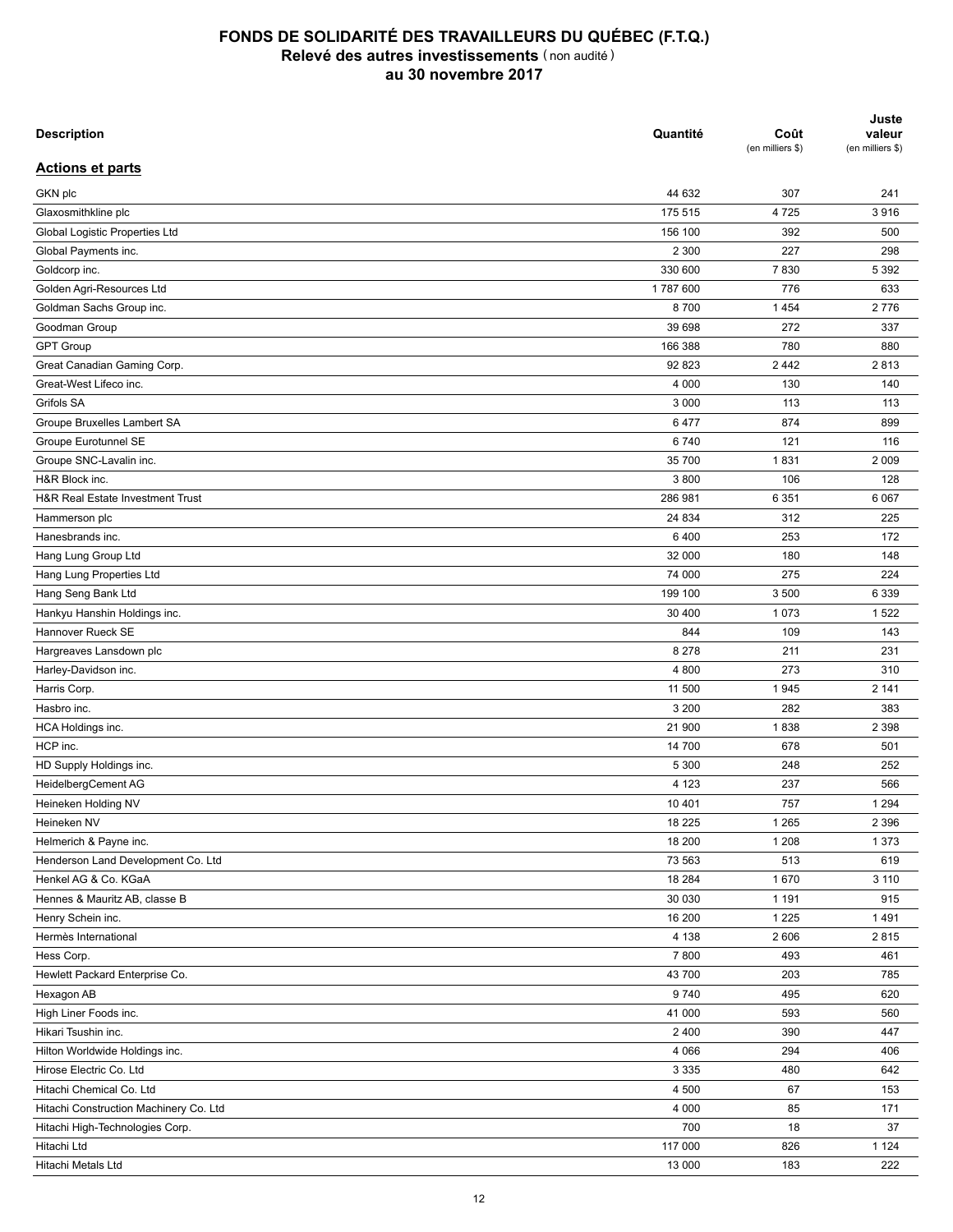| <b>Description</b>                                           | Quantité  | Coût<br>(en milliers \$) | Juste<br>valeur<br>(en milliers \$) |
|--------------------------------------------------------------|-----------|--------------------------|-------------------------------------|
| <b>Actions et parts</b>                                      |           |                          |                                     |
| HK Electric Investments and HK Electric Investments Ltd      | 894 021   | 983                      | 1 0 5 7                             |
| <b>HKT Trust and HKT Ltd</b>                                 | 1 246 700 | 1932                     | 2018                                |
| HollyFrontier Corp.                                          | 4 0 0 0   | 133                      | 229                                 |
| Hologic inc.                                                 | 13 500    | 692                      | 725                                 |
| Home Depot inc.                                              | 45 200    | 4 6 3 3                  | 10 471                              |
| Honda Motor Co. Ltd                                          | 42 900    | 1708                     | 1849                                |
| Honeywell International inc.                                 | 28 800    | 3 5 6 2                  | 5787                                |
| Hong Kong & China Gas Co. Ltd                                | 1465335   | 2745                     | 3683                                |
| Hong Kong Exchanges & Clearing Ltd                           | 27 019    | 501                      | 1 0 4 8                             |
| Hongkong Land Holdings Ltd                                   | 137 300   | 1 2 6 7                  | 1 2 9 1                             |
| Hormel Foods Corp.                                           | 40 300    | 994                      | 1892                                |
| Host Hotels & Resorts inc.                                   | 18 700    | 343                      | 477                                 |
| Hoya Corp.                                                   | 14 200    | 326                      | 890                                 |
| HP inc.                                                      | 93 001    | 1 300                    | 2 5 7 0                             |
| <b>HSBC Holdings plc</b>                                     | 469 254   | 5 3 3 6                  | 6 0 0 7                             |
| HudBay Minerals inc.                                         | 657 300   | 6 3 4 0                  | 6 1 5 8                             |
| Hugo Boss AG                                                 | 1019      | 155                      | 108                                 |
| Humana inc.                                                  | 7 600     | 1 3 8 0                  | 2 5 5 4                             |
| Huntington Bancshares inc.                                   | 19 900    | 278                      | 369                                 |
| Huntington Ingalls Industries inc.                           | 1 300     | 329                      | 405                                 |
| Husky Energy inc.                                            | 518 001   | 11 956                   | 8 0 9 6                             |
| Hutchison Port Holdings Trust                                | 410 000   | 300                      | 224                                 |
| Hydro One Ltd                                                | 245 364   | 5767                     | 5 5 8 0                             |
| Hysan Development Co. Ltd                                    | 15 000    | 91                       | 104                                 |
| IAC/InterActive Corp.                                        | 1 300     | 214                      | 213                                 |
| IAMGOLD Corp.                                                | 285 000   | 2 197                    | 2 0 0 4                             |
| Iberdrola SA                                                 | 129 982   | 985                      | 1 3 3 2                             |
|                                                              | 2937      | 143                      | 137                                 |
| ICA Gruppen AB<br>Idemitsu Kosan Co. Ltd                     | 5 500     | 114                      | 239                                 |
|                                                              | 1 900     |                          |                                     |
| <b>IDEX Corporation</b>                                      |           | 283                      | 332                                 |
| <b>IDEXX Laboratories inc.</b>                               | 1700      | 297                      | 343                                 |
| IGM Financial inc.                                           | 55 700    | 2 3 9 7                  | 2 4 8 4                             |
| IHI Corp.                                                    | 3 0 0 0   | 101                      | 120                                 |
| <b>IHS Markit Ltd</b>                                        | 6 0 4 6   | 259                      | 348                                 |
| <b>Iliad SA</b>                                              | 950       | 112                      | 287                                 |
| Illinois Tool Works inc.                                     | 8 3 0 0   | 604                      | 1810                                |
| Illumina inc.                                                | 3 3 0 0   | 433                      | 978                                 |
| Imerys SA                                                    | 1 3 5 2   | 84                       | 160                                 |
| IMI plc                                                      | 12 9 27   | 260                      | 283                                 |
| Imperial Oil Ltd                                             | 31 800    | 1421                     | 1 2 6 5                             |
| Incitec Pivot Ltd                                            | 58 244    | 209                      | 227                                 |
| Incyte Corp.                                                 | 3 500     | 397                      | 446                                 |
| Industria de Diseno Textil SA                                | 46 016    | 1773                     | 2 1 0 3                             |
| Industrielle Alliance, Assurance et services financiers inc. | 30 816    | 1537                     | 1854                                |
| Infineon Technologies AG                                     | 62 458    | 900                      | 2 2 3 0                             |
| Ing Groep NV                                                 | 90 292    | 873                      | 2 102                               |
| Ingenico Group                                               | 1 5 3 0   | 250                      | 207                                 |
| Ingersoll-Rand plc                                           | 7 500     | 448                      | 847                                 |
| Ingredion inc.                                               | 12 265    | 1956                     | 2 1 8 8                             |
| Innogy SE                                                    | 1660      | 79                       | 99                                  |
| Inpex Corp.                                                  | 58 700    | 822                      | 855                                 |
| Insurance Australia Group Ltd                                | 60 545    | 347                      | 425                                 |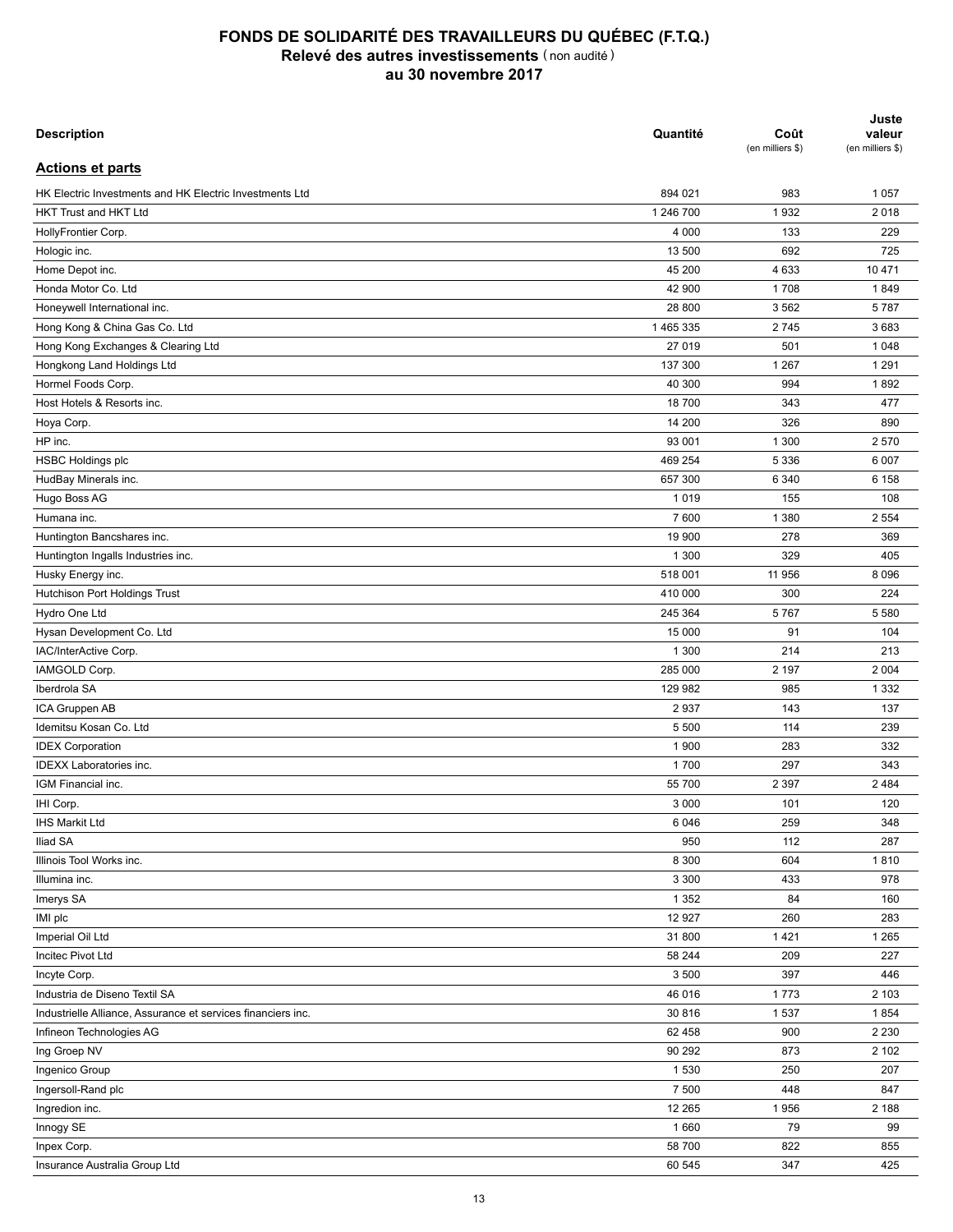| <b>Description</b>                           | Quantité | Coût<br>(en milliers \$) | Juste<br>valeur<br>(en milliers \$) |
|----------------------------------------------|----------|--------------------------|-------------------------------------|
| <b>Actions et parts</b>                      |          |                          |                                     |
| Intact Financial Corp.                       | 110 300  | 8 6 3 5                  | 11 939                              |
| Intel Corp.                                  | 315 900  | 9093                     | 18 249                              |
| Inter Pipeline Ltd                           | 8 600    | 274                      | 233                                 |
| Intercontinental Exchange inc.               | 24 771   | 1 3 8 7                  | 2 2 8 0                             |
| InterContinental Hotels Group plc            | 8677     | 356                      | 658                                 |
| Interfor Corp.                               | 99 300   | 1 602                    | 2 1 2 5                             |
| International Business Machines Corp.        | 49 300   | 10 285                   | 9779                                |
| International Consolidated Airlines Group SA | 14 516   | 153                      | 155                                 |
| International Flavors & Fragrances inc.      | 5 200    | 472                      | 1 0 4 2                             |
| International Paper Co.                      | 7600     | 212                      | 554                                 |
| Interpublic Group of Cos inc.                | 9 9 0 0  | 304                      | 252                                 |
| Intertape Polymer Group inc.                 | 9519     | 197                      | 207                                 |
| Intertek Group plc                           | 11 680   | 634                      | 1 0 6 5                             |
| Intesa Sanpaolo                              | 316 072  | 579                      | 1 3 7 0                             |
| Intuit inc.                                  | 11 000   | 1 3 7 5                  | 2 2 2 8                             |
| Intuitive Surgical inc.                      | 10 625   | 2815                     | 5472                                |
| Invesco Ltd                                  | 11 700   | 409                      | 545                                 |
| Investec plc                                 | 78 298   | 729                      | 706                                 |
| Investment AB Kinnevik, classe B             | 6820     | 265                      | 283                                 |
| Investor AB, classe B                        | 11 4 6 7 | 344                      | 693                                 |
| IPG Photonics Corp.                          | 900      | 266                      | 265                                 |
|                                              | 3 500    | 373                      | 460                                 |
| IQVIA Holdings inc.<br>Iron Mountain inc.    | 4 500    | 219                      | 237                                 |
| <b>Israel Chemicals Ltd</b>                  |          | 434                      | 341                                 |
|                                              | 65 007   |                          |                                     |
| <b>ISS AS</b>                                | 11 944   | 618                      | 583                                 |
| <b>Isuzu Motors Ltd</b>                      | 29 000   | 458                      | 591                                 |
| Itochu Corp.                                 | 55 300   | 744                      | 1 2 3 9                             |
| <b>ITV</b> plc                               | 104 766  | 383                      | 292                                 |
| Ivanhoe Mines Ltd                            | 520 000  | 1 5 2 3                  | 2 2 9 3                             |
| J Sainsbury plc                              | 45 666   | 293                      | 185                                 |
| Jack Henry & Associates inc.                 | 16 300   | 2 3 1 1                  | 2422                                |
| Jacobs Engineering Group inc.                | 2 100    | 178                      | 178                                 |
| James Hardie Industries plc                  | 12 730   | 91                       | 268                                 |
| Jamieson Wellness inc.                       | 19 700   | 365                      | 420                                 |
| Japan Exchange Group inc.                    | 15 900   | 228                      | 377                                 |
| Japan Post Bank Co. Ltd                      | 37 000   | 617                      | 608                                 |
| Japan Post Holdings Co. Ltd                  | 40 000   | 589                      | 595                                 |
| Japan Prime Realty Investment Corp.          | 251      | 993                      | 1 0 9 1                             |
| Japan Real Estate Investment Corp.           | 398      | 2 4 5 4                  | 2 5 0 2                             |
| Japan Retail Fund Investment Corp.           | 571      | 1 3 5 4                  | 1 3 1 0                             |
| Jardine Cycle & Carriage Ltd                 | 18 188   | 691                      | 694                                 |
| Jardine Matheson Holdings Ltd                | 33 900   | 2 5 4 1                  | 2728                                |
| Jardine Strategic Holdings Ltd               | 41 900   | 2 2 9 9                  | 2 2 4 0                             |
| Jazz Pharmaceuticals plc                     | 1 100    | 211                      | 198                                 |
| JB Hunt Transport Services inc.              | 2800     | 301                      | 401                                 |
| Jeronimo Martins SGPS, SA                    | 6862     | 86                       | 174                                 |
| JFE Holdings inc.                            | 22 900   | 617                      | 697                                 |
| JGC Corp.                                    | 8 500    | 279                      | 191                                 |
| John Wood Group plc                          | 105 831  | 1 3 4 3                  | 1 3 3 6                             |
| Johnson & Johnson                            | 90 700   | 8 3 2 1                  | 16 280                              |
| Johnson Controls International plc           | 21 776   | 988                      | 1 0 5 6                             |
| Johnson Matthey plc                          | 4 5 6 0  | 143                      | 241                                 |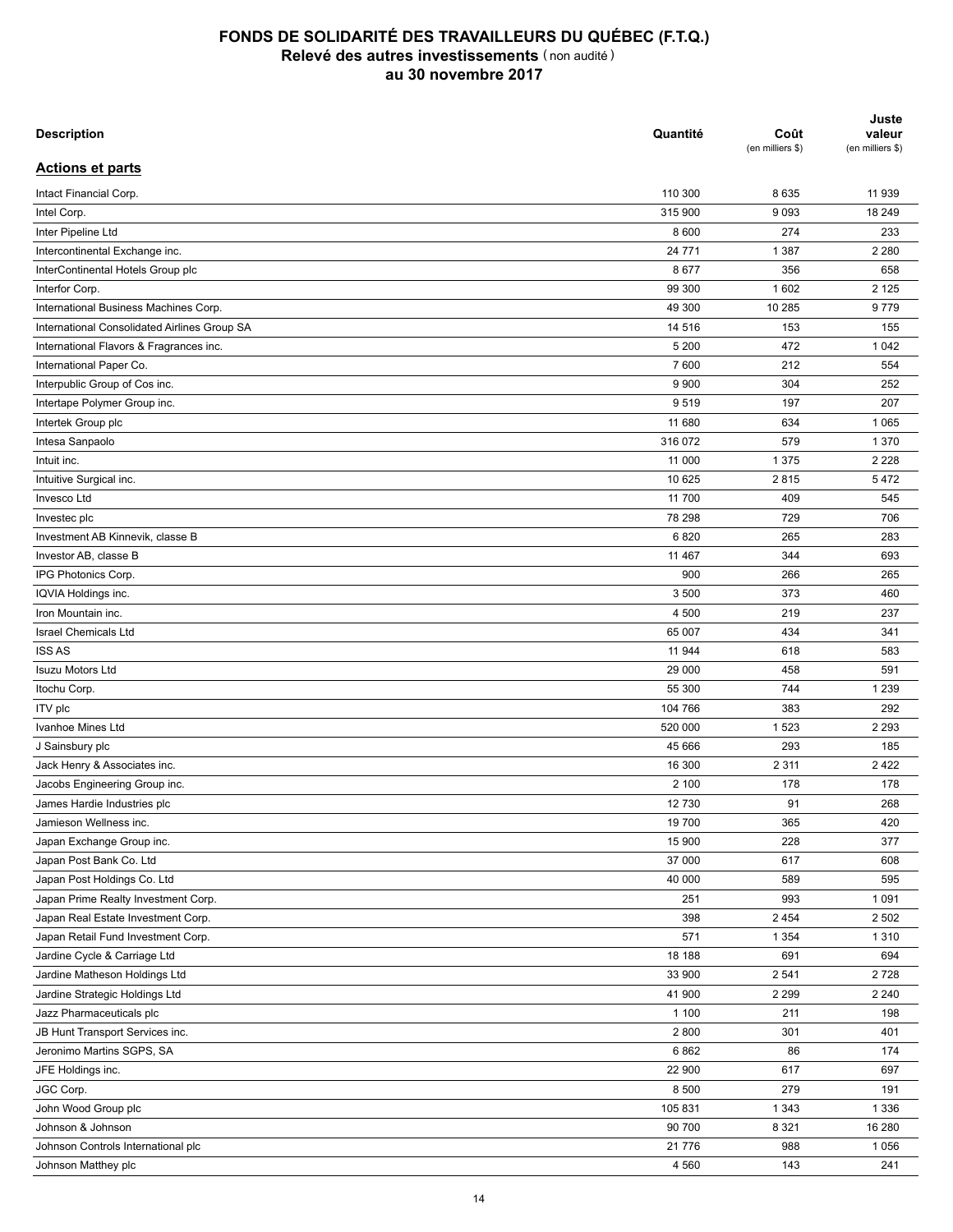| <b>Description</b>             | Quantité | Coût<br>(en milliers \$) | Juste<br>valeur<br>(en milliers \$) |
|--------------------------------|----------|--------------------------|-------------------------------------|
| <b>Actions et parts</b>        |          |                          |                                     |
| Jones Lang Lasalle inc.        | 1 0 0 0  | 200                      | 196                                 |
| JPMorgan Chase & Co.           | 87 100   | 5426                     | 11 7 28                             |
| JSR Corp.                      | 7 500    | 155                      | 186                                 |
| Julius Baer Group Ltd          | 5733     | 312                      | 435                                 |
| Juniper Networks inc.          | 10 000   | 273                      | 358                                 |
| JX Holdings inc.               | 162 150  | 788                      | 1 1 7 6                             |
| K+S AG                         | 3615     | 217                      | 109                                 |
| Kajima Corp.                   | 11 000   | 98                       | 149                                 |
| Kakaku.com inc.                | 6 100    | 123                      | 125                                 |
| Kansai Electric Power Co. inc. | 22 200   | 485                      | 379                                 |
| Kansai Paint Co. Ltd           | 14 900   | 187                      | 506                                 |
| Kansas City Southern           | 5 600    | 650                      | 809                                 |
| Kao Corp.                      | 21 400   | 706                      | 1832                                |
| Kawasaki Heavy Industries Ltd  | 2700     | 101                      | 115                                 |
| <b>KBC Groep NV</b>            | 5 5 3 1  | 373                      | 584                                 |
| KDDI Corp.                     | 98 900   | 1649                     | 3 6 6 0                             |
| Keikyu Corp.                   | 33 100   | 895                      | 826                                 |
| Kellogg Co.                    | 42 900   | 2842                     | 3657                                |
| Keppel Corp. Ltd               | 122 700  | 978                      | 895                                 |
|                                | 3757     | 874                      | 2 1 5 1                             |
| Kering                         |          |                          | 4 200                               |
| Kerry Group plc, classe A      | 31 068   | 2989                     |                                     |
| Kerry Properties Ltd           | 67 000   | 272<br>590               | 381<br>682                          |
| KeyCorp                        | 27 900   |                          |                                     |
| Keyence Corp.                  | 5700     | 1 902                    | 4 2 5 9                             |
| Keyera Corp.                   | 128 300  | 4 5 9 5                  | 4 6 6 5                             |
| Kikkoman Corp.                 | 7 000    | 83                       | 355                                 |
| Kimberly-Clark Corp.           | 30 200   | 2887                     | 4 6 5 9                             |
| Kimco Realty Corp.             | 8 0 0 0  | 298                      | 191                                 |
| Kinaxis inc.                   | 3833     | 166                      | 281                                 |
| Kinder Morgan inc.             | 48 518   | 1882                     | 1 0 7 7                             |
| Kingfisher plc                 | 287 203  | 1919                     | 1673                                |
| Kingston Financial Group Ltd   | 12 000   | 17                       | 19                                  |
| Kinross Gold Corp.             | 506 700  | 2 5 7 2                  | 2731                                |
| Kintetsu Corp.                 | 12 400   | 646                      | 627                                 |
| KION Group AG                  | 1829     | 209                      | 192                                 |
| Kirin Holdings Co. Ltd         | 75 000   | 1519                     | 2 2 7 1                             |
| Kirkland Lake Gold Ltd         | 47 900   | 513                      | 890                                 |
| KLA-Tencor Corp.               | 10 000   | 894                      | 1 3 1 7                             |
| Klepierre SA                   | 5 1 3 7  | 307                      | 274                                 |
| Kobe Steel Ltd                 | 11 200   | 215                      | 136                                 |
| Kohl's Corp.                   | 5 0 0 0  | 268                      | 309                                 |
| KOITO Manufacturing Co. Ltd    | 2 8 0 0  | 226                      | 250                                 |
| Komatsu Ltd                    | 51 100   | 1 3 6 0                  | 2 0 4 8                             |
| Konami Holdings Corp.          | 8 0 0 0  | 547                      | 547                                 |
| Kone OYJ, classe B             | 21 307   | 1 0 8 0                  | 1415                                |
| Koninklijke Ahold Delhaize NV  | 31 140   | 434                      | 861                                 |
| Koninklijke DSM NV             | 9797     | 558                      | 1 1 8 6                             |
| Koninklijke KPN NV             | 106 426  | 474                      | 504                                 |
| Koninklijke Philips NV         | 45 207   | 1438                     | 2 2 6 6                             |
| Koninklijke Vopak NV           | 1920     | 111                      | 105                                 |
| KOSÉ Corp.                     | 800      | 96                       | 159                                 |
| Kroger Co.                     | 19 900   | 255                      | 663                                 |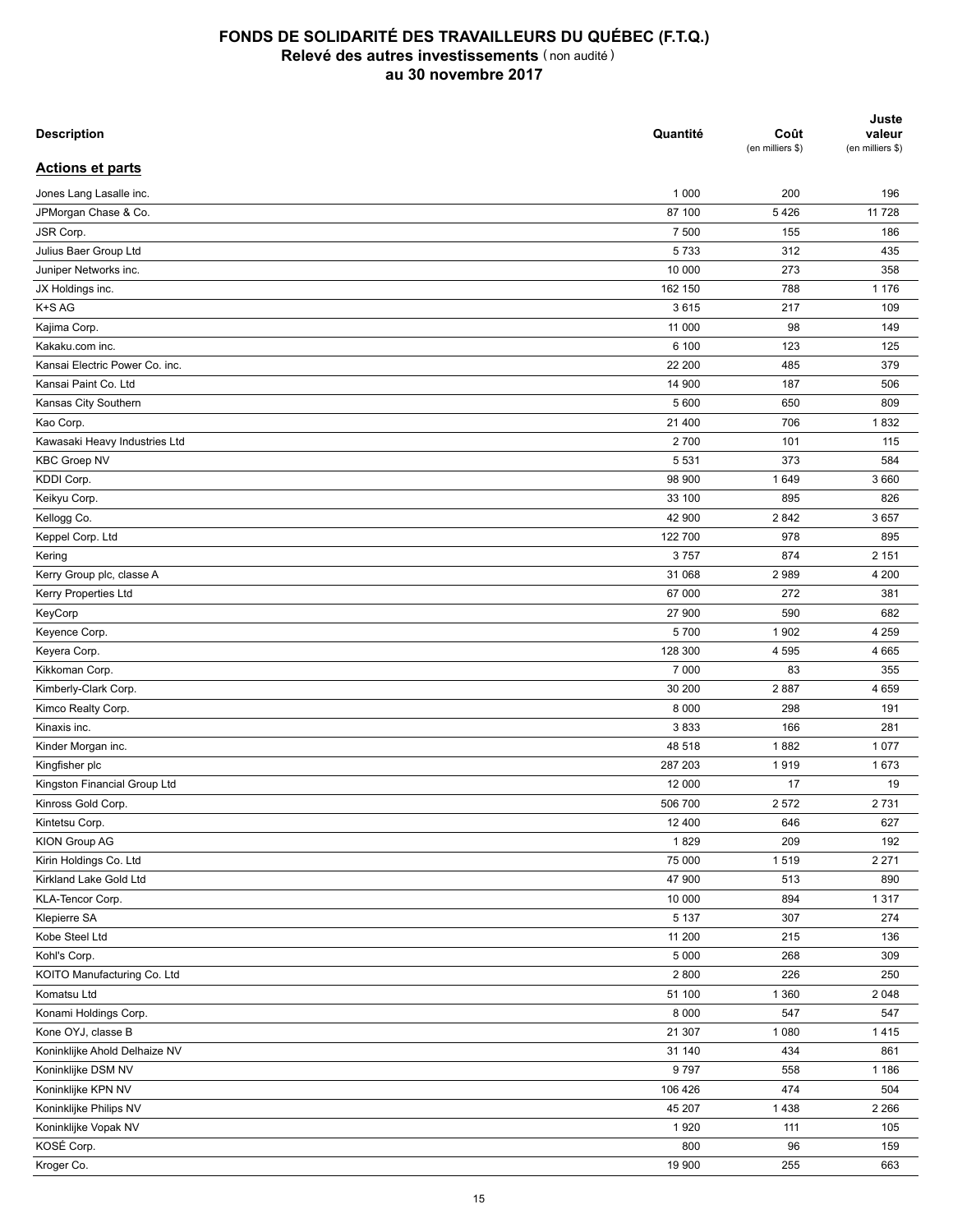| <b>Description</b>                                 | Quantité | Coût<br>(en milliers \$) | Juste<br>valeur<br>(en milliers \$) |
|----------------------------------------------------|----------|--------------------------|-------------------------------------|
| <b>Actions et parts</b>                            |          |                          |                                     |
| Kubota Corp.                                       | 29 600   | 464                      | 722                                 |
| Kuehne + Nagel International AG                    | 22 489   | 3 4 6 3                  | 5 0 9 8                             |
| Kuraray Co. Ltd                                    | 14 400   | 179                      | 358                                 |
| Kyocera Corp.                                      | 28 500   | 1790                     | 2 5 9 3                             |
| Kyowa Hakko Kirin Co. Ltd                          | 4 0 0 0  | 84                       | 98                                  |
| Kyushu Electric Power Co. inc.                     | 18 000   | 373                      | 266                                 |
| Kyushu Railway Co.                                 | 19809    | 901                      | 791                                 |
| L Brands inc.                                      | 5700     | 296                      | 412                                 |
| La Banque de Nouvelle-Écosse                       | 541 101  | 35 331                   | 44 105                              |
| Laboratory Corp. of America Holdings               | 10 000   | 1 0 6 9                  | 2 0 3 9                             |
| LafargeHolcim Ltd                                  | 33 612   | 2 5 8 8                  | 2 3 7 3                             |
| Lam Research Corp.                                 | 11 900   | 1 1 5 5                  | 2948                                |
| Land Securities Group plc                          | 28 122   | 412                      | 458                                 |
| Lanxess AG                                         | 6 0 0 7  | 497                      | 589                                 |
| Las Vegas Sands Corp.                              | 28 000   | 1988                     | 2 4 9 9                             |
| Lawson inc.                                        | 18 800   | 1528                     | 1675                                |
| Le Groupe Jean Coutu (PJC) inc., classe A          | 6 500    | 152                      | 160                                 |
| Lear Corp.                                         | 4 200    | 623                      | 979                                 |
| Legal & General Group plc                          | 162 239  | 460                      | 756                                 |
| Leggett & Platt inc.                               | 12 600   | 834                      | 783                                 |
| Legrand SA                                         | 10 298   | 520                      | 996                                 |
| Leidos Holdings inc.                               | 1 0 0 0  | 75                       | 82                                  |
| LendLease Group                                    | 14 001   | 214                      | 218                                 |
| Lennar Corp., classe A                             | 4 0 0 0  | 231                      | 324                                 |
| Lennar Corp., classe B                             | 80       |                          | 5                                   |
| Lennox International inc.                          | 1 0 0 0  | 249                      | 270                                 |
| Leonardo SPA                                       | 12765    | 235                      | 197                                 |
| Les Vêtements de sport Gildan inc.                 | 1 600    | 65                       | 66                                  |
| Leucadia National Corp.                            | 10 400   | 334                      | 353                                 |
| Li & Fung Ltd                                      | 144 000  | 201                      | 82                                  |
| Liberty Broadband Corp.                            | 2800     | 279                      | 314                                 |
| Liberty Global plc, classe A                       | 6766     | 459                      | 277                                 |
| Liberty Global plc, classe C                       | 13 295   | 421                      | 528                                 |
| Liberty Interactive Corp., classe A                | 7 900    | 255                      | 248                                 |
| Liberty Media Corp., Liberty Formula One, classe C | 3 100    | 146                      | 145                                 |
| Liberty Sirius Group, classe A                     | 3700     | 87                       | 194                                 |
| Liberty Sirius Group, classe C                     | 3 900    | 92                       | 205                                 |
| LifePoint Health inc.                              | 10 300   | 795                      | 634                                 |
|                                                    |          |                          |                                     |
| Linamar Corp.                                      | 79 000   | 4705                     | 5 5 1 1                             |
| Lincoln National Corp.                             | 6 0 0 0  | 426                      | 592                                 |
| Linde AG                                           | 4 1 5 9  | 566                      | 1 2 5 3                             |
| Lindt & Spruengli AG-PC                            | 230      | 1 1 0 9                  | 1755                                |
| Lindt & Spruengli AG-REG                           | 21       | 1431                     | 1899                                |
| LINE Corp.                                         | 4819     | 251                      | 266                                 |
| Lion Corp.                                         | 8 0 0 0  | 176                      | 193                                 |
| LIXIL Group Corp.                                  | 2 600    | 71                       | 88                                  |
| LKQ Corp.                                          | 4 800    | 154                      | 244                                 |
| Lloyds Banking Group plc                           | 1690314  | 1877                     | 1946                                |
| Loblaw Companies Ltd                               | 20 343   | 1 2 6 7                  | 1 3 8 2                             |
| Loews Corp.                                        | 22 200   | 1 2 9 3                  | 1438                                |
| London Stock Exchange Group                        | 6 170    | 205                      | 407                                 |
| Lonza Group AG                                     | 1868     | 238                      | 630                                 |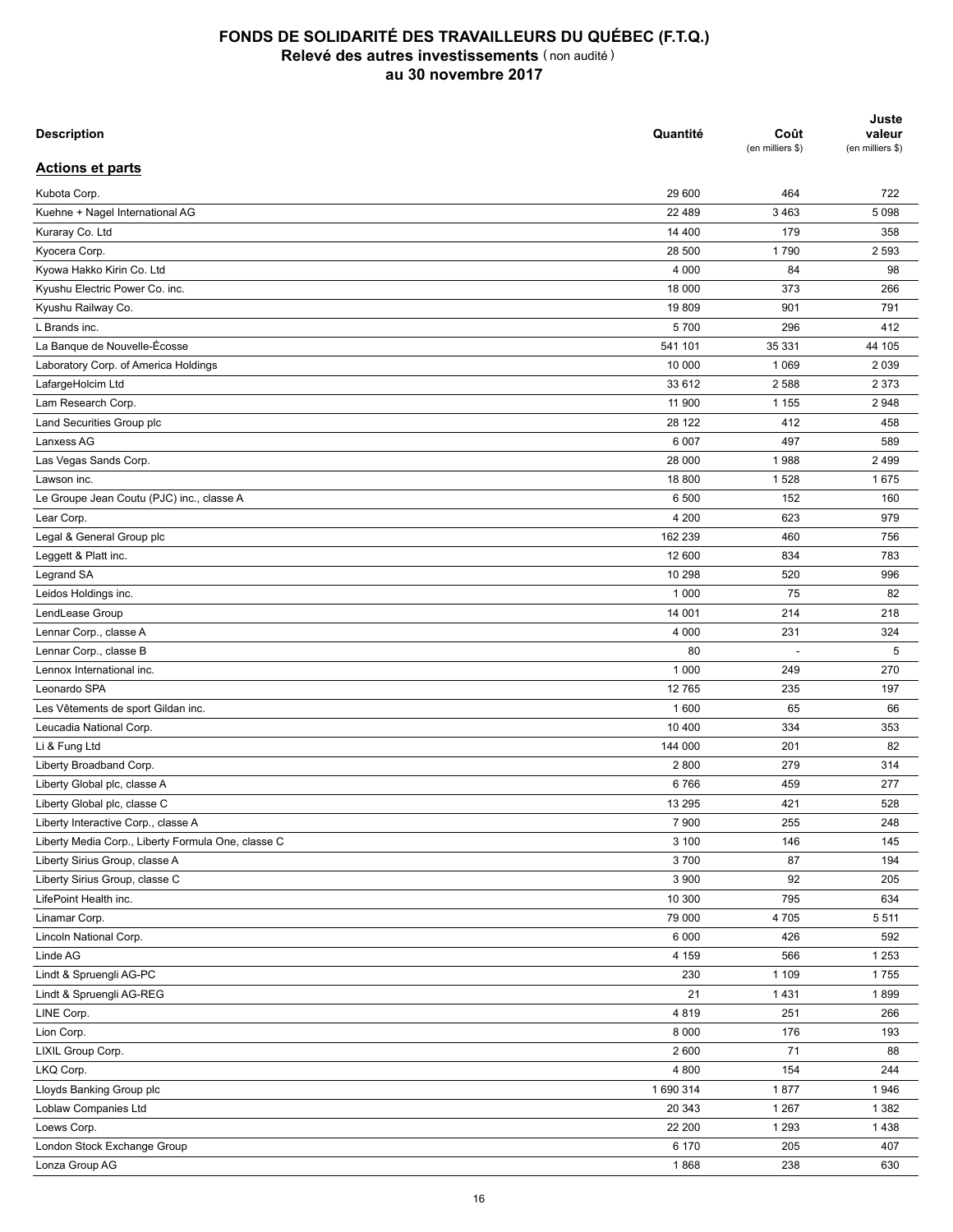| <b>Description</b>                        | Quantité  | Coût<br>(en milliers \$) | Juste<br>valeur<br>(en milliers \$) |
|-------------------------------------------|-----------|--------------------------|-------------------------------------|
| <b>Actions et parts</b>                   |           |                          |                                     |
| L'Oreal SA                                | 6865      | 1 0 3 7                  | 1959                                |
| Lowe's Cos inc.                           | 34 500    | 2 3 4 1                  | 3705                                |
| Lululemon Athletica inc.                  | 2 0 0 0   | 149                      | 173                                 |
| Lundin Mining Corp.                       | 1 030 000 | 6 0 9 7                  | 7746                                |
| Lundin Petroleum AB                       | 15 4 37   | 390                      | 460                                 |
| Luxottica Group SPA                       | 18 055    | 1 3 4 8                  | 1 3 5 5                             |
| LVMH Moet Hennessy Louis Vuitton SA       | 14 287    | 2 4 0 7                  | 5 3 6 6                             |
| LyondellBasell Industries NV, classe A    | 8 4 0 0   | 327                      | 1 1 3 3                             |
| M&T Bank Corp.                            | 3 600     | 391                      | 784                                 |
| M3 inc.                                   | 3800      | 143                      | 161                                 |
| Mabuchi Motor Co. Ltd                     | 600       | 22                       | 41                                  |
| Macquarie Group Ltd                       | 7 7 1 4   | 356                      | 741                                 |
| Macy's inc.                               | 6 100     | 306                      | 187                                 |
| Magna International inc.                  | 123 800   | 7 3 4 5                  | 8 9 6 0                             |
| Makita Corp.                              | 13 200    | 614                      | 705                                 |
| <b>MAN SE</b>                             | 13 348    | 1791                     | 1934                                |
| ManpowerGroup inc.                        | 2 0 0 0   | 212                      | 332                                 |
| Manulife Financial Corp.                  | 932 900   | 19875                    | 25 291                              |
| Mapfre SA                                 | 2 0 0 0   | 8                        | 9                                   |
| Marathon Oil Corp.                        | 21 700    | 492                      | 415                                 |
| Marathon Petroleum Corp.                  | 12 600    | 237                      | 1017                                |
| Marine Harvest ASA                        | 36 400    | 790                      | 828                                 |
| Markel Corp.                              | 1840      | 2 2 4 0                  | 2 6 2 4                             |
| Marks & Spencer Group plc                 | 107 387   | 728                      | 586                                 |
| Marriott International inc., classe A     | 8 5 6 0   | 532                      | 1401                                |
| Marsh & McLennan Cos inc.                 | 32 500    | 1 504                    | 3514                                |
| Martin Marietta Materials inc.            | 1800      | 167                      | 483                                 |
|                                           | 71 200    | 525                      | 611                                 |
| Marubeni Corp.<br>Maruichi Steel Tube Ltd | 28 200    | 1 0 9 0                  | 1 0 2 9                             |
|                                           |           |                          |                                     |
| Marvell Technology Group Ltd              | 34 500    | 635                      | 993                                 |
| Masco Corp.                               | 7 500     | 309                      | 415                                 |
| MasterCard inc., classe A                 | 42 900    | 3777                     | 8 3 1 6                             |
| Mattel inc.                               | 9700      | 451                      | 228                                 |
| Maxim Integrated Products inc.            | 15 900    | 616                      | 1 0 7 2                             |
| Mazda Motor Corp.                         | 19 900    | 424                      | 344                                 |
| McCormick & Co. inc.                      | 27 600    | 1995                     | 3633                                |
| McDonald's Corp.                          | 37 600    | 3 9 4 4                  | 8 3 3 1                             |
| McDonald's Holdings Co. Japan Ltd         | 19 400    | 584                      | 1 0 9 5                             |
| McKesson Corp.                            | 5 0 0 0   | 586                      | 952                                 |
| Medibank Private Ltd                      | 34 364    | 104                      | 110                                 |
| Mediclinic International plc              | 31761     | 501                      | 314                                 |
| Mediobanca SPA                            | 11 101    | 99                       | 165                                 |
| Medtronic plc                             | 60 744    | 4 0 3 1                  | 6427                                |
| Meggitt plc                               | 37 682    | 335                      | 318                                 |
| MEIJI Holdings Co. Ltd                    | 24 500    | 1 900                    | 2758                                |
| Melco Resorts & Entertainment             | 21 999    | 510                      | 740                                 |
| MercadoLibre inc.                         | 4 200     | 1 0 0 2                  | 1489                                |
| Merck & Co. inc.                          | 95 400    | 5 3 0 3                  | 6793                                |
| Merck KGaA                                | 3 4 5 1   | 375                      | 475                                 |
| Merlin Entertainments plc                 | 18 150    | 154                      | 111                                 |
| Methanex Corp.                            | 7 200     | 418                      | 495                                 |
| MetLife inc.                              | 21 200    | 851                      | 1466                                |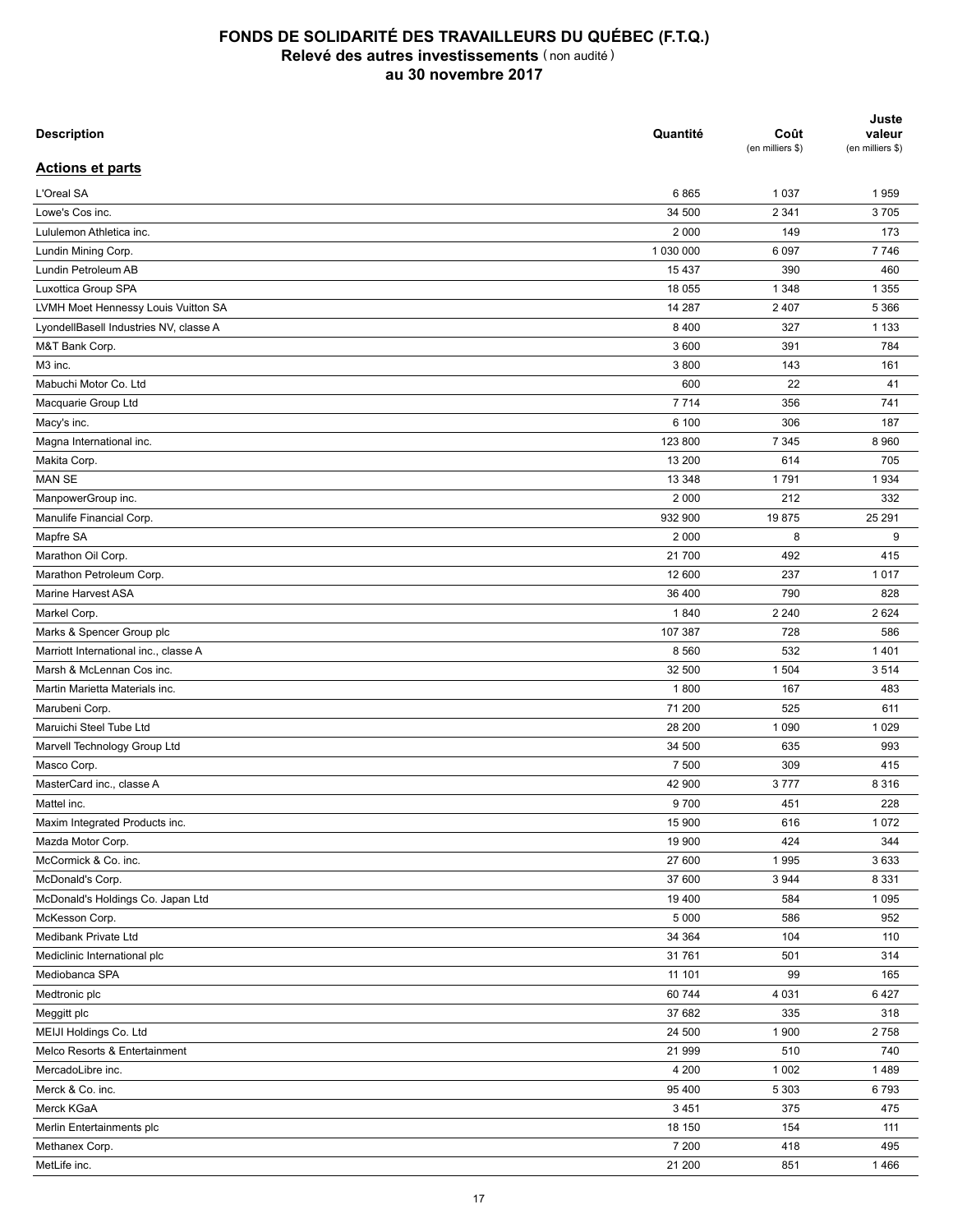| <b>Description</b>                                                          | Quantité          | Coût<br>(en milliers \$) | Juste<br>valeur<br>(en milliers \$) |
|-----------------------------------------------------------------------------|-------------------|--------------------------|-------------------------------------|
| <b>Actions et parts</b>                                                     |                   |                          |                                     |
| Metro AG                                                                    | 5 2 8 7           | 149                      | 133                                 |
| Metro inc.                                                                  | 7700              | 178                      | 311                                 |
| Metso OYJ                                                                   | 12 3 24           | 524                      | 562                                 |
| Mettler-Toledo International inc.                                           | 1 100             | 449                      | 891                                 |
| <b>MGM China Holdings Ltd</b>                                               | 65 200            | 228                      | 214                                 |
| <b>MGM Resorts International</b>                                            | 9 0 0 0           | 296                      | 396                                 |
| Michael Kors Holdings Ltd                                                   | 3 500             | 314                      | 264                                 |
| Micro Focus International plc                                               | 6 0 0 1           | 183                      | 259                                 |
| Microchip Technology inc.                                                   | 13 800            | 782                      | 1546                                |
| Micron Technology inc.                                                      | 89 500            | 2 0 2 6                  | 4888                                |
| Microsoft Corp.                                                             | 191 100           | 7 0 7 5                  | 20723                               |
| Mid-America Apartment Communities inc.                                      | 5 800             | 792                      | 766                                 |
| Millicom International Cellular SA                                          | 10 122            | 931                      | 857                                 |
| Minebea Co. Ltd                                                             | 21 700            | 323                      | 553                                 |
| Minth Group Ltd                                                             | 58 000            | 416                      | 417                                 |
| Mirvac Group                                                                | 249 952           | 592                      | 597                                 |
| MISUMI Group inc.                                                           | 2 600             | 79                       | 98                                  |
| Mitsubishi Chemical Holdings Corp.                                          | 44 700            | 253                      | 626                                 |
| Mitsubishi Corp.                                                            | 41 600            | 771                      | 1 3 4 7                             |
| Mitsubishi Electric Corp.                                                   | 46 400            | 464                      | 990                                 |
| Mitsubishi Estate Co. Ltd                                                   | 35 000            | 900                      | 807                                 |
| Mitsubishi Gas Chemical Co. inc.                                            | 15 600            | 205                      | 564                                 |
| Mitsubishi Heavy Industries Ltd                                             | 10 400            | 674                      | 497                                 |
| Mitsubishi Materials Corp.                                                  | 6700              | 258                      | 289                                 |
| Mitsubishi Motors Corp.                                                     | 37 300            | 332                      | 337                                 |
| Mitsubishi Tanabe Pharma Corp.                                              | 62 100            | 994                      | 1735                                |
| Mitsubishi UFJ Financial Group                                              | 291 000           | 1791                     | 2654                                |
| Mitsui & Co. Ltd                                                            | 104 400           | 1682                     | 2 0 4 9                             |
| Mitsui Fudosan Co. Ltd                                                      | 23 800            | 694                      | 695                                 |
| Mitsui O.S.K. Lines Ltd                                                     | 3 500             | 138                      | 145                                 |
| Mizrahi Tefahot Bank Ltd                                                    | 48 0 24           | 715                      | 1 1 2 8                             |
| Mizuho Financial Group inc.                                                 | 615 500           | 1 2 3 1                  | 1445                                |
|                                                                             | 1 300             | 301                      | 473                                 |
| Mohawk Industries inc.                                                      |                   |                          | 1 0 8 7                             |
| Molson Coors Brewing Co., classe B<br>Mondelez International inc., classe A | 10 800<br>112 828 | 1 0 0 1<br>4 0 3 1       | 6 2 4 1                             |
|                                                                             |                   |                          |                                     |
| Mondi plc                                                                   | 35 829            | 1 0 2 6                  | 1 1 0 3                             |
| Monster Beverage Corp.                                                      | 9975              | 305                      | 805                                 |
| Moody's Corp.                                                               | 4 100             | 280                      | 802                                 |
| Morgan Stanley                                                              | 34 100            | 923                      | 2 2 6 7                             |
| Motorola Solutions inc.                                                     | 20918             | 1 4 4 0                  | 2 5 3 7                             |
| MS&AD Insurance Group Holdings inc.                                         | 12 300            | 324                      | 518                                 |
| MSCI inc.                                                                   | 2 3 0 0           | 298                      | 381                                 |
| MTR Corp. Ltd                                                               | 527 003           | 2 3 8 3                  | 3 9 9 4                             |
| MTU Aero Engines AG                                                         | 1 4 3 0           | 331                      | 332                                 |
| Muenchener Rueckver AG                                                      | 2 9 9 0           | 578                      | 863                                 |
| Murata Manufacturing Co. Ltd                                                | 15 800            | 1 7 0 4                  | 2759                                |
| Mylan NV                                                                    | 10 700            | 436                      | 504                                 |
| Nagoya Railroad Co. Ltd                                                     | 56 100            | 1 2 5 9                  | 1770                                |
| Nasdaq inc.                                                                 | 2 9 0 0           | 266                      | 296                                 |
| National Australia Bank Ltd                                                 | 89771             | 2 5 8 0                  | 2 5 9 8                             |
| National Grid plc                                                           | 223 955           | 3 2 2 7                  | 3 4 5 7                             |
| National Oilwell Varco inc.                                                 | 63 700            | 3 0 18                   | 2753                                |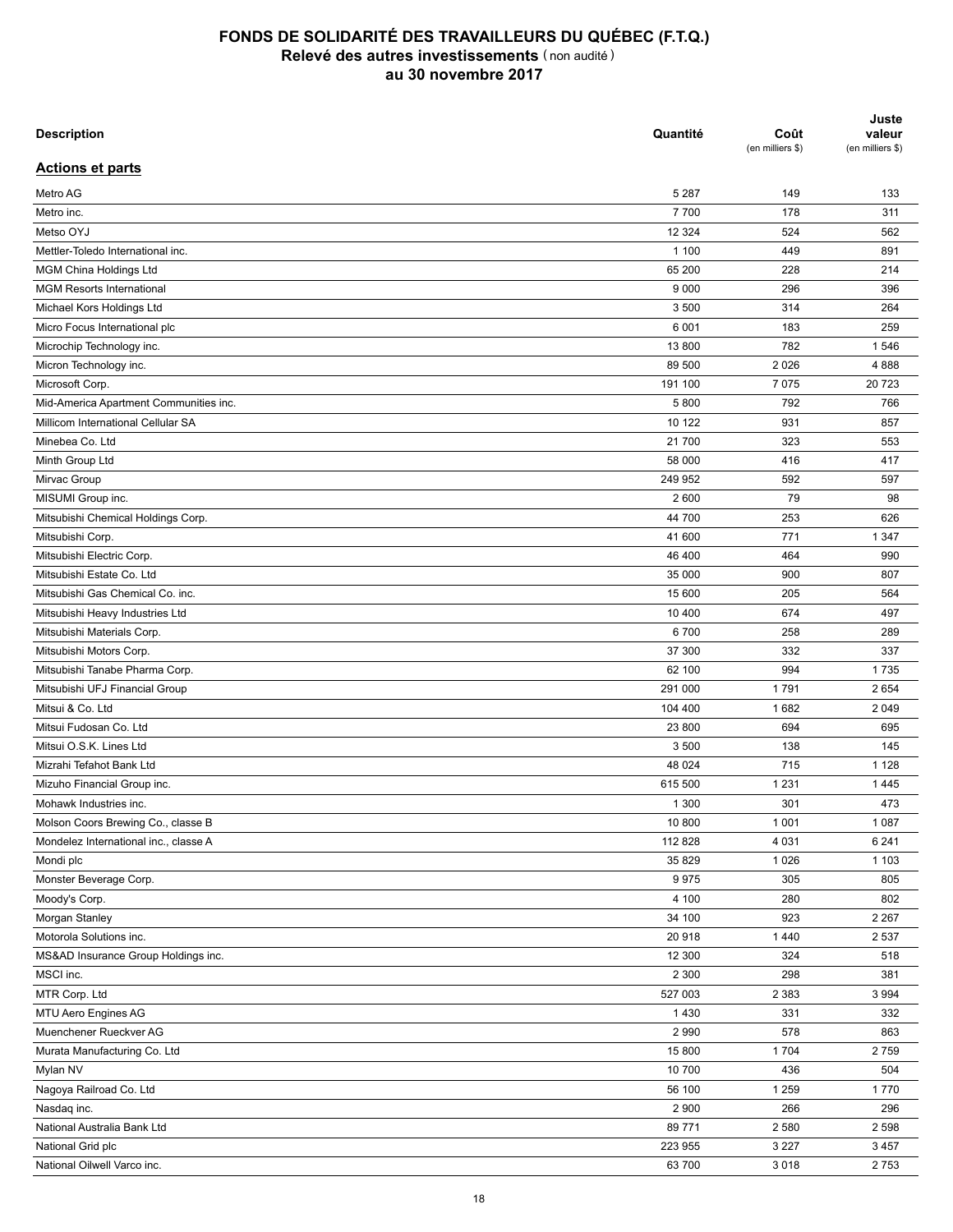| <b>Description</b>                                | Quantité | Coût<br>(en milliers \$) | Juste<br>valeur<br>(en milliers \$) |
|---------------------------------------------------|----------|--------------------------|-------------------------------------|
| <b>Actions et parts</b>                           |          |                          |                                     |
| National Retail Properties inc.                   | 7700     | 407                      | 407                                 |
| <b>Natixis SA</b>                                 | 13 3 43  | 120                      | 140                                 |
| Nec Corp.                                         | 10 100   | 341                      | 349                                 |
| Neste Oil OYJ                                     | 3631     | 104                      | 291                                 |
| Nestlé SA                                         | 230 092  | 16 371                   | 25 4 33                             |
| NetApp inc.                                       | 6800     | 265                      | 495                                 |
| Netflix inc.                                      | 9800     | 325                      | 2 3 6 8                             |
| New Flyer Industries inc.                         | 90 595   | 3 0 8 2                  | 4 4 4 6                             |
| New World Development Co. Ltd                     | 408 812  | 499                      | 763                                 |
| Newalta Corp.                                     | 222 400  | 564                      | 165                                 |
| Newcrest Mining Ltd                               | 207 782  | 3 2 8 0                  | 4737                                |
| Newell Brands inc.                                | 10 293   | 625                      | 411                                 |
| Newfield Exploration Co.                          | 4 600    | 245                      | 183                                 |
| Newmont Mining Corp.                              | 116 300  | 4 3 6 4                  | 5 5 4 2                             |
| News Corp., classe A                              | 1 2 7 5  | 21                       | 27                                  |
| Nexon Co. Ltd                                     | 13700    | 258                      | 508                                 |
| Next plc                                          | 8 4 4 7  | 922                      | 659                                 |
| NextEra Energy inc.                               | 31 800   | 2741                     | 6474                                |
| NICE Sytems Ltd                                   | 2 2 7 7  | 179                      | 254                                 |
| Nidec Corp.                                       | 14 100   | 980                      | 2462                                |
| Nielsen Holdings plc                              | 8 2 0 0  | 288                      | 388                                 |
| NIKE inc., classe B                               | 44 900   | 1 904                    | 3 4 9 5                             |
| Nikon Corp.                                       | 29 100   | 569                      | 746                                 |
| Nintendo Co. Ltd                                  | 2 600    | 271                      |                                     |
|                                                   |          |                          | 1 3 5 3                             |
| Nippon Building Fund inc.                         | 357      | 2 2 7 4                  | 2 3 1 4                             |
| Nippon Electric Glass Co. Ltd                     | 3 0 0 0  | 85                       | 151                                 |
| Nippon Express Co. Ltd                            | 1 100    | 72                       | 90                                  |
| Nippon Meat Packers inc.                          | 39 000   | 1 1 0 2                  | 1 2 3 8                             |
| Nippon Paint Co. Ltd                              | 10 300   | 442                      | 410                                 |
| Nippon Prologis Real Estate Investment Trust inc. | 534      | 1 2 9 3                  | 1482                                |
| Nippon Steel & Sumitomo Metal Corp.               | 27 100   | 822                      | 849                                 |
| Nippon Telegraph and Telephone Corp.              | 71 200   | 1964                     | 4819                                |
| Nippon Yusen Kabushiki Kaisha                     | 3 500    | 105                      | 105                                 |
| NiSource inc.                                     | 2 500    | 74                       | 89                                  |
| Nissan Motor Co. Ltd                              | 73 800   | 833                      | 924                                 |
| Nisshin Seifun Group inc.                         | 9680     | 92                       | 245                                 |
| Nissin Foods Holdings Co. Ltd                     | 12 500   | 629                      | 1 1 6 7                             |
| Nitori Co. Ltd                                    | 4 3 0 0  | 292                      | 908                                 |
| Nitto Denko Corp.                                 | 11 600   | 627                      | 1 4 7 3                             |
| NN Group NV                                       | 3 2 3 6  | 149                      | 183                                 |
| Noble Energy inc.                                 | 31 500   | 1 2 6 2                  | 1 0 6 7                             |
| NOK Corp.                                         | 1 600    | 50                       | 50                                  |
| Nokia OYJ                                         | 300 787  | 2 0 4 6                  | 1948                                |
| Nomura Holdings inc.                              | 91 400   | 708                      | 706                                 |
| Nomura Real Estate Master Fund inc.               | 944      | 1584                     | 1540                                |
| Nomura Research Institute Ltd                     | 23 649   | 740                      | 1 3 8 3                             |
| Norbord inc.                                      | 128 800  | 3 3 9 5                  | 5752                                |
| Nordea Bank AB                                    | 70 524   | 907                      | 1 0 6 9                             |
| Nordstrom inc.                                    | 1500     | 100                      | 88                                  |
| Norfolk Southern Corp.                            | 8 100    | 645                      | 1447                                |
| Norsk Hydro ASA                                   | 224 176  | 1 3 6 1                  | 1970                                |
| Northern Trust Corp.                              | 5 200    | 314                      | 655                                 |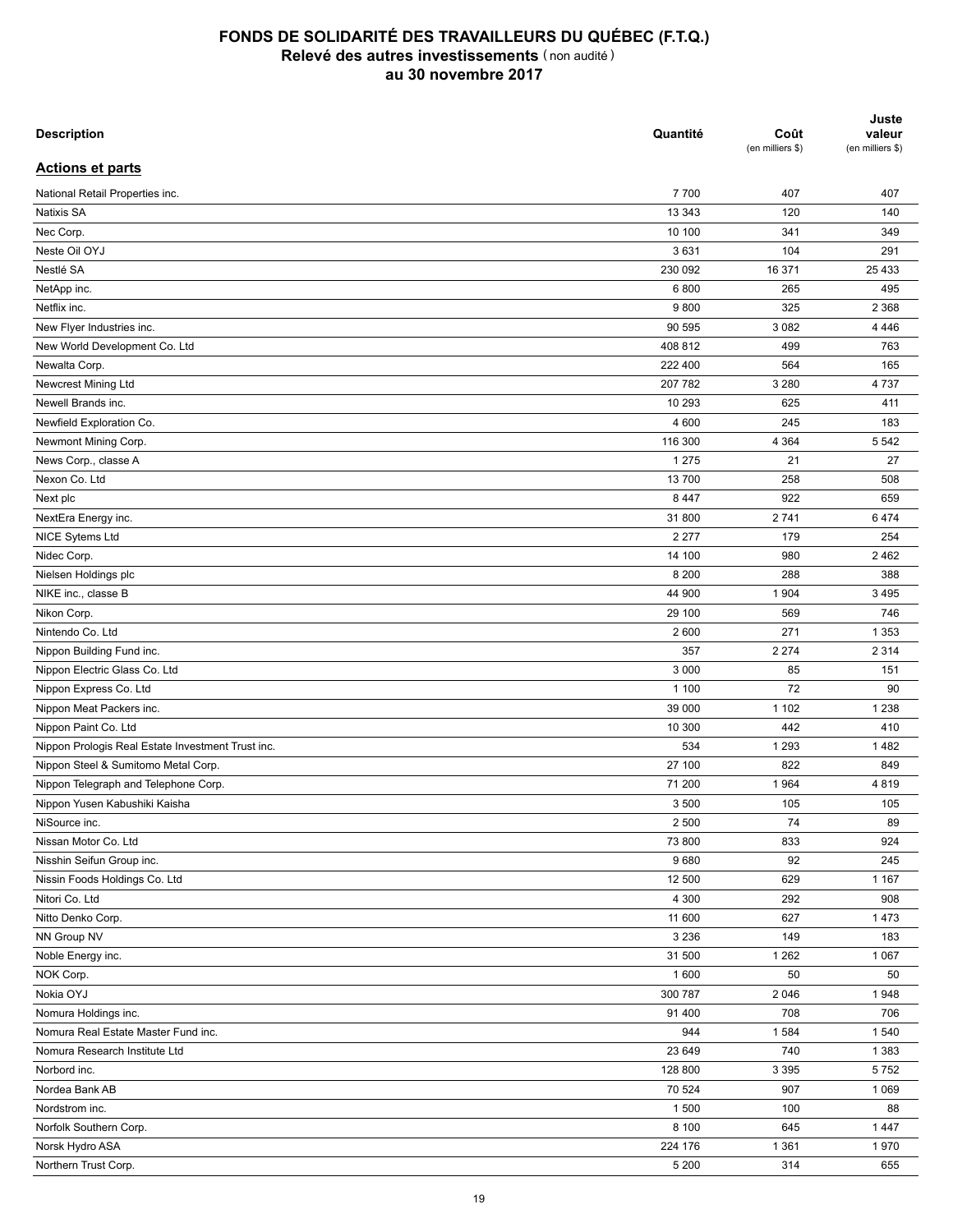| <b>Description</b>                 | Quantité | Coût<br>(en milliers \$) | Juste<br>valeur<br>(en milliers \$) |
|------------------------------------|----------|--------------------------|-------------------------------------|
| <b>Actions et parts</b>            |          |                          |                                     |
| Northland Power inc.               | 156 900  | 2800                     | 3731                                |
| Norwegian Cruise Line Holdings Ltd | 2 3 0 0  | 157                      | 160                                 |
| Novartis AG                        | 79 083   | 6 3 3 1                  | 8737                                |
| Novo Nordisk AS, classe B          | 42 924   | 1 4 3 7                  | 2860                                |
| Novozymes AS, classe B             | 11 255   | 402                      | 786                                 |
| <b>NSK Ltd</b>                     | 18 900   | 324                      | 367                                 |
| NTT Data Corp.                     | 139 400  | 1772                     | 2 1 2 0                             |
| NTT DOCOMO inc.                    | 164 800  | 3 5 3 0                  | 5516                                |
| Nuance Communications inc.         | 18700    | 443                      | 374                                 |
| Nucor Corp.                        | 9 4 0 0  | 423                      | 696                                 |
| NuVista Energy Ltd                 | 104 300  | 691                      | 878                                 |
| NVIDIA Corp.                       | 45 400   | 2 2 9 0                  | 11 739                              |
| NVR inc.                           | 90       | 289                      | 403                                 |
| NWS Holdings Ltd                   | 196 000  | 456                      | 458                                 |
| NXP Semiconductors NV              | 20 219   | 2 5 9 1                  | 2 9 5 4                             |
| Obayashi Corp.                     | 46 300   | 598                      | 774                                 |
| OBIC Co. Ltd                       | 5700     | 366                      | 512                                 |
| Occidental Petroleum Corp.         | 64 200   | 5822                     | 5832                                |
| Odakyu Electric Railway Co. Ltd    | 22 200   | 454                      | 610                                 |
| OGE Energy Corp.                   | 6 0 0 0  | 211                      | 276                                 |
| Oil Search Ltd                     | 378 427  | 2707                     | 2 5 9 8                             |
| Oji Holdings Corp.                 | 33 000   | 167                      | 259                                 |
| Old Mutual plc                     | 420 799  | 1 4 5 3                  | 1448                                |
| Olympus Corp.                      | 3 600    | 167                      | 191                                 |
| Omnicom Group inc.                 | 6 100    | 390                      | 561                                 |
| OMRON Corp.                        | 1 4 0 0  | 79                       | 107                                 |
| OMV AG                             | 28 26 2  | 1 2 3 8                  | 2 2 6 8                             |
| Oneok inc.                         | 15 100   | 759                      | 1010                                |
| Onex Corp.                         | 5 100    | 481                      | 476                                 |
| Ono Pharmaceutical Co. Ltd         | 10 200   | 323                      | 300                                 |
| Open Text Corp.                    | 18 100   | 580                      | 761                                 |
| Oracle Corp.                       | 108 000  | 4 4 5 3                  | 6826                                |
| Oracle Corp. Japan                 | 11 000   | 546                      | 1 2 6 4                             |
| Orange SA                          | 53 896   | 1 2 4 4                  | 1 1 9 9                             |
| O'Reilly Automotive inc.           | 5 200    | 707                      | 1582                                |
| Orica Ltd                          | 11 844   | 254                      | 197                                 |
| Oriental Land Co. Ltd              | 26 200   | 1 3 2 8                  | 3 0 1 4                             |
| Origin Energy Ltd                  | 49 046   | 496                      | 428                                 |
| Orix Corp.                         | 35 200   | 497                      | 784                                 |
| Orkla ASA                          | 159 140  | 1792                     | 2 0 6 3                             |
| Osaka Gas Co. Ltd                  | 31 100   | 657                      | 772                                 |
| Osram Licht AG                     | 2722     | 113                      | 301                                 |
|                                    |          |                          |                                     |
| Otsuka Corp.                       | 15 000   | 732                      | 1451                                |
| Otsuka Holdings Co. Ltd            | 18 900   | 629                      | 1 0 8 3                             |
| Oversea-Chinese Banking Corp.      | 414 198  | 3 4 8 4                  | 4 9 3 2                             |
| Owens Corning                      | 1 900    | 216                      | 216                                 |
| PACCAR inc.                        | 9 100    | 504                      | 825                                 |
| Packaging Corp. of America         | 2 500    | 291                      | 382                                 |
| Paddy Power Betfair plc            | 4 8 4 7  | 819                      | 698                                 |
| Palo Alto Networks inc.            | 1700     | 255                      | 319                                 |
| Panasonic Corp.                    | 56 400   | 454                      | 1 0 8 3                             |
| Pandora AS                         | 2 4 7 1  | 257                      | 320                                 |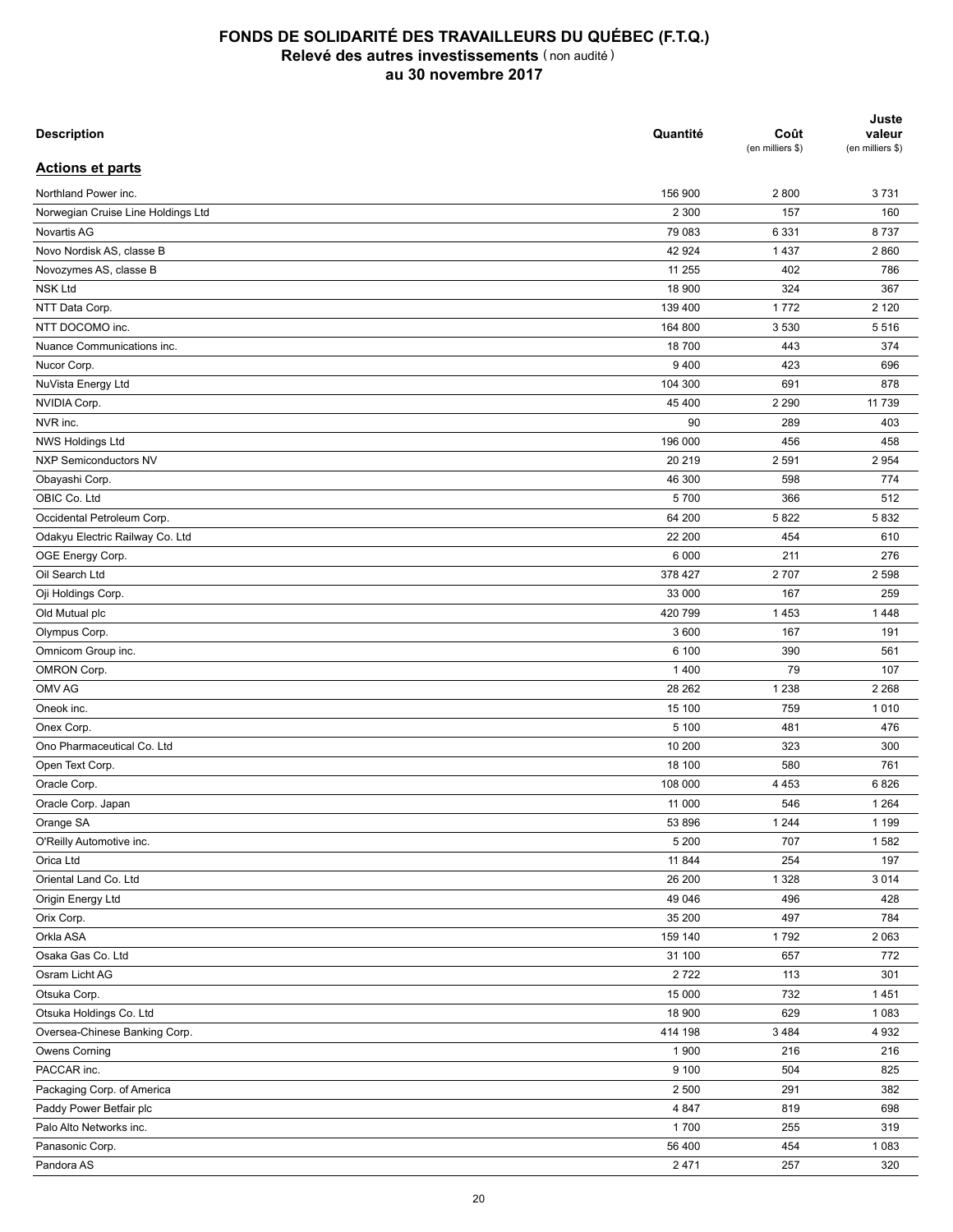| <b>Description</b>                                  | Quantité       | Coût<br>(en milliers \$) | Juste<br>valeur<br>(en milliers \$) |
|-----------------------------------------------------|----------------|--------------------------|-------------------------------------|
| <b>Actions et parts</b>                             |                |                          |                                     |
| Paramount Resources Ltd, classe A                   | 107 000        | 2 2 0 6                  | 2 2 8 0                             |
| Park24 Co. Ltd                                      | 27 100         | 570                      | 864                                 |
| Parker Hannifin Corp.                               | 3800           | 392                      | 918                                 |
| Parkland Fuel Corp.                                 | 195 577        | 4833                     | 5 0 26                              |
| Parsley Energy inc., classe A                       | 17 168         | 711                      | 594                                 |
| Partners Group Holding AG                           | 1465           | 1 1 8 6                  | 1 2 9 9                             |
| Paychex inc.                                        | 44 500         | 1977                     | 3858                                |
| PayPal Holdings inc.                                | 26 800         | 859                      | 2615                                |
| <b>PCCW Ltd</b>                                     | 1 375 395      | 1 0 2 0                  | 1 0 5 2                             |
| Pearson plc                                         | 21818          | 422                      | 269                                 |
| Pembina Pipeline Corp.                              | 369 434        | 14 078                   | 16 598                              |
| Pengrowth Energy Corp.                              | 847 500        | 2 1 6 7                  | 932                                 |
| Pentair Ltd                                         | 4 300          | 258                      | 394                                 |
| People's United Financial inc.                      | 7800           | 151                      | 191                                 |
| Pepsico inc.                                        | 89 900         | 7 0 5 2                  | 13 4 95                             |
| Pernod Ricard SA                                    | 15717          | 1778                     | 3 1 6 4                             |
| Perrigo Co.                                         | 3 0 0 0        | 358                      | 337                                 |
| Persimmon plc                                       | 10 911         | 354                      | 483                                 |
|                                                     | 11 356         | 175                      | 303                                 |
| Peugeot SA<br>Pfizer inc.                           | 245 700        | 7 1 6 8                  | 11 477                              |
| PG&E Corp.                                          | 39 500         | 1806                     | 2760                                |
|                                                     | 19824          | 1 2 6 8                  | 2 4 9 2                             |
| Phillips 66                                         | 2 9 0 0        | 127                      | 343                                 |
| Pinnacle West Capital Corp.                         |                |                          |                                     |
| Pioneer Natural Resources Co.                       | 9700           | 1485                     | 1950                                |
| Plains GP Holdings L.P.                             | 5 104          | 170                      | 135                                 |
| PNC Financial Services Group                        | 11 800         | 876                      | 2 1 3 7                             |
| Pola Orbis Holdings inc.                            | 3 600          | 102                      | 170                                 |
| Polaris Industries inc.                             | 1 100          | 201                      | 180                                 |
| Porsche Automobil Holding SE                        | 2627           | 223                      | 285                                 |
| Portefeuille de deux fonds d'infrastructures privés | $\overline{c}$ | 42 859                   | 63 476                              |
| Potash Corp. of Saskatchewan inc.                   | 102 200        | 2 9 0 1                  | 2 5 8 8                             |
| Power Assets Holdings Ltd                           | 136 500        | 1 2 9 8                  | 1502                                |
| Power Corp. of Canada                               | 146 900        | 4 4 0 3                  | 4 8 0 2                             |
| PPG Industries inc.                                 | 6 200          | 252                      | 933                                 |
| PPL Corp.                                           | 54 600         | 1770                     | 2579                                |
| PrairieSky Royalty Ltd                              | 108 513        | 3 4 0 6                  | 3663                                |
| Praxair inc.                                        | 38 700         | 4 9 9 3                  | 7674                                |
| Precision Drilling Corp.                            | 312 200        | 980                      | 1 1 3 0                             |
| Premium Brands Holdings Corp.                       | 70 075         | 2 9 0 8                  | 7465                                |
| Priceline.com inc.                                  | 1 100          | 911                      | 2465                                |
| Principal Financial Group inc.                      | 7 0 0 0        | 275                      | 638                                 |
| Prologis inc.                                       | 15 000         | 627                      | 1 2 8 0                             |
| ProSiebenSat.1 Media AG                             | 5987           | 303                      | 246                                 |
| Proximus SA                                         | 48 646         | 1863                     | 2 1 5 1                             |
| Prudential Financial inc.                           | 10 300         | 739                      | 1537                                |
| Prudential plc                                      | 61 693         | 1 0 9 0                  | 2 0 0 0                             |
| Public Service Enterprise Group inc.                | 23 400         | 843                      | 1599                                |
| Public Storage                                      | 9 100          | 1632                     | 2498                                |
| Publicis Groupe SA                                  | 6461           | 480                      | 554                                 |
| PulteGroup inc.                                     | 6 0 0 0        | 235                      | 264                                 |
| PVH Corp.                                           | 2 100          | 294                      | 364                                 |
| QBE Insurance Group Ltd                             | 36 693         | 580                      | 381                                 |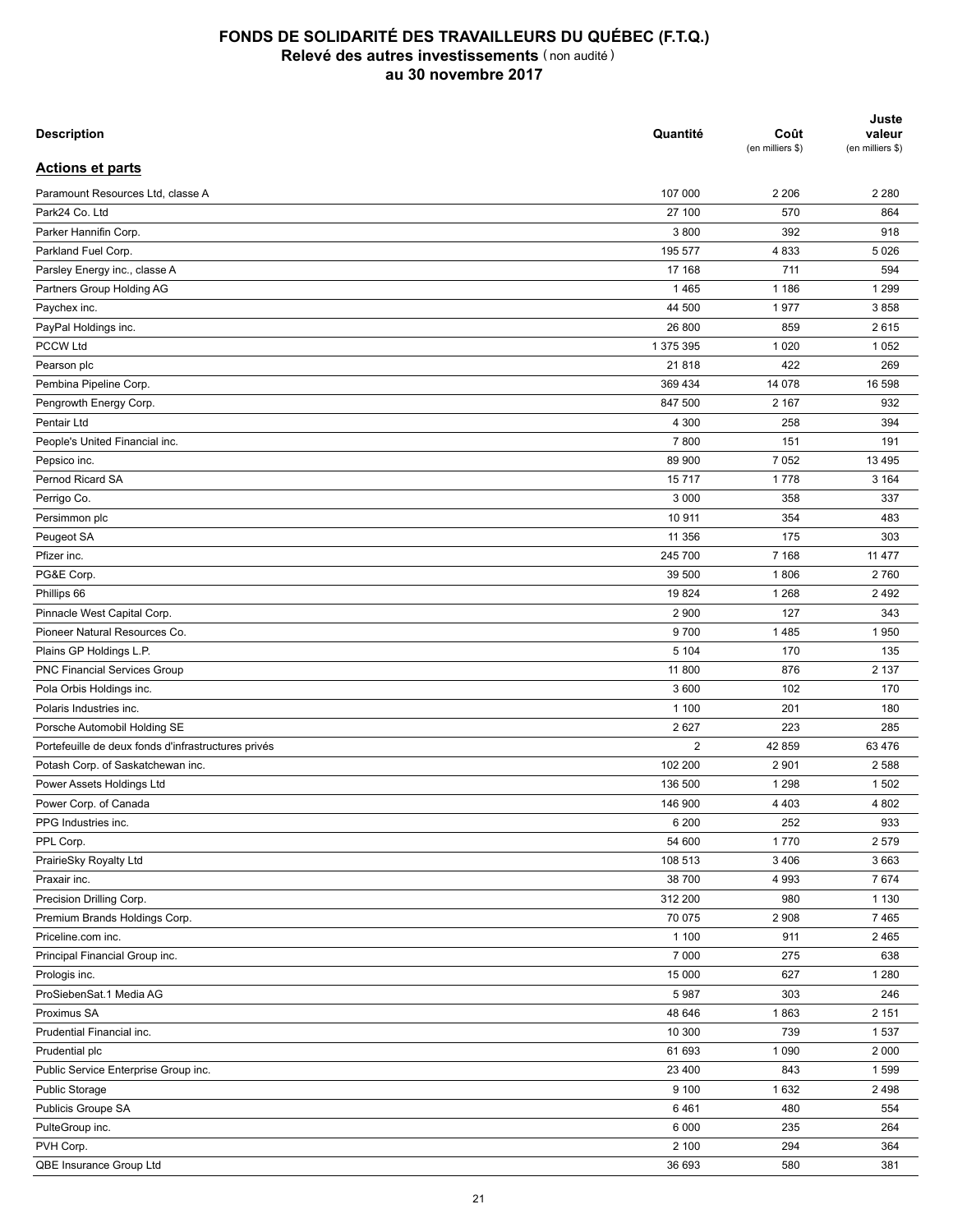| <b>Description</b>                   | Quantité  | Coût<br>(en milliers \$) | Juste<br>valeur<br>(en milliers \$) |
|--------------------------------------|-----------|--------------------------|-------------------------------------|
| <b>Actions et parts</b>              |           |                          |                                     |
| <b>QIAGEN NV</b>                     | 5419      | 149                      | 221                                 |
| Qorvo inc.                           | 11 267    | 1 1 0 8                  | 1 1 1 1                             |
| QUALCOMM inc.                        | 132 700   | 10 811                   | 11 341                              |
| Quebecor inc., classe B              | 317 600   | 5942                     | 7854                                |
| Quest Diagnostics inc.               | 11 100    | 710                      | 1408                                |
| Raiffeisen Bank International        | 7 9 0 9   | 280                      | 361                                 |
| Rakuten inc.                         | 22 800    | 315                      | 301                                 |
| Ralph Lauren Corp.                   | 1 100     | 197                      | 135                                 |
| Ramsay Health Care Ltd               | 1 2 8 6   | 101                      | 88                                  |
| Randgold Resources Ltd               | 46 547    | 4 2 5 6                  | 5 5 0 0                             |
| Range Resources Corp.                | 5 0 0 0   | 255                      | 116                                 |
| Raymond James Financial inc.         | 3 0 0 0   | 234                      | 341                                 |
| <b>REA Group Ltd</b>                 | 9892      | 762                      | 762                                 |
| Realty Income Corp.                  | 16 900    | 1 2 6 8                  | 1 2 0 4                             |
| Reckitt Benckiser Group plc          | 53 748    | 3845                     | 6 0 7 9                             |
| Recruit Holdings Co. Ltd             | 31 994    | 474                      | 975                                 |
| Red Electrica Corp. SA               | 10 164    | 136                      | 297                                 |
| Red Hat inc.                         | 4 500     | 276                      | 735                                 |
| Regency Centers Corp.                | 3 0 0 0   | 265                      | 262                                 |
| Regeneron Pharmaceuticals inc.       | 1800      | 443                      | 839                                 |
| Regions Financial Corp.              | 30 300    | 286                      | 648                                 |
| Reinsurance Group of America inc.    | 1700      | 279                      | 355                                 |
| Reitmans (Canada) Limitée, classe A  | 67 900    | 410                      | 297                                 |
| <b>RELX NV</b>                       | 18 000    | 411                      | 532                                 |
| <b>RELX</b> plc                      | 54 153    | 802                      | 1632                                |
| Rémy Cointreau SA                    | 2 9 0 7   | 297                      | 499                                 |
| RenaissanceRe Holdings Ltd           | 12 500    | 1 3 8 0                  | 2 1 3 6                             |
| Renault SA                           | 12 184    | 1 3 1 3                  | 1598                                |
| Renesas Electronics Corp.            | 8700      | 136                      | 138                                 |
|                                      |           | 798                      | 807                                 |
| Repsol SA                            | 34 066    |                          |                                     |
| Republic Services inc.               | 45 600    | 2 0 2 7                  | 3815                                |
| ResMed inc.                          | 8800      | 656                      | 968                                 |
| Resona Holdings inc.                 | 58 700    | 276                      | 403                                 |
| Restaurant Brands International inc. | 59 778    | 3 6 3 0                  | 4790                                |
| Rexel SA                             | 6 6 6 3   | 159                      | 159                                 |
| Ricoh Co. Ltd                        | 44 800    | 530                      | 514                                 |
| Rinnai Corp.                         | 4700      | 540                      | 545                                 |
| RioCan Real Estate Investment Trust  | 227 200   | 6 0 5 1                  | 5 6 5 7                             |
| Roche Holding AG                     | 23 394    | 6 3 5 7                  | 7618                                |
| Rockwell Automation inc.             | 3 100     | 282                      | 771                                 |
| Rockwell Collins inc.                | 5 3 8 8   | 596                      | 918                                 |
| Rogers Communications inc., classe B | 306 900   | 15 274                   | 20 550                              |
| Rogers Sugar inc.                    | 86 600    | 511                      | 545                                 |
| Rohm Co. Ltd                         | 6 200     | 404                      | 821                                 |
| Rolls-Royce Holdings plc             | 55 155    | 1 0 2 0                  | 824                                 |
| Rolls-Royce Holdings plc, classe C   | 2 537 130 | 4                        | 4                                   |
| Roper Industries inc.                | 3 200     | 411                      | 1 1 0 2                             |
| Ross Stores inc.                     | 23 600    | 973                      | 2 3 1 2                             |
| Royal Bank of Scotland Group         | 107 251   | 476                      | 517                                 |
| Royal Caribbean Cruises Ltd          | 3 500     | 343                      | 559                                 |
| Royal Dutch Shell plc, classe A      | 268 881   | 9555                     | 11 0 55                             |
| Royal Dutch Shell plc, classe B      | 239 310   | 7912                     | 9968                                |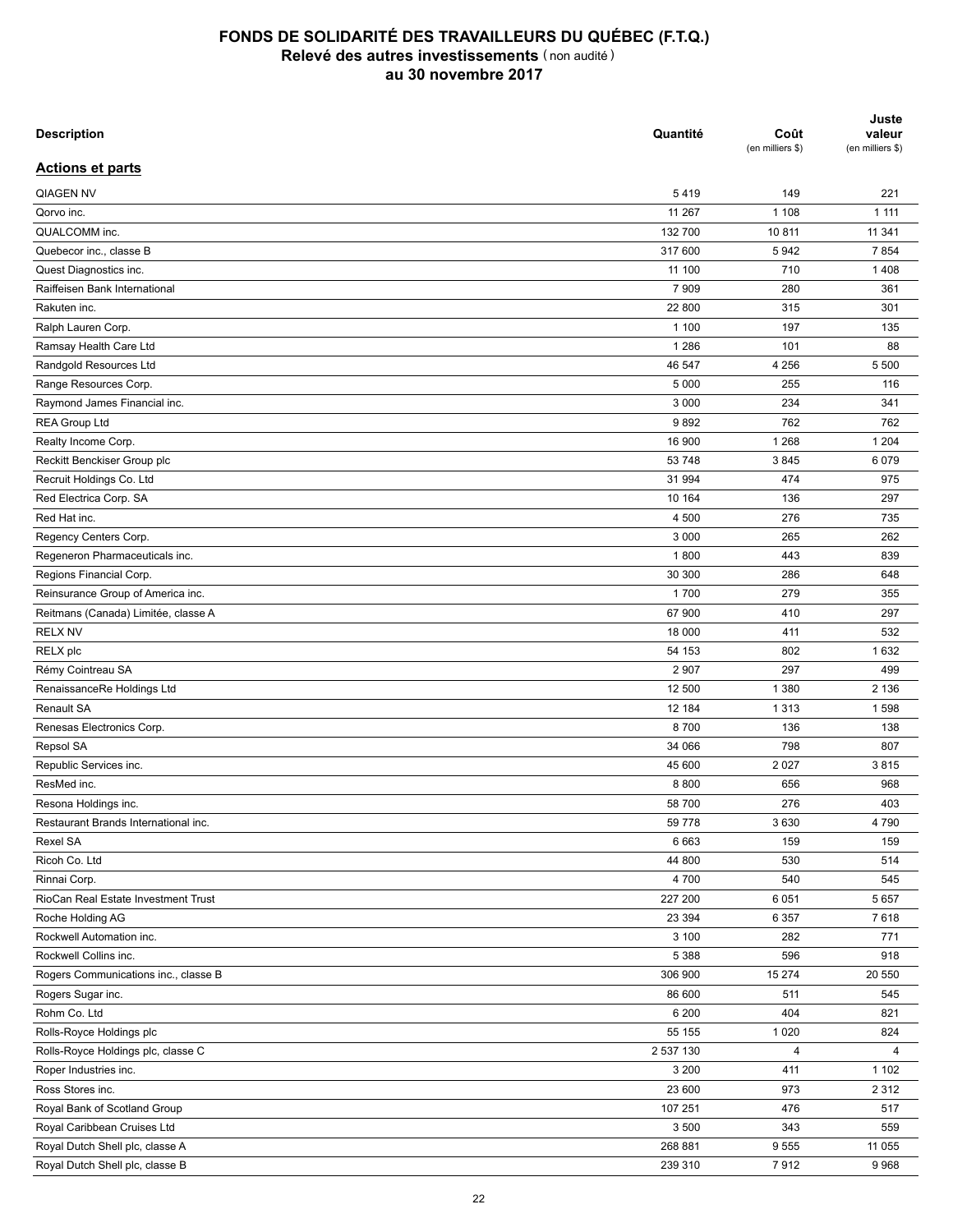| <b>Description</b>                        | Quantité | Coût<br>(en milliers \$) | Juste<br>valeur<br>(en milliers \$) |
|-------------------------------------------|----------|--------------------------|-------------------------------------|
| <b>Actions et parts</b>                   |          |                          |                                     |
| Royal Mail plc                            | 126 893  | 1 2 5 4                  | 978                                 |
| RSA Insurance Group plc                   | 23 000   | 202                      | 244                                 |
| RTL Group SA                              | 4619     | 475                      | 474                                 |
| <b>RWE AG</b>                             | 10 069   | 713                      | 298                                 |
| Ryman Healtcare Ltd                       | 71 707   | 599                      | 665                                 |
| Ryohin Keikaku Co. Ltd                    | 300      | 86                       | 121                                 |
| S&P Global inc.                           | 6 0 0 0  | 339                      | 1 2 7 9                             |
| Sabre Corp.                               | 2 0 0 0  | 51                       | 51                                  |
| Safran SA                                 | 9453     | 561                      | 1 300                               |
| Salesforce.com inc.                       | 20 900   | 1 2 8 0                  | 2808                                |
| Sampo OYJ, classe A                       | 9848     | 416                      | 672                                 |
| Sands China Ltd                           | 258 400  | 1737                     | 1617                                |
| Sandvik AB                                | 67 891   | 1 0 7 9                  | 1508                                |
| Sankyo Co. Ltd                            | 12 300   | 573                      | 514                                 |
| Sanofi                                    | 28 3 24  | 3 1 1 6                  | 3 3 3 3                             |
| Santen Pharmaceutical Co. Ltd             | 5700     | 100                      | 112                                 |
| Santos Ltd                                | 60 525   | 366                      | 301                                 |
| SAP SE                                    | 22721    | 1814                     | 3 3 1 4                             |
| Saputo inc.                               | 20 600   | 646                      | 902                                 |
| <b>SATS Ltd</b>                           | 104 228  | 523                      | 527                                 |
| SBA Communications Corp., classe A        | 3 0 0 0  | 125                      | 656                                 |
| SCANA Corp.                               | 14 900   | 801                      | 829                                 |
| Scentre Group                             | 392 712  | 1418                     | 1 6 2 4                             |
| Schindler Holding AG                      | 8 0 3 3  | 1479                     | 2 3 0 7                             |
|                                           | 3 1 4 8  | 512                      | 917                                 |
| Schindler Holding AG - part. cert.        | 190 703  | 18 069                   | 15 4 42                             |
| Schlumberger Ltd<br>Schneider Electric SA |          |                          |                                     |
|                                           | 31 132   | 2617                     | 3 4 5 3                             |
| Schroders plc                             | 3 1 3 6  | 144                      | 189                                 |
| Seagate Technology plc                    | 8 0 0 0  | 359                      | 397                                 |
| Sealed Air Corp.                          | 4 600    | 102                      | 285                                 |
| Seattle Genetics inc.                     | 1 0 0 0  | 87                       | 78                                  |
| Secom Co. Ltd                             | 22 900   | 1 3 4 2                  | 2 2 1 8                             |
| Seek Ltd                                  | 47 246   | 799                      | 854                                 |
| SEGRO plc                                 | 23 504   | 184                      | 225                                 |
| SEI Investments Co.                       | 3 0 0 0  | 213                      | 272                                 |
| Seiko Epson Corp.                         | 4 600    | 123                      | 144                                 |
| Sekisui House Ltd                         | 4 800    | 108                      | 116                                 |
| Sempra Energy                             | 12 700   | 980                      | 1980                                |
| Sensata Technologies Holding NV           | 4 4 0 0  | 249                      | 283                                 |
| ServiceNow inc.                           | 4 200    | 233                      | 666                                 |
| <b>SES SA</b>                             | 9924     | 304                      | 212                                 |
| Seven & I Holdings Co. Ltd                | 21 600   | 640                      | 1 1 4 5                             |
| Seven Generations Energy Ltd, classe A    | 29 190   | 596                      | 515                                 |
| Severn Trent plc                          | 4738     | 119                      | 173                                 |
| <b>SGS SA</b>                             | 361      | 904                      | 1 1 5 2                             |
| Shangri-La Asia Ltd                       | 44 000   | 78                       | 128                                 |
| Sharp Corp.                               | 11 000   | 257                      | 448                                 |
| Shaw Communications inc., classe B        | 205 100  | 5 1 6 5                  | 5897                                |
| Shimadzu Corp.                            | 10 800   | 106                      | 333                                 |
| Shimamura Co. Ltd                         | 3 500    | 384                      | 545                                 |
| Shimano inc.                              | 3 3 0 0  | 451                      | 589                                 |
| Shin-Etsu Chemical Co. Ltd                | 9 3 0 0  | 514                      | 1 2 6 0                             |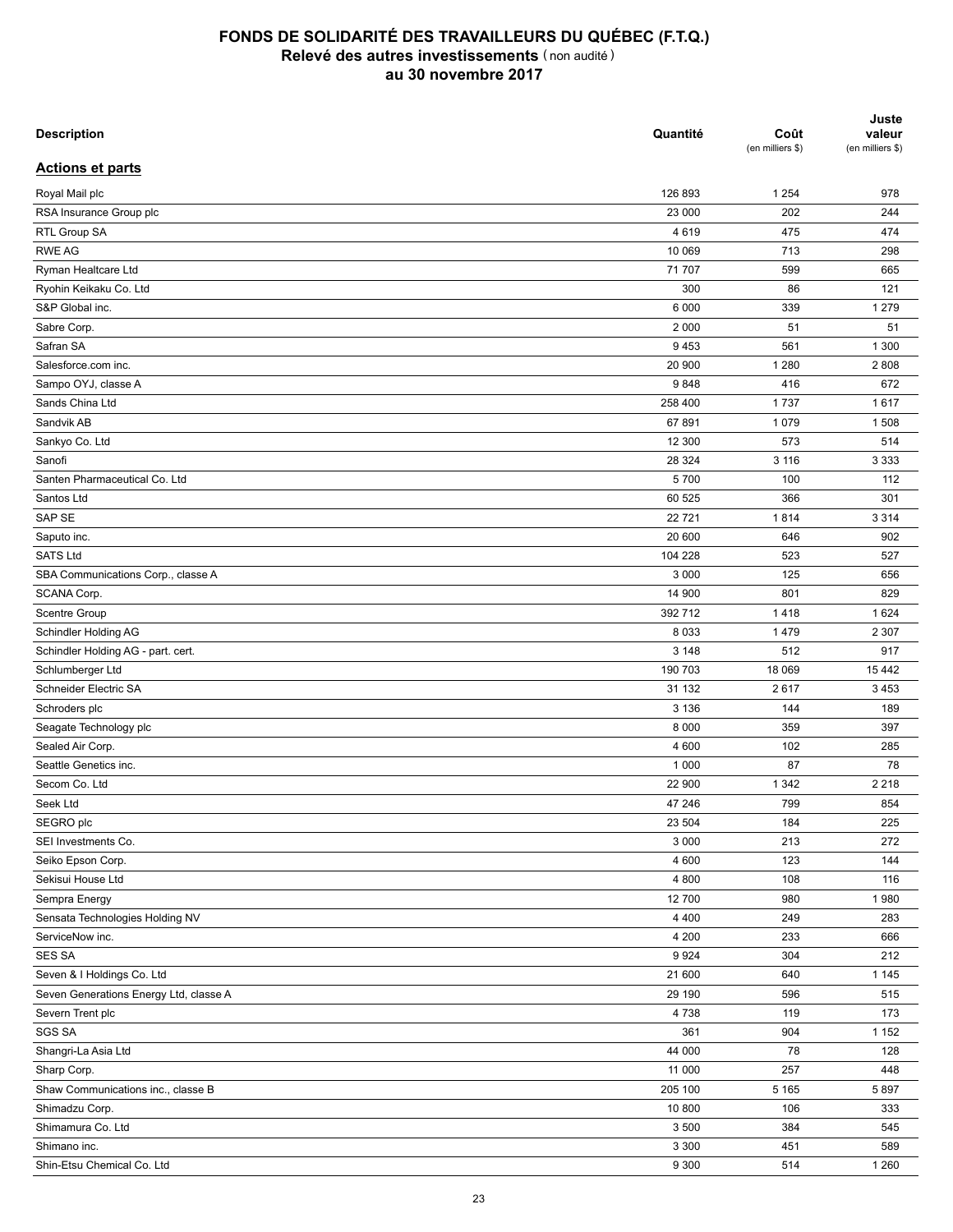| <b>Description</b>                         | Quantité  | Coût<br>(en milliers \$) | Juste<br>valeur<br>(en milliers \$) |
|--------------------------------------------|-----------|--------------------------|-------------------------------------|
| <b>Actions et parts</b>                    |           |                          |                                     |
| Shionogi & Co. Ltd                         | 8 2 0 0   | 393                      | 591                                 |
| Shire plc                                  | 21 654    | 1 0 4 7                  | 1 3 8 3                             |
| Shiseido Co. Ltd                           | 9 0 0 0   | 167                      | 567                                 |
| Shopify inc., classe A                     | 23 400    | 1 4 0 5                  | 3 1 6 3                             |
| Showa Shell Sekiyu KK                      | 28 600    | 333                      | 471                                 |
| Siemens AG                                 | 34 877    | 4 1 5 3                  | 6 134                               |
| Signature Bank                             | 1 300     | 221                      | 230                                 |
| Sika AG                                    | 153       | 1012                     | 1525                                |
| Simon Property Group inc.                  | 7700      | 1 2 4 5                  | 1 605                               |
| Singapore Airlines Ltd                     | 83 231    | 852                      | 855                                 |
| Singapore Press Holdings Ltd               | 420 600   | 1 5 5 1                  | 1 1 1 0                             |
| Singapore Technologies Engineering Ltd     | 176 453   | 585                      | 550                                 |
| Singapore Telecommunications Ltd           | 1 436 355 | 4 4 2 2                  | 5 1 2 4                             |
| Sirius XM Holdings inc.                    | 42 800    | 294                      | 303                                 |
| SJM Holdings Ltd                           | 135 000   | 327                      | 140                                 |
| Skandinaviska Enskilda Banken AB, classe A | 32 069    | 348                      | 493                                 |
| Skanska AB                                 | 8571      | 292                      | 243                                 |
| SKF AB, classe B                           | 17 443    | 446                      | 510                                 |
| Sky plc                                    | 47 156    | 662                      | 770                                 |
| Skyworks Solutions inc.                    | 16 350    | 1 3 3 2                  | 2 2 0 6                             |
| SL Green Realty Corp.                      | 2 600     | 361                      | 342                                 |
| Smart Real Estate Investment Trust         | 99 587    | 3 2 5 3                  | 2 900                               |
| SMC Corp.                                  | 3 0 0 0   | 716                      | 1571                                |
| Smith & Nephew plc                         | 58 037    | 929                      | 1 3 2 5                             |
| Smiths Group plc                           | 16 980    | 372                      | 439                                 |
| Snam SPA                                   | 285 420   | 1566                     | 1858                                |
| Snap-on inc.                               | 1 500     | 316                      | 327                                 |
| Société Générale SA                        | 19 369    | 800                      | 1 2 5 9                             |
| Sodexo                                     | 3746      | 330                      | 632                                 |
| Softbank Corp.                             | 19 500    | 567                      | 2 1 2 9                             |
| Sohgo Security Services Co. Ltd            | 1 600     | 102                      | 115                                 |
| Solvay SA                                  | 5478      | 800                      | 995                                 |
|                                            |           |                          |                                     |
| Sompo Japan Nipponkoa Holdings inc.        | 8 0 0 0   | 192                      | 417                                 |
| Sonic Healthcare Ltd<br>Sonova Holding AG  | 81 312    | 1 5 3 4                  | 1772                                |
|                                            | 14 503    | 2515                     | 2982                                |
| Sony Corp.                                 | 29 600    | 616                      | 1772                                |
| Source Energy Services Ltd                 | 42 180    | 421                      | 380                                 |
| Soutwest Airlines Co.                      | 3 500     | 176                      | 274                                 |
| Spark New Zealand Ltd                      | 376 622   | 1 1 5 6                  | 1 2 0 5                             |
| Spectrum Brands Holdings inc.              | 1 600     | 266                      | 237                                 |
| Spin Master Corp.                          | 56 000    | 2018                     | 3 0 28                              |
| Spirit AeroSystems Holdings inc.           | 2 800     | 304                      | 304                                 |
| Splunk inc.                                | 2 800     | 253                      | 289                                 |
| Sprint Corp.                               | 18708     | 147                      | 144                                 |
| Square inc.                                | 5700      | 290                      | 288                                 |
| SSE plc                                    | 26 809    | 627                      | 640                                 |
| SSR Mining inc.                            | 90 700    | 1 2 1 4                  | 979                                 |
| St. James's Place plc                      | 8 0 0 0   | 141                      | 169                                 |
| Standard Chartered plc                     | 259 559   | 4742                     | 3 3 4 2                             |
| Standard Life Aberdeen plc                 | 65 390    | 465                      | 491                                 |
| Stanley Black & Decker inc.                | 4 3 0 0   | 352                      | 940                                 |
| Starbucks Corp.                            | 44 000    | 1 4 3 7                  | 3 2 7 8                             |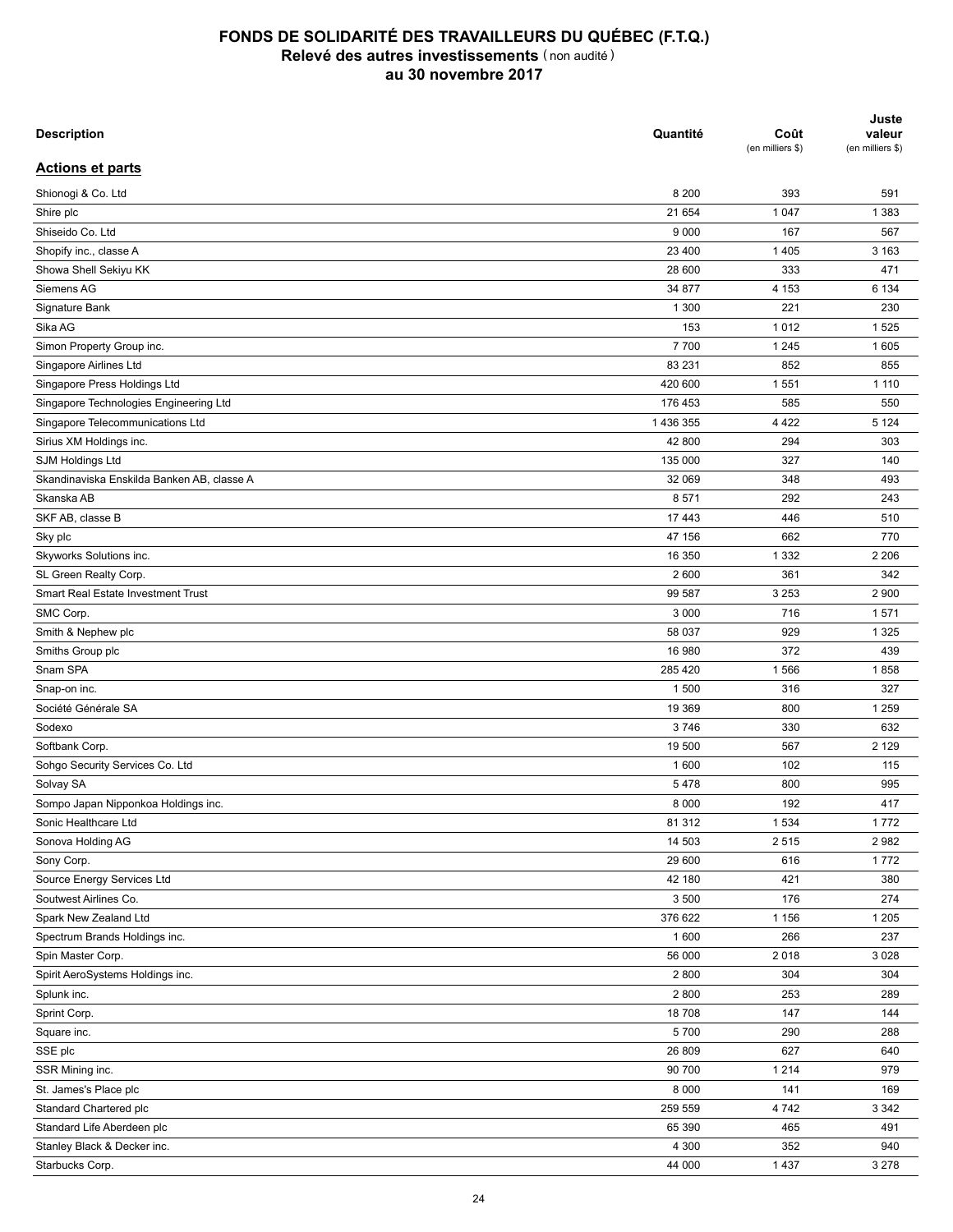| <b>Description</b>                    | Quantité | Coût<br>(en milliers \$) | Juste<br>valeur<br>(en milliers \$) |
|---------------------------------------|----------|--------------------------|-------------------------------------|
| <b>Actions et parts</b>               |          |                          |                                     |
| StarHub Ltd                           | 246 107  | 824                      | 671                                 |
| Start Today Co. Ltd                   | 5 100    | 101                      | 201                                 |
| State Street Corp.                    | 10 000   | 690                      | 1 2 2 8                             |
| Statoil ASA                           | 58 798   | 1516                     | 1 5 2 4                             |
| Steel Dynamics inc.                   | 8 0 0 0  | 364                      | 397                                 |
| Stelco Holdings inc.                  | 21 400   | 369                      | 413                                 |
| Stericycle inc.                       | 2 9 0 0  | 329                      | 248                                 |
| STMicroelectronics NV                 | 42 441   | 551                      | 1 2 4 1                             |
| Stockland                             | 144 887  | 623                      | 666                                 |
| Stora Enso OYJ, classe R              | 12 969   | 137                      | 256                                 |
| Straumann Holding AG                  | 68       | 51                       | 65                                  |
| Stryker Corp.                         | 24 700   | 2786                     | 4 9 64                              |
| Stuart Olson inc.                     | 74 632   | 764                      | 483                                 |
| Subaru Corp.                          | 15 000   | 349                      | 634                                 |
| Suez Environnement Co.                | 11 931   | 237                      | 284                                 |
| Sumco Corp.                           | 13 200   | 425                      | 429                                 |
| Sumitomo Chemical Co. Ltd             | 43 000   | 219                      | 387                                 |
| Sumitomo Corp.                        | 44 400   | 594                      | 891                                 |
| Sumitomo Electric Industries Ltd      | 23 000   | 293                      | 519                                 |
| Sumitomo Metal Mining Co. Ltd         | 11 000   | 329                      | 552                                 |
| Sumitomo Mitsui Financial Group inc.  | 34 700   | 1 4 4 3                  | 1816                                |
| Sumitomo Mitsui Trust Holdings inc.   | 8 600    | 377                      | 412                                 |
| Sumitomo Realty & Development Co. Ltd | 12 000   | 480                      | 511                                 |
| Sun Hung Kai Properties Ltd           | 44 364   | 608                      | 934                                 |
| Suncor Energy inc.                    | 434 402  | 15 840                   | 19 440                              |
| Suncorp Group Ltd                     | 33 095   | 420                      | 464                                 |
| Sundrug Co. Ltd                       | 1800     | 97                       | 107                                 |
| Suntec Real Estate Investment Trust   | 62 000   | 100                      | 121                                 |
| Suntory Beverage & Food Ltd           | 39 794   | 1646                     | 2 2 2 7                             |
| SunTrust Banks inc.                   | 12 400   | 413                      | 985                                 |
| Superior Plus Corp.                   | 196 400  | 2 187                    | 2 3 9 0                             |
| Suzuki Motor Corp.                    | 19800    | 626                      | 1 3 7 7                             |
| <b>SVB Financial Group</b>            | 1 0 0 0  | 256                      | 293                                 |
| Svenska Handelsbanken AB, classe A    | 35 925   | 538                      | 635                                 |
| Swedbank AB, classe A                 | 20 759   | 518                      | 641                                 |
| Swire Pacific Ltd, classe A           | 61 500   | 788                      | 762                                 |
| Swire Properties Ltd                  | 131 000  | 521                      | 572                                 |
| Swiss Life Holding AG                 | 774      | 243                      | 335                                 |
|                                       |          |                          |                                     |
| Swiss Prime Site AG                   | 27 185   | 2 4 0 7                  | 3 0 2 5                             |
| Swiss Re AG                           | 10777    | 890                      | 1 3 0 4                             |
| Swisscom AG                           | 7 1 0 5  | 4 602                    | 4 8 3 8                             |
| Sydney Airport                        | 103 725  | 556                      | 751                                 |
| Symantec Corp.                        | 15 200   | 352                      | 567                                 |
| Symrise AG                            | 5 0 6 3  | 420                      | 555                                 |
| Synchrony Financial                   | 19 4 45  | 812                      | 899                                 |
| Synopsys inc.                         | 13 400   | 990                      | 1560                                |
| Sysco Corp.                           | 41700    | 1579                     | 3 101                               |
| Sysmex Corp.                          | 5 4 0 0  | 427                      | 525                                 |
| T&D Holdings inc.                     | 14 400   | 227                      | 306                                 |
| T. Rowe Price Group inc.              | 5 5 0 0  | 431                      | 729                                 |
| Taiheiyo Cement Corp.                 | 4 800    | 101                      | 255                                 |
| Taisei Corp.                          | 16 000   | 599                      | 1 0 8 7                             |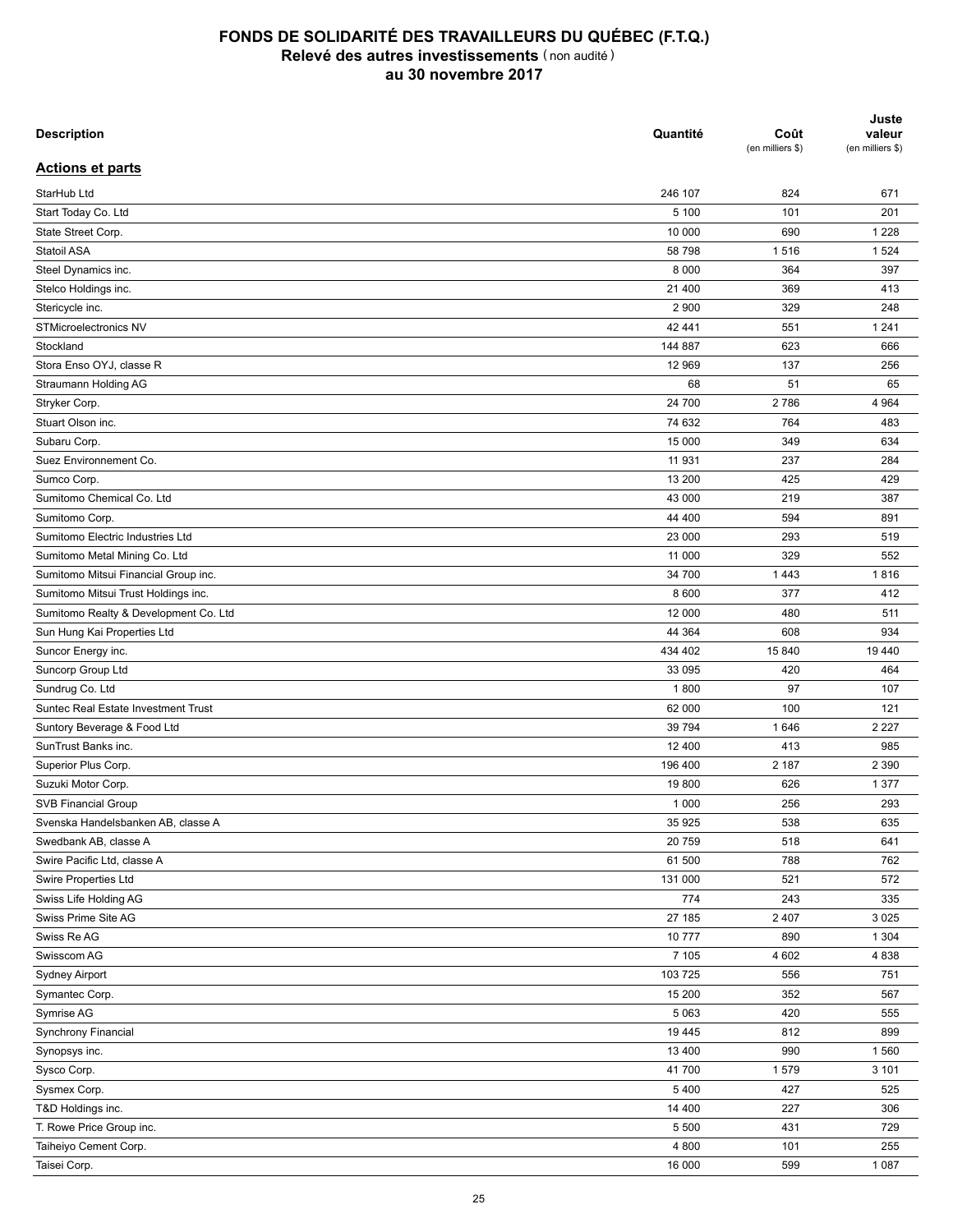| <b>Description</b>                         | Quantité | Coût<br>(en milliers \$) | Juste<br>valeur<br>(en milliers \$) |
|--------------------------------------------|----------|--------------------------|-------------------------------------|
| <b>Actions et parts</b>                    |          |                          |                                     |
| Takeda Pharmaceutical Co. Ltd              | 32 600   | 1565                     | 2 3 2 1                             |
| Take-Two Interactive Software inc.         | 2 0 0 0  | 287                      | 287                                 |
| Tapestry inc.                              | 7 600    | 459                      | 408                                 |
| Targa Resources Corp.                      | 4 600    | 332                      | 257                                 |
| Target Corp.                               | 20 700   | 1456                     | 1597                                |
| Tatts Group Ltd                            | 105 574  | 422                      | 445                                 |
| Taylor Wimpey plc                          | 81 963   | 246                      | 279                                 |
| TD Ameritrade Holding Corp.                | 4 0 0 0  | 191                      | 264                                 |
| <b>TDCAS</b>                               | 96 009   | 807                      | 754                                 |
| TDK Corp.                                  | 8700     | 529                      | 919                                 |
| TE Connectivity Ltd                        | 14 869   | 1012                     | 1809                                |
| TechnipFMC plc                             | 70 932   | 2 9 0 4                  | 2616                                |
| Techtronic Industries Co. Ltd              | 132 500  | 699                      | 987                                 |
| Tele2 AB, classe B                         | 7 3 3 1  | 122                      | 121                                 |
| Telecom Italia SPA                         | 404 714  | 650                      | 408                                 |
| Teleflex inc.                              | 1 100    | 289                      | 376                                 |
| Telefonica Deutschland Holding AG          | 15 806   | 119                      | 97                                  |
| Telefonica SA                              | 308 063  | 5 5 8 9                  | 4 0 7 2                             |
| <b>Telenor ASA</b>                         | 98 693   | 2 2 2 0                  | 2859                                |
| Telia Co. AB                               | 59 968   | 437                      | 340                                 |
|                                            |          |                          | 1682                                |
| Telstra Corp. Ltd                          | 501 383  | 2 3 8 4                  |                                     |
| TELUS Corp.                                | 482 983  | 20 091                   | 23 030                              |
| <b>Tenaris SA</b>                          | 89 823   | 1853                     | 1685                                |
| Terna - Rete Elettrica Nazionale SPA       | 18 657   | 73                       | 149                                 |
| Terumo Corp.                               | 13 600   | 628                      | 842                                 |
| Tesaro inc.                                | 700      | 142                      | 76                                  |
| Tesco plc                                  | 212 339  | 1 3 9 7                  | 719                                 |
| Tesla Motors inc.                          | 2 9 0 0  | 709                      | 1 1 5 4                             |
| Teva Pharmaceutical Industries Ltd         | 23 060   | 915                      | 439                                 |
| Texas Instruments inc.                     | 77 400   | 3672                     | 9701                                |
| <b>Thales SA</b>                           | 4 4 1 3  | 425                      | 576                                 |
| The Bank of New York Mellon Corp.          | 25 300   | 794                      | 1784                                |
| The Berkeley Group Holdings plc            | 2 3 7 7  | 148                      | 158                                 |
| The Boeing Co.                             | 29 500   | 3 3 4 8                  | 10 520                              |
| The Charles Schwab Corp.                   | 27 900   | 574                      | 1754                                |
| The Chemours Co.                           | 8 0 0 0  | 532                      | 530                                 |
| The Chiba Bank Ltd                         | 13 000   | 99                       | 129                                 |
| The Dai-ichi Life Insurance Co. Ltd        | 24 700   | 356                      | 653                                 |
| The Descartes Systems Group inc.           | 38 000   | 1 3 0 9                  | 1 3 6 1                             |
| The Estée Lauder Cos. inc., classe A       | 11 700   | 664                      | 1882                                |
| The Gap inc.                               | 6 3 0 0  | 262                      | 262                                 |
| The Goodyear Tire & Rubber Co.             | 4 3 0 0  | 181                      | 179                                 |
| The Hartford Financial Services Group inc. | 8 600    | 273                      | 636                                 |
| The Hershey Co.                            | 22 800   | 2 6 6 0                  | 3 2 5 9                             |
| The J.M. Smucker Co.                       | 11 800   | 1 1 1 3                  | 1774                                |
| The Kraft Heinz Co.                        | 15 800   | 1450                     | 1656                                |
| The Link Real Estate Investment Trust      | 159 000  | 965                      | 1827                                |
| The Macerich Co.                           | 2 3 0 0  | 203                      | 192                                 |
| The Middleby Corp.                         | 1500     | 282                      | 246                                 |
| The Mosaic Co.                             | 31 937   | 1441                     | 1 0 0 0                             |
| The North West Co. inc.                    | 93 600   | 2 3 6 8                  | 3 0 6 4                             |
| The Procter & Gamble Co.                   | 193778   | 15 4 44                  | 22 4 65                             |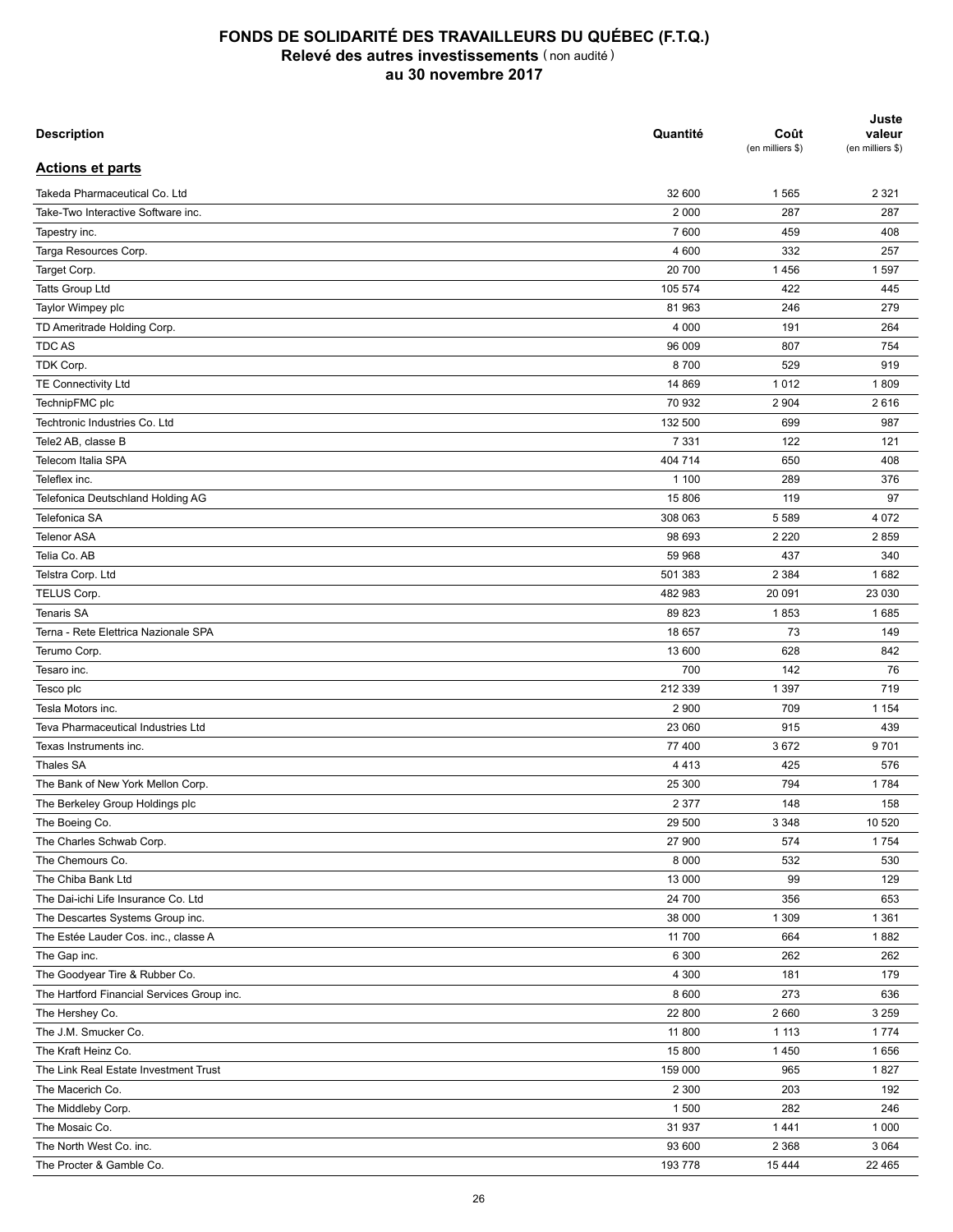| <b>Description</b>             | Quantité | Coût<br>(en milliers \$) | Juste<br>valeur<br>(en milliers \$) |
|--------------------------------|----------|--------------------------|-------------------------------------|
| <b>Actions et parts</b>        |          |                          |                                     |
| The Progressive Corp.          | 31 100   | 1 1 4 9                  | 2 1 3 1                             |
| The Sage Group plc             | 61 364   | 598                      | 829                                 |
| The Sherwin-Williams Co.       | 5 900    | 963                      | 3 0 3 6                             |
| The Shizuoka Bank Ltd          | 9 0 0 0  | 97                       | 115                                 |
| The Southern Co.               | 95 300   | 4513                     | 6 2 8 6                             |
| The Swatch Group AG            | 2 177    | 262                      | 199                                 |
| The Swatch Group AG - BR       | 2 0 9 2  | 1 2 2 9                  | 985                                 |
| The Travelers Cos. inc.        | 18 100   | 1619                     | 3 1 6 2                             |
| The Weir Group plc             | 23 757   | 943                      | 813                                 |
| The Western Union Co.          | 38 200   | 880                      | 969                                 |
| Thermo Fisher Scientific inc.  | 9 100    | 833                      | 2 2 6 0                             |
| THK Co. Ltd                    | 2 100    | 99                       | 99                                  |
| Thomson Reuters Corp.          | 195 748  | 8 0 8 2                  | 11 123                              |
| ThyssenKrupp AG                | 13 269   | 442                      | 469                                 |
| Tiffany & Co.                  | 1800     | 189                      | 219                                 |
| Time Warner inc.               | 29 800   | 2 5 6 3                  | 3513                                |
| TJX Cos. inc.                  | 55 800   | 3 9 0 8                  | 5431                                |
| T-Mobile US inc.               | 6800     | 243                      | 535                                 |
| Tobu Railway Co. Ltd           | 47 500   | 1 3 3 4                  | 1955                                |
| TOHO GAS Co. Ltd               | 3 200    | 179                      | 118                                 |
| Tohoku Electric Power Co. inc. | 18 900   | 391                      | 322                                 |
| Tokio Marine Holdings inc.     | 15 200   | 471                      | 868                                 |
| Tokyo Electric Power Co. inc.  | 33 300   | 550                      | 173                                 |
| Tokyo Electron Ltd             | 10 900   | 794                      | 2 6 0 5                             |
| Tokyo Gas Co. Ltd              | 8 0 0 0  | 190                      | 243                                 |
| Tokyu Corp.                    | 2 500    | 47                       | 52                                  |
| Toray Industries inc.          | 274 300  | 2680                     | 3 3 3 8                             |
| Torchmark Corp.                | 2 9 0 0  | 290                      | 332                                 |
| Toshiba Corp.                  | 106 000  | 525                      | 337                                 |
| Tosoh Corp.                    | 3 500    | 80                       | 100                                 |
| Total System Services inc.     | 4 200    | 307                      | 402                                 |
| <b>TOTO Ltd</b>                | 2 600    | 120                      | 187                                 |
|                                | 33 400   | 946                      | 774                                 |
| Tourmaline Oil Corp.           | 6 600    |                          |                                     |
| Toyo Seikan Group Holdings Ltd |          | 109                      | 141                                 |
| Toyo Suisan Kaisha Ltd         | 32 400   | 1 2 8 6                  | 1783                                |
| Toyota Industries Corp.        | 700      | 51                       | 56                                  |
| Toyota Motor Corp.             | 62 400   | 3845                     | 5 0 6 0                             |
| Toyota Tsusho Corp.            | 2 8 0 0  | 116                      | 136                                 |
| TPG Telecom Ltd                | 12 531   | 107                      | 73                                  |
| <b>Tractor Supply Company</b>  | 7 100    | 620                      | 625                                 |
| TransCanada Corp.              | 244 787  | 13 934                   | 15 147                              |
| TransDigm Group inc.           | 1 900    | 533                      | 695                                 |
| TransUnion                     | 2 2 0 0  | 157                      | 157                                 |
| Transurban Group               | 295 028  | 2 172                    | 3622                                |
| Travis Perkins plc             | 9402     | 319                      | 264                                 |
| Treasury Wine Estates Ltd      | 23 407   | 122                      | 360                                 |
| Trend Micro inc.               | 1 900    | 130                      | 139                                 |
| Trevali Mining Corp.           | 519 400  | 427                      | 706                                 |
| Trimble Navigation Ltd         | 2 500    | 107                      | 135                                 |
| <b>Trinidad Drilling Ltd</b>   | 155 800  | 383                      | 243                                 |
| TripAdvisor inc.               | 3 3 0 0  | 251                      | 147                                 |
| Tryg AS                        | 7 5 4 5  | 196                      | 237                                 |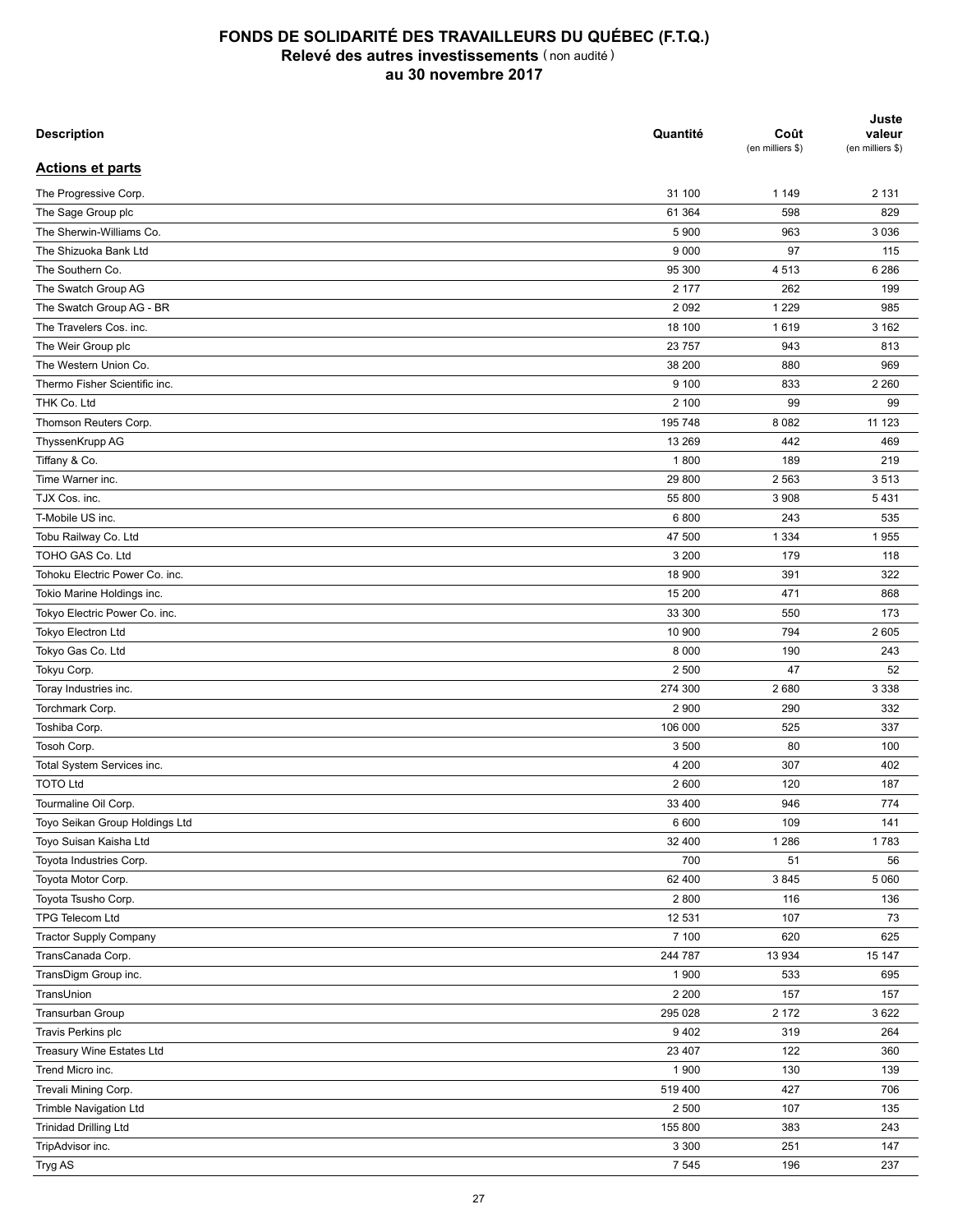| <b>Description</b>                         | Quantité          | Coût<br>(en milliers \$) | Juste<br>valeur<br>(en milliers \$) |
|--------------------------------------------|-------------------|--------------------------|-------------------------------------|
| <b>Actions et parts</b>                    |                   |                          |                                     |
| Tsuruha Holdings inc.                      | 3 600             | 523                      | 643                                 |
| <b>TUI AG</b>                              | 30 667            | 667                      | 725                                 |
| Twenty-First Century Fox inc., classe B    | 35 300            | 1 172                    | 1417                                |
| Twitter inc.                               | 15 400            | 621                      | 408                                 |
| Tyson Foods inc., classe A                 | 13 800            | 741                      | 1462                                |
| <b>Ubisoft Entertainment SA</b>            | 1 1 2 7           | 112                      | 112                                 |
| <b>UBS Group AG</b>                        | 86 092            | 1 4 3 7                  | 1919                                |
| <b>UCB SA</b>                              | 6487              | 661                      | 625                                 |
| UDR inc.                                   | 14 200            | 694                      | 720                                 |
| UGI Corp.                                  | 1 600             | 97                       | 101                                 |
| Ulta Salon, Cosmetics & Fragrance, inc.    | 2 600             | 583                      | 743                                 |
| Umicore SA                                 | 4 8 6 8           | 97                       | 293                                 |
| Under Armour inc., classe A                | 3 100             | 130                      | 53                                  |
| Under Armour inc., classe C                | 5 3 3 7           | 142                      | 82                                  |
| Unibail-Rodamco SE                         | 3 3 0 4           | 830                      | 1 0 9 1                             |
| Unicharm Corp.                             | 14 400            | 175                      | 488                                 |
| UniCredit SPA                              | 46 751            | 1 3 6 6                  | 1 2 1 4                             |
| Unilever NV                                |                   |                          | 7627                                |
|                                            | 214 179<br>87 840 | 3979                     |                                     |
| Unilever plc                               |                   | 3708                     | 6 3 7 8                             |
| Union Pacific Corp.                        | 23 900            | 2 2 3 7                  | 3895                                |
| Uni-Sélect inc.                            | 19 450            | 277                      | 498                                 |
| United Continental Holdings inc.           | 2 100             | 93                       | 171                                 |
| United Internet AG                         | 2 0 0 7           | 131                      | 174                                 |
| United Overseas Bank Ltd                   | 125 772           | 2 4 5 5                  | 3 1 5 2                             |
| United Parcel Service inc., classe B       | 35 300            | 3 4 7 5                  | 5 5 2 3                             |
| United Rentals inc.                        | 1 900             | 241                      | 390                                 |
| United Technologies Corp.                  | 20 700            | 2 0 4 0                  | 3 2 3 9                             |
| United Therapeutics Corp.                  | 700               | 161                      | 117                                 |
| United Urban Investment Corp.              | 940               | 1675                     | 1724                                |
| United Utilities Group plc                 | 24 3 20           | 353                      | 348                                 |
| UnitedHealth Group inc.                    | 37 200            | 2646                     | 10 935                              |
| Universal Health Services inc., classe B   | 9 3 0 0           | 1 4 2 0                  | 1 2 9 8                             |
| Unum Group                                 | 5 0 0 0           | 271                      | 365                                 |
| UPM-Kymmene OYJ                            | 12 4 61           | 204                      | 484                                 |
| US Bancorp                                 | 78 900            | 3 1 8 9                  | 5 60 6                              |
| USS Co. Ltd                                | 9800              | 151                      | 267                                 |
| Vail Resorts inc.                          | 300               | 87                       | 87                                  |
| Valeant Pharmaceuticals International inc. | 67 900            | 2 0 8 1                  | 1476                                |
| Valeo SA                                   | 9 1 9 9           | 487                      | 862                                 |
| Valero Energy Corp.                        | 11 300            | 431                      | 1 2 4 6                             |
| Vantiv inc., classe A                      | 10 280            | 847                      | 994                                 |
| Varian Medical Systems inc.                | 10 800            | 982                      | 1555                                |
| Veeva Systems inc., classe A               | 2 3 0 0           | 197                      | 178                                 |
| Ventas inc.                                | 9800              | 631                      | 808                                 |
| Veolia Environnement                       | 15 969            | 333                      | 521                                 |
| VEREIT inc.                                | 21 600            | 220                      | 217                                 |
| VeriSign inc.                              | 7 500             | 1 0 8 0                  | 1 1 1 2                             |
| Verisk Analytics inc., classe A            | 7 3 0 0           | 602                      | 907                                 |
| Verizon Communications inc.                | 222 895           | 10 500                   | 14 613                              |
| Vermilion Energy inc.                      | 78 100            | 4646                     | 3 5 5 4                             |
| Vertex Pharmaceuticals inc.                | 5 600             | 451                      | 1 0 4 1                             |
| Vestas Wind Systems AS                     | 4 9 8 6           | 322                      | 412                                 |
|                                            |                   |                          |                                     |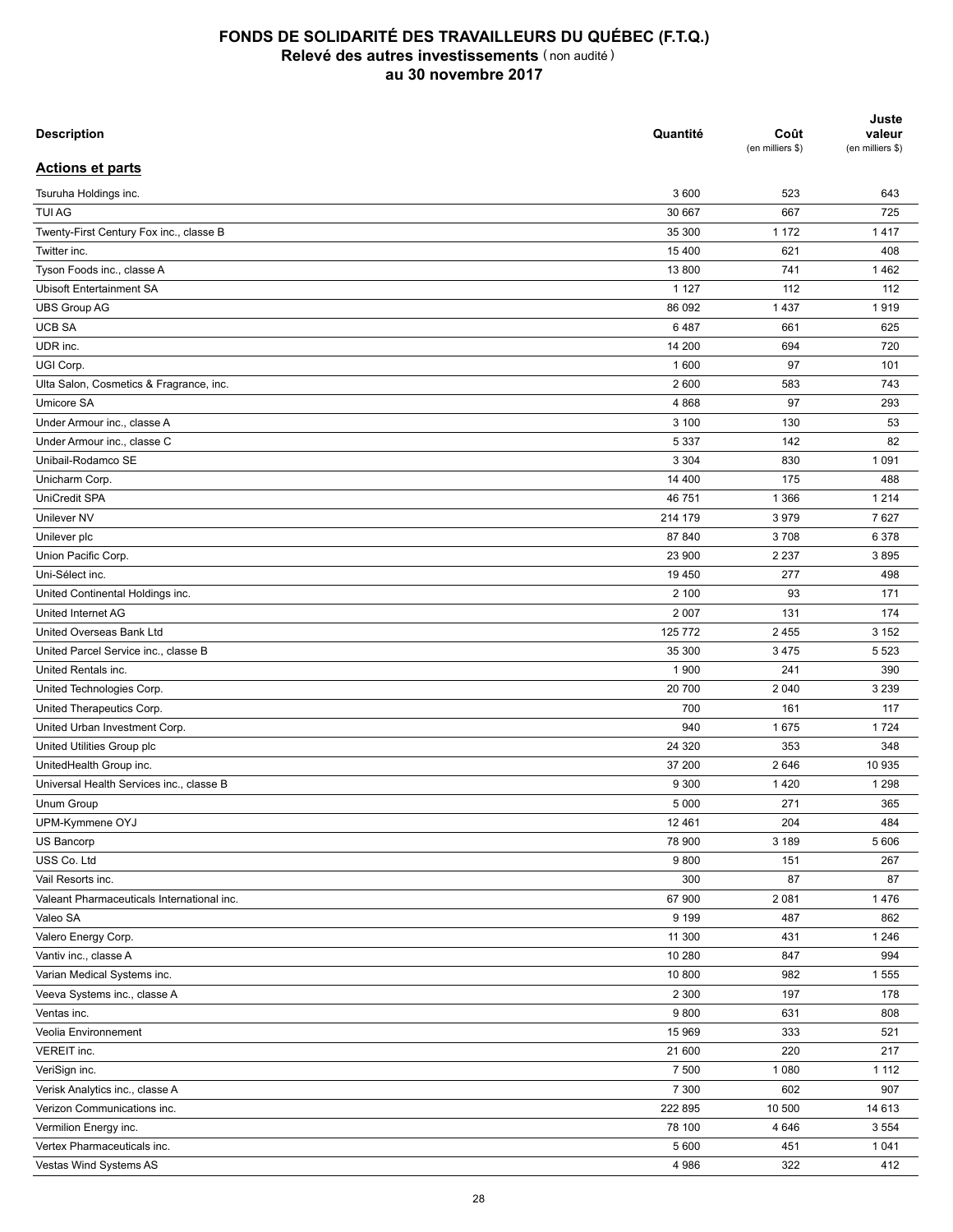| <b>Description</b>                   | Quantité  | Coût<br>(en milliers \$) | Juste<br>valeur<br>(en milliers \$) |
|--------------------------------------|-----------|--------------------------|-------------------------------------|
| <b>Actions et parts</b>              |           |                          |                                     |
| VF Corp.                             | 20 400    | 1 3 9 9                  | 1918                                |
| Viacom inc., classe B                | 8 600     | 586                      | 314                                 |
| <b>Vicinity Centres</b>              | 296 282   | 809                      | 811                                 |
| Vifor Pharma AG                      | 600       | 123                      | 98                                  |
| Vinci SA                             | 14 746    | 788                      | 1944                                |
| Visa inc., classe A                  | 123 400   | 10779                    | 17899                               |
| Vivendi SA                           | 30 321    | 643                      | 1 0 4 2                             |
| VMware inc.                          | 8 600     | 884                      | 1 3 3 1                             |
| Vodafone Group plc                   | 1 286 703 | 5 0 5 3                  | 5 0 3 3                             |
| Voestalpine AG                       | 19 0 27   | 1 0 7 0                  | 1426                                |
| Volkswagen AG                        | 774       | 198                      | 207                                 |
| Volkswagen AG - PRF                  | 4 6 7 3   | 1 0 4 8                  | 1 2 8 6                             |
| Volvo AB, classe B                   | 40 546    | 620                      | 998                                 |
| Vonovia SE                           | 10 259    | 417                      | 623                                 |
| Vornado Realty Trust                 | 5 9 0 0   | 307                      | 590                                 |
| Voya Financial inc.                  | 5 300     | 280                      | 302                                 |
| Vulcan Materials Co.                 | 3800      | 206                      | 615                                 |
| W.R. Grace & Co.                     | 2 3 0 0   | 219                      | 217                                 |
| Wabtec Corp.                         | 700       | 77                       | 69                                  |
| Walgreens Boots Alliance inc.        | 30 961    | 1986                     | 2 9 0 2                             |
| Walt Disney Co.                      | 49 300    | 4 188                    | 6657                                |
| Wartsila OYJ Abp                     | 10 016    | 577                      | 854                                 |
| Waste Connections inc.               | 91 680    | 5 2 8 8                  | 8 1 4 3                             |
| Waste Management inc.                | 43 100    | 2 3 6 0                  | 4567                                |
|                                      |           |                          |                                     |
| Waters Corp.                         | 3 3 0 0   | 516                      | 839                                 |
| WEC Energy Group inc.                | 44 893    | 2 1 9 8<br>6 173         | 4 0 1 9                             |
| Wells Fargo & Co.                    | 130 500   |                          | 9494                                |
| Welltower inc.                       | 15 930    | 1 2 0 4                  | 1 3 8 4                             |
| Wesfarmers Ltd                       | 89 667    | 3 4 8 3                  | 3851                                |
| West Fraser Timber Co. Ltd           | 28 000    | 1643                     | 2 2 8 3                             |
| West Japan Railway Co.               | 13 600    | 826                      | 1 2 9 3                             |
| Westar Energy inc.                   | 10 900    | 814                      | 803                                 |
| Western Digital Corp.                | 16913     | 1 2 5 8                  | 1718                                |
| Western Forest Products inc.         | 766 800   | 1487                     | 1932                                |
| Westfield Corp.                      | 196 725   | 1 3 8 8                  | 1612                                |
| WestJet Airlines Ltd                 | 165 400   | 4 1 5 8                  | 4 4 2 4                             |
| Westpac Banking Corp.                | 98 642    | 2883                     | 3 0 3 6                             |
| WestRock Co.                         | 6988      | 371                      | 562                                 |
| Westshore Terminals Investment Corp. | 94 800    | 2666                     | 2 3 6 2                             |
| Weyerhaeuser Co.                     | 19 785    | 629                      | 902                                 |
| WH Group Ltd                         | 568 675   | 513                      | 777                                 |
| Wharf Holdings Ltd                   | 103 000   | 155                      | 418                                 |
| Wharf Real Estate Investment Co. Ltd | 34 000    | 247                      | 265                                 |
| Wheaton Precious Metals Corp.        | 198 173   | 5 0 6 6                  | 5 3 5 0                             |
| Wheelock & Co. Ltd                   | 48 000    | 313                      | 425                                 |
| Whirlpool Corp.                      | 1800      | 286                      | 391                                 |
| Whitbread plc                        | 4 9 6 3   | 382                      | 309                                 |
| Whitecap Resources inc.              | 368 130   | 3 2 1 9                  | 3 2 3 7                             |
| William Demant Holding AS            | 30 299    | 627                      | 1075                                |
| William Morrison Supermarkets plc    | 94 866    | 454                      | 358                                 |
| Williams Cos. inc.                   | 21 400    | 559                      | 801                                 |
| Willis Towers Watson plc             | 3421      | 371                      | 709                                 |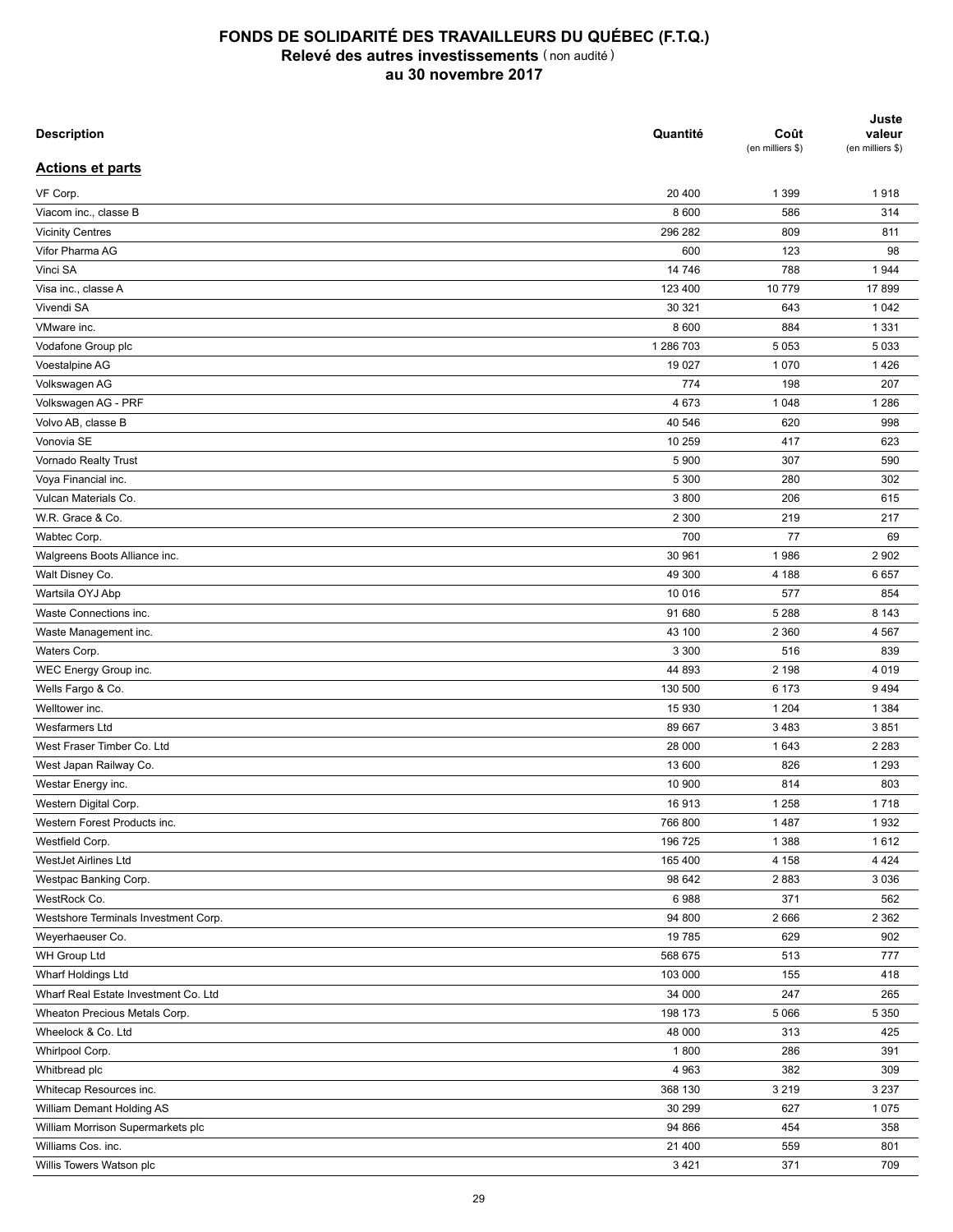| <b>Description</b>                    | Quantité | Coût<br>(en milliers \$) | Juste<br>valeur<br>(en milliers \$) |
|---------------------------------------|----------|--------------------------|-------------------------------------|
| <b>Actions et parts</b>               |          |                          |                                     |
| Wilmar International Ltd              | 306 000  | 995                      | 913                                 |
| Wirecard AG                           | 1969     | 270                      | 271                                 |
| <b>Wolters Kluwer</b>                 | 4 0 0 0  | 207                      | 267                                 |
| Woodside Petroleum Ltd                | 186 065  | 6726                     | 5 6 4 1                             |
| Woolworths Ltd                        | 56 754   | 1567                     | 1494                                |
| Workday inc.                          | 2 9 0 0  | 296                      | 385                                 |
| Worldpay Group plc                    | 194 770  | 906                      | 1433                                |
| WPP plc                               | 33 081   | 589                      | 754                                 |
| WR Berkley Corp.                      | 22 200   | 1 0 2 1                  | 1977                                |
| WSP Global inc.                       | 53 067   | 2635                     | 3 1 7 6                             |
| WW Grainger inc.                      | 1400     | 368                      | 399                                 |
| Wyndham Worldwide Corp.               | 2700     | 276                      | 391                                 |
| Wynn Macau Ltd                        | 168 800  | 608                      | 622                                 |
| Wynn Resort Ltd                       | 5700     | 1 0 4 3                  | 1 1 6 1                             |
| Xcel Energy inc.                      | 81 500   | 2 5 7 3                  | 5419                                |
| Xerox Corp.                           | 7750     | 187                      | 296                                 |
| Xilinx inc.                           | 11 100   | 600                      | 994                                 |
| XL Group Ltd                          | 5 500    | 235                      | 275                                 |
| Xylem inc.                            | 3 0 0 0  | 213                      | 268                                 |
| Yahoo Japan Corp.                     | 158 700  | 885                      | 937                                 |
| Yakult Honsha Co. Ltd                 | 3800     | 122                      | 383                                 |
| Yamada Denki Co. Ltd                  | 112 900  | 773                      | 793                                 |
| Yamaha Corp.                          | 2700     | 84                       | 128                                 |
| Yamaha Motor Co. Ltd                  | 10 800   | 236                      | 437                                 |
| Yamato Transport Co. Ltd              | 4 500    | 102                      | 118                                 |
| Yamazaki Baking Co. Ltd               | 30 100   | 735                      | 750                                 |
| Yangzijiang Shipbuilding Holdings Ltd | 253 000  | 326                      | 380                                 |
| Yara International ASA                | 32 126   | 1485                     | 1847                                |
| Yaskawa Electric Corp.                | 12 300   | 488                      | 701                                 |
| Yokogawa Electric Corp.               | 6 100    | 108                      | 145                                 |
| Yue Yuen Industrial Holdings Ltd      | 238 000  | 1 0 7 1                  | 1 0 9 6                             |
| Yum! Brands inc.                      | 9600     | 432                      | 1 0 3 2                             |
| Zayo Group Holdings inc.              | 3 500    | 158                      | 159                                 |
| Zillow Group inc., classe C           | 2 2 0 0  | 69                       | 116                                 |
| Zimmer Biomet Holdings inc.           | 9 3 0 0  | 1 0 4 8                  | 1 4 0 3                             |
| Zions Bancorporation                  | 5 200    | 298                      | 332                                 |
| Zodiac Aerospace                      | 9786     | 337                      | 371                                 |
| Zoetis inc.                           | 11 400   | 355                      | 1 0 6 2                             |
| Zurich Insurance Group AG             | 3 4 5 1  | 877                      | 1 3 4 6                             |
| Total - actions et parts              |          | 2 249 615                | 3 141 228                           |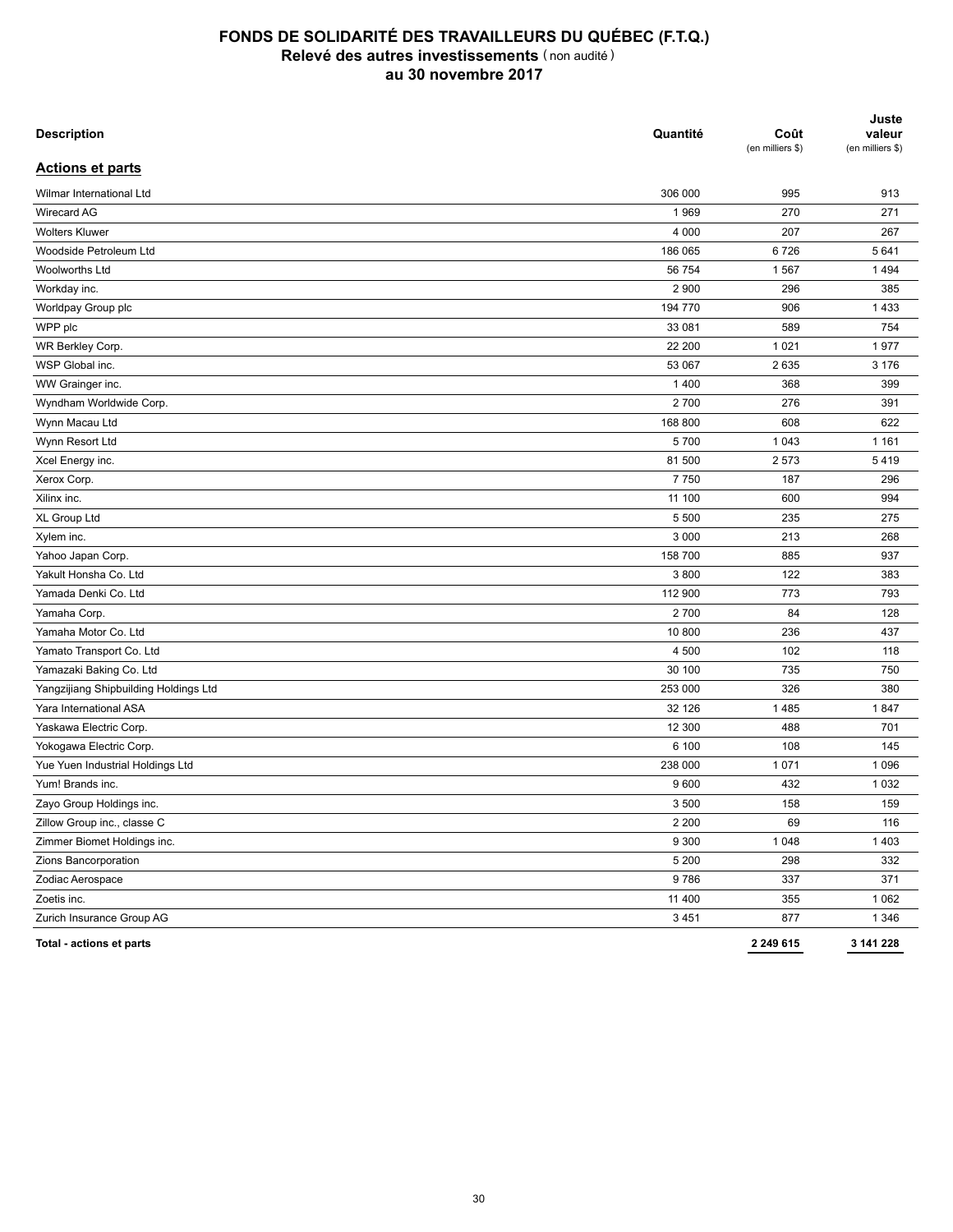| <b>Description</b>                      |                                                      | Valeur<br>nominale<br>(en milliers \$) | Coût<br>(en milliers \$) | Juste<br>valeur<br>(en milliers \$) |
|-----------------------------------------|------------------------------------------------------|----------------------------------------|--------------------------|-------------------------------------|
| <b>Obligations</b>                      |                                                      |                                        |                          |                                     |
| <b>OMERS Realty Corp.</b>               | 3.04 % 2017-12-05                                    | 340                                    | 331                      | 345                                 |
| Banque de Montréal                      | 1,84 % 2017-12-21 Taux variable                      | 10 000                                 | 10 0 19                  | 10 002                              |
| Banque Canadienne Impériale de Commerce | 1,49 % 2018-05-08 Taux variable                      | 5 0 0 0                                | 5 0 0 2                  | 5 0 0 6                             |
| La Banque de Nouvelle-Écosse            | 1,46 % 2018-06-27 Taux variable                      | 5 0 0 0                                | 5 0 0 0                  | 5 0 0 8                             |
| <b>NBC Asset Trust</b>                  | 7,24 % 2018-06-30                                    | 575                                    | 589                      | 592                                 |
| bcIMC Realty Corp.                      | 2,79 % 2018-08-02                                    | 6800                                   | 6844                     | 6858                                |
| La Banque de Nouvelle-Écosse            | 1,46 % 2018-09-05 Taux variable                      | 10 000                                 | 10 005                   | 10 004                              |
| Genesis Trust II                        | 1.68 % 2018-09-17                                    | 4 0 5 0                                | 4 0 5 9                  | 4 0 5 2                             |
| Molson Coors International L.P.         | 2,25 % 2018-09-18                                    | 1990                                   | 1990                     | 1997                                |
| Brookfield Power Corp.                  | 5,25 % 2018-11-05                                    | 3790                                   | 3849                     | 3 9 0 9                             |
| TD Capital Trust III                    | 7,24 % 2018-12-31                                    | 15 565                                 | 16 377                   | 16 439                              |
| John Deere Canada Funding inc.          | 1,75 % 2019-01-28                                    | 5 0 0 0                                | 4 9 9 8                  | 5 0 0 2                             |
| Loblaw Companies Ltd                    | 3,75 % 2019-03-12                                    | 9 0 0 0                                | 9 0 0 0                  | 9 2 1 2                             |
| Brookfield Asset Management inc.        | 3,95 % 2019-04-09                                    | 4 8 5 0                                | 4881                     | 4976                                |
| Power Corp. of Canada                   | 7,57 % 2019-04-22                                    | 3 0 0 0                                | 3 0 0 0                  | 3 2 1 3                             |
| Transcontinental inc.                   | 3.90 % 2019-05-13                                    | 10 000                                 | 10 001                   | 10 172                              |
| Scotia Plaza                            | 3.21 % 2019-06-15                                    | 1 3 0 2                                | 1 3 0 2                  | 1 3 1 2                             |
| <b>WestJet Airlines Ltd</b>             | 3,29 % 2019-07-23                                    | 600                                    | 607                      | 609                                 |
| Choice Properties L.P.                  | 3.00 % 2019-09-20 Rachetable à compter du 2019-06-20 | 5 0 0 0                                | 4 9 9 9                  | 5 0 6 7                             |
| Nissan Canada Financial Services inc.   | 1,58 % 2019-10-07                                    | 9 3 5 5                                | 9 3 1 4                  | 9 2 8 3                             |
| Hydro One inc.                          | 1,48 % 2019-11-18                                    | 3 1 4 0                                | 3 1 4 0                  | 3 1 2 5                             |
| Financement-Québec                      | 2,45 % 2019-12-01                                    | 67 600                                 | 69 088                   | 68 694                              |
| TELUS Corp.                             | 5.05 % 2019-12-04                                    | 9 500                                  | 9924                     | 10 072                              |
| Canada Housing Trust No 1               | 2,00 % 2019-12-15                                    | 5760                                   | 5859                     | 5812                                |
| BP L.P.                                 | 3,24 % 2020-01-09                                    | 552                                    | 553                      | 556                                 |
| Banque Canadienne Impériale de Commerce | 1,66 % 2020-01-20                                    | 5510                                   | 5512                     | 5479                                |
|                                         |                                                      |                                        |                          |                                     |
| Nissan Canada Financial Services inc.   | 1,75 % 2020-04-09                                    | 4 0 0 0                                | 4 0 0 1                  | 3 9 6 8                             |
| Canadian Natural Resources Ltd          | 2,05 % 2020-06-01                                    | 1745                                   | 1745                     | 1735                                |
| Gouvernement du Canada                  | 3,50 % 2020-06-01                                    | 3 2 0 0                                | 3 3 5 9                  | 3 3 5 9                             |
| Hydro One inc.                          | 4,40 % 2020-06-01                                    | 5 0 0 0                                | 5 3 6 6                  | 5 3 0 2                             |
| Province de l'Ontario                   | 4,20 % 2020-06-02                                    | 25 700                                 | 27 187                   | 27 261                              |
| Canada Housing Trust No 1               | 1,20 % 2020-06-15                                    | 36 600                                 | 36 187                   | 36 219                              |
| <b>NBC Asset Trust</b>                  | 7.45 % 2020-06-30                                    | 2925                                   | 3 1 5 4                  | 3 2 3 4                             |
| Merrill Lynch Canada inc. (NHA MBS)     | 1,07 % 2020-07-01                                    | 6744                                   | 6656                     | 6641                                |
| CDP Financial inc.                      | 4,60 % 2020-07-15                                    | 12 150                                 | 12 4 35                  | 13 003                              |
| Inter Pipeline Ltd                      | 3,45 % 2020-07-20                                    | 8 0 0 0                                | 8 0 0 0                  | 8 2 3 6                             |
| Banque de Montréal                      | 2,10 % 2020-10-06                                    | 20 000                                 | 20 108                   | 20 032                              |
| BMW Canada inc.                         | 1,78 % 2020-10-19                                    | 2 0 0 0                                | 2 0 0 0                  | 1981                                |
| <b>Fortified Trust</b>                  | 2,16 % 2020-10-23                                    | 1 2 1 0                                | 1 2 1 0                  | 1 2 1 4                             |
| Daimler Canada Finance inc.             | 2,30 % 2020-11-23                                    | 3 0 0 0                                | 3 0 0 0                  | 3 0 0 7                             |
| Groupe SNC-Lavalin inc.                 | 2,69 % 2020-11-24                                    | 1 100                                  | 1 100                    | 1 1 0 6                             |
| Mississagi Power Trust                  | 6,92 % 2020-11-27                                    | 1 5 4 5                                | 1545                     | 1717                                |
| Merrill Lynch Canada inc. (NHA MBS)     | 1,25 % 2020-12-01                                    | 5611                                   | 5 5 9 2                  | 5 5 3 8                             |
| Shaw Communications inc.                | 5,50 % 2020-12-07                                    | 9 3 8 5                                | 10 215                   | 10 245                              |
| Canada Housing Trust No 1               | 1,25 % 2020-12-15                                    | 25 375                                 | 25 140                   | 25 0 38                             |
| Cadillac Fairview Finance Trust         | 4,31 % 2021-01-25                                    | 3 0 0 0                                | 3 0 0 0                  | 3 2 1 4                             |
| Brookfield Asset Management inc.        | 5,30 % 2021-03-01                                    | 3700                                   | 3933                     | 4 0 20                              |
| Merrill Lynch Canada inc. (NHA MBS)     | 1,25 % 2021-03-01                                    | 12 275                                 | 12 204                   | 12 097                              |
| Banque Toronto-Dominion                 | 2,05 % 2021-03-08                                    | 9990                                   | 10 043                   | 9977                                |
| Rogers Communications inc.              | 5,34 % 2021-03-22                                    | 12 755                                 | 13 5 23                  | 13 986                              |
| Banque Canadienne Impériale de Commerce | 1,90 % 2021-04-26                                    | 14 510                                 | 14 545                   | 14 404                              |
| Merrill Lynch Canada inc. (NHA MBS)     | 1,40 % 2021-05-01                                    | 12 079                                 | 12 055                   | 11 928                              |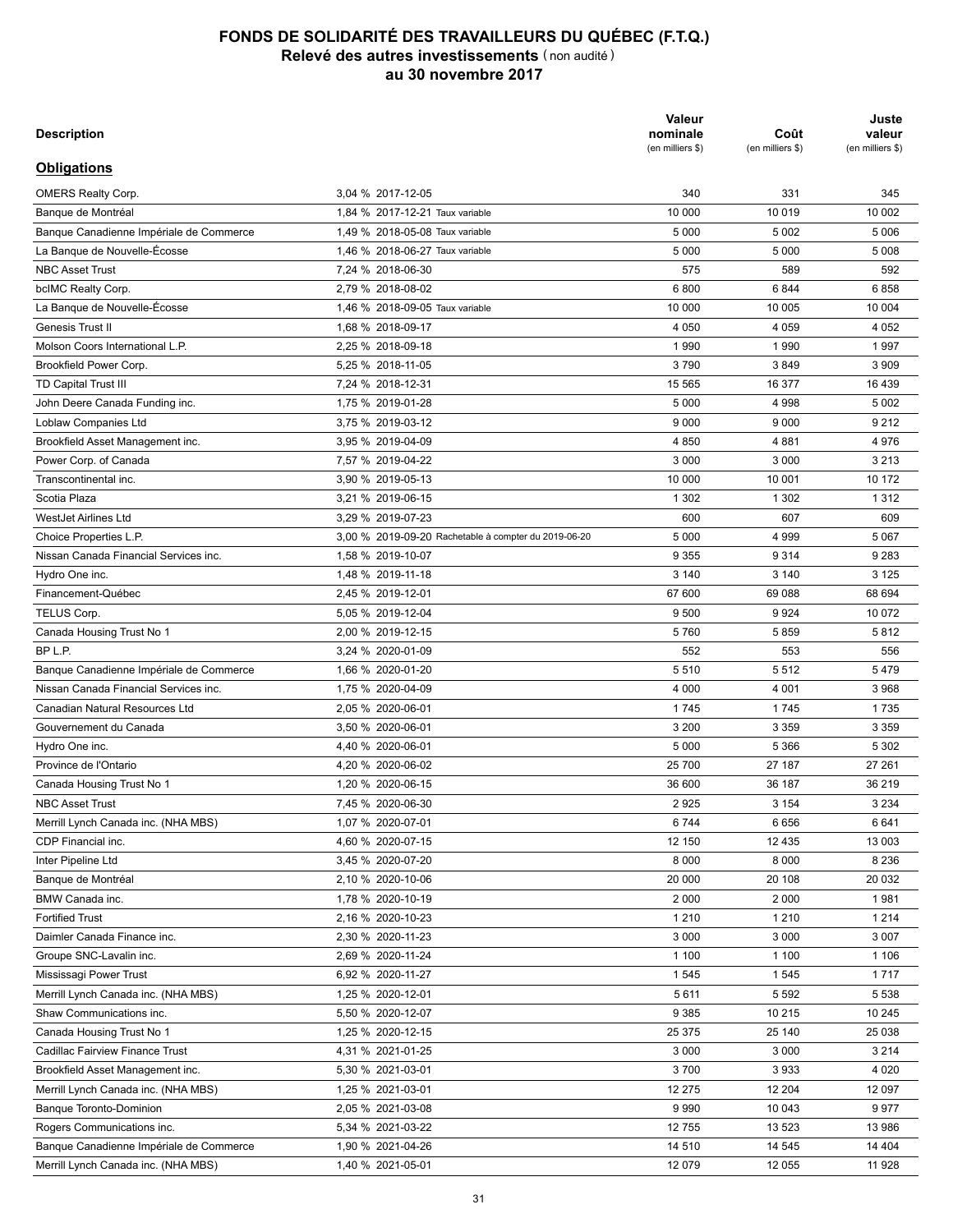| <b>Description</b>                                                |                                                      | Valeur<br>nominale<br>(en milliers \$) | Coût<br>(en milliers \$) | Juste<br>valeur<br>(en milliers \$) |
|-------------------------------------------------------------------|------------------------------------------------------|----------------------------------------|--------------------------|-------------------------------------|
| <b>Obligations</b>                                                |                                                      |                                        |                          |                                     |
| TELUS Communications inc.                                         | 10.65 % 2021-06-19                                   | 743                                    | 811                      | 944                                 |
| Saputo inc.                                                       | 2,20 % 2021-06-23                                    | 6 0 0 0                                | 5994                     | 5983                                |
| Granite Real Estate Investment Trust Holdings L.P.                | 3,79 % 2021-07-05 Rachetable à compter du 2021-06-05 | 795                                    | 796                      | 812                                 |
| Reliance L.P.                                                     | 4,08 % 2021-08-02                                    | 440                                    | 440                      | 453                                 |
| PSP Capital inc.                                                  | 1,34 % 2021-08-18                                    | 14 200                                 | 14 067                   | 13919                               |
| Province de l'Alberta                                             | 1,35 % 2021-09-01                                    | 13 000                                 | 12 996                   | 12755                               |
| Choice Properties L.P.                                            | 3,60 % 2021-09-20                                    | 5 0 0 0                                | 5 0 0 7                  | 5 1 7 3                             |
| AltaGas Ltd                                                       | 3,72 % 2021-09-28                                    | 2 500                                  | 2 500                    | 2 5 9 8                             |
| Merrill Lynch Canada inc. (NHA MBS)                               | 1,37 % 2021-11-01                                    | 10 225                                 | 10 115                   | 10 059                              |
| Metro inc.                                                        | 3,20 % 2021-12-01 Rachetable à compter du 2021-11-01 | 4 5 5 0                                | 4 5 5 0                  | 4675                                |
| Ville de Montréal                                                 | 4,50 % 2021-12-01                                    | 8 0 0 0                                | 8744                     | 8755                                |
| Canada Housing Trust No 1                                         | 1,15 % 2021-12-15                                    | 80 000                                 | 78 563                   | 77857                               |
| Algonquin Power Co.                                               | 4,65 % 2022-02-15                                    | 3 0 0 0                                | 3 0 0 7                  | 3 2 1 8                             |
| Enbridge Income Fund                                              | 4,85 % 2022-02-22                                    | 735                                    | 797                      | 794                                 |
| <b>OPB Finance Trust</b>                                          | 1.88 % 2022-02-24                                    | 16 130                                 | 15 9 35                  | 15 9 94                             |
| Banque Laurentienne du Canada (NHA MBS)                           | 1,35 % 2022-03-01                                    | 14 4 83                                | 14 4 14                  | 14 187                              |
| Merrill Lynch Canada inc. (NHA MBS)                               | 1,62 % 2022-03-01                                    | 9470                                   | 9442                     | 9 3 6 7                             |
| Banque Royale du Canada                                           | 1,97 % 2022-03-02                                    | 13 0 25                                | 13 0 32                  | 12 8 84                             |
| Province de Québec                                                | 1,65 % 2022-03-03                                    | 22 900                                 | 22 879                   | 22 646                              |
| Province de l'Ontario                                             | 1,35 % 2022-03-08                                    | 41 575                                 | 40 4 14                  | 40 522                              |
| TELUS Communications inc.                                         | 9,65 % 2022-04-08                                    | 362                                    | 415                      | 464                                 |
| Wells Fargo & Co.                                                 | 2,09 % 2022-04-25                                    | 1 1 2 5                                | 1 1 2 2                  | 1 1 0 7                             |
| La Banque de Nouvelle-Écosse                                      | 1,83 % 2022-04-27                                    | 14 200                                 | 14 121                   | 13 931                              |
| Inter Pipeline Ltd                                                | 3,78 % 2022-05-30                                    | 2680                                   | 2855                     | 2 8 0 4                             |
| Merrill Lynch Canada inc. (NHA MBS)                               | 1,42 % 2022-06-01                                    | 9794                                   | 9770                     | 9602                                |
| Canada Housing Trust No 1                                         | 1,75 % 2022-06-15                                    | 27 670                                 | 27 756                   | 27 488                              |
| Banque Canadienne Impériale de Commerce                           | 2,30 % 2022-07-11                                    | 13 145                                 | 13 144                   | 13 148                              |
|                                                                   |                                                      |                                        | 17 789                   | 17 761                              |
| Banque de Montréal<br>Fédération des caisses Desjardins du Québec | 2,27 % 2022-07-11                                    | 17 785<br>14 875                       |                          | 14 913                              |
|                                                                   | 2,39 % 2022-08-25                                    |                                        | 14 8 14                  |                                     |
| Exportation et développement Canada                               | 1,80 % 2022-09-01                                    | 12 150                                 | 12 135                   | 12 097                              |
| 407 International inc.                                            | 2,47 % 2022-09-08 Rachetable à compter du 2022-08-08 | 2 4 0 0                                | 2 4 0 0                  | 2 4 0 6                             |
| Bell Canada                                                       | 3,00 % 2022-10-03 Rachetable à compter du 2022-09-03 | 3725                                   | 3783                     | 3802                                |
| La Banque de Nouvelle-Écosse                                      | 2.36 % 2022-11-08                                    | 13 4 25                                | 13 4 24                  | 13 4 25                             |
| Daimler Canada Finance inc.                                       | 2,57 % 2022-11-22                                    | 2 2 6 0                                | 2 2 6 0                  | 2 2 6 7                             |
| Province de Québec                                                | 3,50 % 2022-12-01                                    | 84 000                                 | 88 806                   | 89729                               |
| Banque Royale du Canada                                           | 2,36 % 2022-12-05                                    | 11 500                                 | 11 499                   | 11 4 9 9                            |
| Enbridge inc.                                                     | 3,19 % 2022-12-05                                    | 2 4 0 0                                | 2494                     | 2448                                |
| First Capital Realty inc.                                         | 3,95 % 2022-12-05                                    | 6 200                                  | 6 5 9 5                  | 6496                                |
| Metro inc.                                                        | 2,68 % 2022-12-05 Rachetable à compter du 2022-11-05 | 2 600                                  | 2 600                    | 2 600                               |
| Canada Housing Trust No 1                                         | 2,40 % 2022-12-15                                    | 23710                                  | 24 286                   | 24 210                              |
| Magna International inc.                                          | 3,10 % 2022-12-15 Rachetable à compter du 2022-11-15 | 3 600                                  | 3601                     | 3693                                |
| Province de l'Ontario                                             | 1,95 % 2023-01-27                                    | 27 375                                 | 27 259                   | 27 204                              |
| Banque HSBC Canada                                                | 2,54 % 2023-01-31                                    | 700                                    | 700                      | 702                                 |
| Choice Properties Real Estate Investment Trust                    | 3,20 % 2023-03-07 Rachetable à compter du 2023-02-07 | 2 1 2 0                                | 2 1 6 0                  | 2 1 5 4                             |
| Toronto Hydro Corp.                                               | 2,91 % 2023-04-10                                    | 1 0 5 0                                | 1 0 5 4                  | 1 0 8 3                             |
| Gouvernement du Canada                                            | 1,50 % 2023-06-01                                    | 1 0 5 0                                | 1 0 4 1                  | 1 0 4 1                             |
| Province de l'Ontario                                             | 2,85 % 2023-06-02                                    | 67 850                                 | 70 592                   | 70 373                              |
| Province de Québec                                                | 3,00 % 2023-09-01                                    | 44 800                                 | 46 659                   | 46 869                              |
| Loblaw Companies Ltd                                              | 4,86 % 2023-09-12 Rachetable à compter du 2023-06-12 | 380                                    | 425                      | 421                                 |
| Inter Pipeline Ltd                                                | 2,61 % 2023-09-13 Rachetable à compter du 2023-07-13 | 545                                    | 545                      | 537                                 |
| Canada Housing Trust No 1                                         | 3,15 % 2023-09-15                                    | 49 300                                 | 53 226                   | 52 323                              |
| AltaLink L.P.                                                     | 3,67 % 2023-11-06                                    | 12 500                                 | 13 287                   | 13 4 46                             |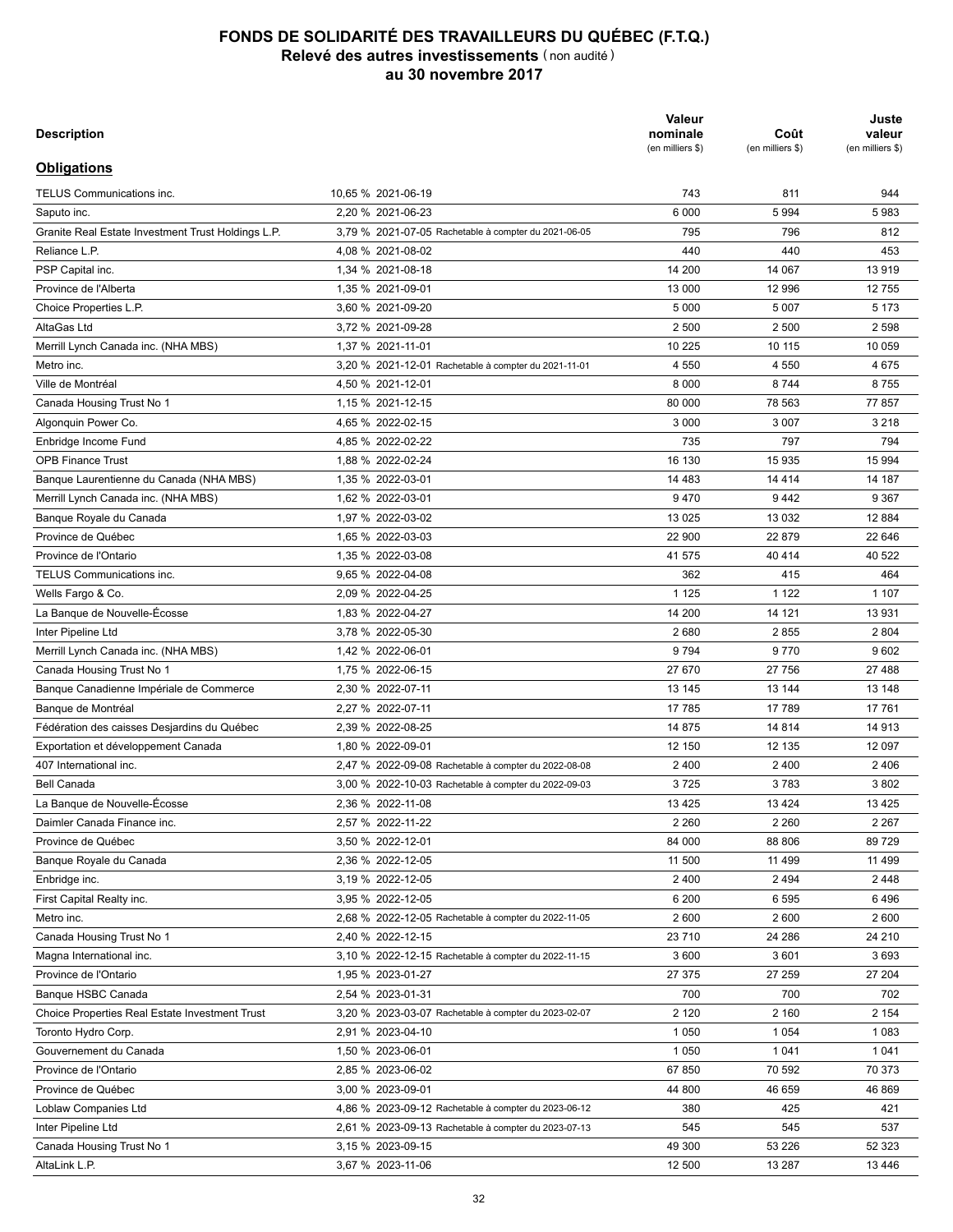| Description                                                  |                                                                  | Valeur<br>nominale<br>(en milliers \$) | Coût<br>(en milliers \$) | Juste<br>valeur<br>(en milliers \$) |
|--------------------------------------------------------------|------------------------------------------------------------------|----------------------------------------|--------------------------|-------------------------------------|
| <b>Obligations</b>                                           |                                                                  |                                        |                          |                                     |
| Bankers Hall L.P.                                            | 4,38 % 2023-11-20                                                | 604                                    | 604                      | 623                                 |
| Saputo inc.                                                  | 2,83 % 2023-11-21 Rachetable à compter du 2023-09-21             | 1 2 7 5                                | 1 2 7 6                  | 1 2 8 5                             |
| PSP Capital inc.                                             | 2,09 % 2023-11-22                                                | 9600                                   | 9599                     | 9 5 5 0                             |
| Granite Real Estate Investment Trust Holdings L.P.           | 3,87 % 2023-11-30 Rachetable à compter du 2023-09-30             | 4 4 6 5                                | 4 5 0 1                  | 4 5 2 5                             |
| Fortis inc.                                                  | 2,85 % 2023-12-12 Rachetable à compter du 2023-10-12             | 3725                                   | 3725                     | 3762                                |
| Morgan Stanley                                               | 3,00 % 2024-02-07                                                | 6 900                                  | 6899                     | 6933                                |
| West Edmonton Mall Property inc.                             | 4,06 % 2024-02-13                                                | 1750                                   | 1777                     | 1790                                |
| IPL Energy inc.                                              | 8,20 % 2024-02-15                                                | 756                                    | 937                      | 981                                 |
| EnerCare Solutions inc.                                      | 3,99 % 2024-02-21 Rachetable à compter du 2023-12-21             | 325                                    | 325                      | 335                                 |
| <b>OMERS Realty Corp.</b>                                    | 2,86 % 2024-02-23 Rachetable à compter du 2024-01-23             | 1500                                   | 1 5 2 4                  | 1 5 3 0                             |
| Genworth MI Canada inc.                                      | 4,24 % 2024-04-01                                                | 750                                    | 750                      | 764                                 |
| Industrielle Alliance, Assurance et services financiers inc. | 2,80 % 2024-05-16 Variable et rachetable à compter du 2019-05-16 | 4 8 5 0                                | 4935                     | 4881                                |
| Gouvernement du Canada                                       | 2,50 % 2024-06-01                                                | 1 900                                  | 1991                     | 1990                                |
| Province du Manitoba                                         | 3,30 % 2024-06-02                                                | 5 0 0 0                                | 5 3 2 2                  | 5 3 0 5                             |
| Province du Nouveau-Brunswick                                | 3,65 % 2024-06-03                                                | 23 300                                 | 24 3 24                  | 25 172                              |
| AltaLink L.P.                                                | 3,40 % 2024-06-06 Rachetable à compter du 2024-03-06             | 3665                                   | 3779                     | 3879                                |
| Lower Mattagami Energy                                       | 3,42 % 2024-06-20                                                | 765                                    | 765                      | 809                                 |
| Bruce Power L.P.                                             | 3,00 % 2024-06-21 Rachetable à compter du 2024-04-21             | 850                                    | 850                      | 857                                 |
| La Banque de Nouvelle-Écosse                                 | 2,29 % 2024-06-28                                                | 10 255                                 | 10 081                   | 10 119                              |
| Alimentation Couche-Tard inc.                                | 3,06 % 2024-07-26 Rachetable à compter du 2024-05-26             | 1 0 4 5                                | 1 0 4 5                  | 1 0 4 9                             |
| Capital Power Corp.                                          | 4,28 % 2024-09-18 Rachetable à compter du 2024-07-18             | 630                                    | 630                      | 645                                 |
| Walt Disney Co.                                              | 2,76 % 2024-10-07                                                | 900                                    | 900                      | 912                                 |
| Enbridge Income Fund                                         | 3,95 % 2024-11-19 Rachetable à compter du 2024-08-19             | 4 6 6 5                                | 4 7 1 4                  | 4 8 5 9                             |
|                                                              |                                                                  |                                        |                          |                                     |
| Groupe TMX Limitée                                           | 3,00 % 2024-12-11 Rachetable à compter du 2024-10-11             | 4 3 0 0                                | 4 3 0 0                  | 4 3 2 0                             |
| AltaGas Ltd                                                  | 3,84 % 2025-01-15 Rachetable à compter du 2024-10-15             | 835                                    | 850                      | 867                                 |
| Hydro Ottawa Holding inc.                                    | 2,61 % 2025-02-03 Rachetable à compter du 2024-11-03             | 2 0 0 0                                | 2 0 0 0                  | 1999                                |
| Canada Housing Trust No 1                                    | 2,55 % 2025-03-15                                                | 29 100                                 | 29 837                   | 29 908                              |
| Nova Gas Transmission Ltd                                    | 8,90 % 2025-05-27                                                | 2 0 0 0                                | 2 2 8 3                  | 2747                                |
| Province de l'Alberta                                        | 2,35 % 2025-06-01                                                | 18 950                                 | 18 962                   | 18913                               |
| Alimentation Couche-Tard inc.                                | 3,60 % 2025-06-02 Rachetable à compter du 2025-03-02             | 6 300                                  | 6 2 9 4                  | 6491                                |
| Province de l'Ontario                                        | 2,60 % 2025-06-02                                                | 8700                                   | 8787                     | 8853                                |
| Province de Terre-Neuve                                      | 2,30 % 2025-06-02                                                | 5 0 0 0                                | 4827                     | 4 9 21                              |
| Province du Manitoba                                         | 2.45 % 2025-06-02                                                | 12 000                                 | 11 799                   | 12 047                              |
| Banque Royale du Canada                                      | 2,48 % 2025-06-04 Variable et rachetable à compter du 2020-06-04 | 950                                    | 950                      | 952                                 |
| Banque Toronto-Dominion                                      | 2,69 % 2025-06-24 Variable et rachetable à compter du 2020-06-24 | 8 2 5 0                                | 8 2 4 8                  | 8 3 1 4                             |
| Westcoast Energy inc.                                        | 8,85 % 2025-07-21                                                | 1 1 3 6                                | 1 2 3 9                  | 1 5 5 4                             |
| Province de Québec                                           | 2,75 % 2025-09-01                                                | 57 800                                 | 59 339                   | 59 493                              |
| Bank of America Corp.                                        | 3,41 % 2025-09-20 Variable et rachetable à compter du 2024-09-20 | 10 525                                 | 10 525                   | 10 796                              |
| <b>AGT Ltd</b>                                               | 8,80 % 2025-09-22                                                | 560                                    | 615                      | 760                                 |
| Lievre Power Financing Corp.                                 | 5,56 % 2025-10-06                                                | 1 500                                  | 1 500                    | 1633                                |
| Goldman Sachs Group inc.                                     | 3,31 % 2025-10-31 Variable et rachetable à compter du 2024-10-31 | 1700                                   | 1700                     | 1720                                |
| Banque de Montréal                                           | 3,34 % 2025-12-08 Variable et rachetable à compter du 2020-12-08 | 6750                                   | 6787                     | 6918                                |
| Alliance Pipeline L.P.                                       | 6,77 % 2025-12-31                                                | 284                                    | 284                      | 325                                 |
| Banque Royale du Canada                                      | 3,31 % 2026-01-20 Variable et rachetable à compter du 2021-01-20 | 14 600                                 | 14 653                   | 14 941                              |
| Brookfield Asset Management inc.                             | 4,82 % 2026-01-28                                                | 425                                    | 425                      | 466                                 |
| TELUS Corp.                                                  | 3,75 % 2026-03-10 Rachetable à compter du 2025-12-10             | 5 9 0 0                                | 5903                     | 6 148                               |
| North West Redwater Partnership                              | 3,20 % 2026-04-24 Rachetable à compter du 2026-01-24             | 2 3 4 0                                | 2 3 3 6                  | 2 3 8 8                             |
| First Capital Realty inc.                                    | 3,60 % 2026-05-06 Rachetable à compter du 2026-02-06             | 735                                    | 751                      | 738                                 |
| Wells Fargo & Co.                                            | 2,98 % 2026-05-19                                                | 7 500                                  | 7 500                    | 7 3 8 2                             |
| CT Real Estate Investment Trust                              | 3,29 % 2026-06-01 Rachetable à compter du 2026-03-01             | 5 2 9 5                                | 5 3 3 9                  | 5 2 4 4                             |
| Province de l'Alberta                                        | 2,20 % 2026-06-01                                                | 7 000                                  | 6983                     | 6861                                |
| Province de l'Ontario                                        | 2,40 % 2026-06-02                                                | 13 000                                 | 12 928                   | 12 982                              |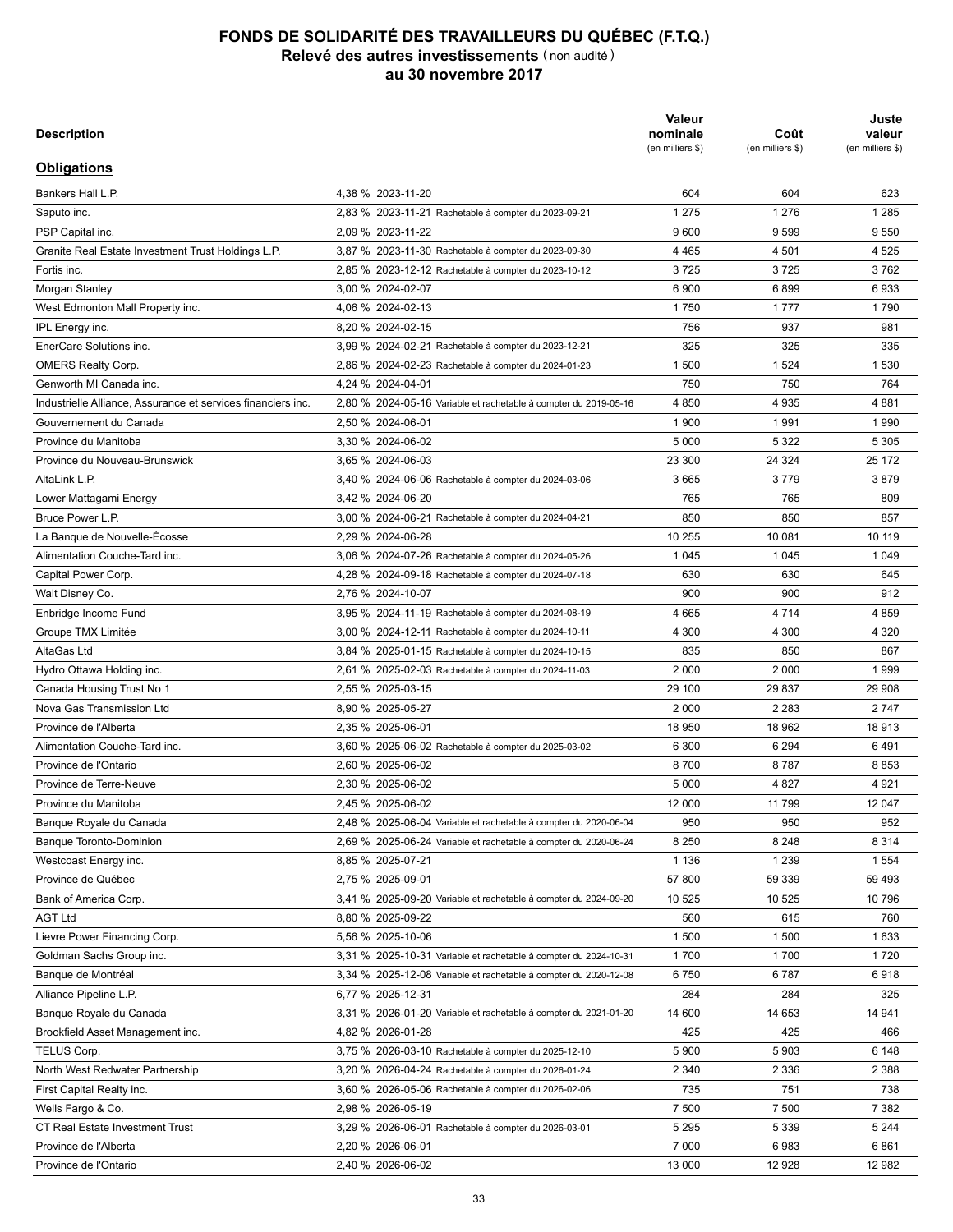| Description                                                  |                                                                  | Valeur<br>nominale<br>(en milliers \$) | Coût<br>(en milliers \$) | Juste<br>valeur<br>(en milliers \$) |
|--------------------------------------------------------------|------------------------------------------------------------------|----------------------------------------|--------------------------|-------------------------------------|
| <b>Obligations</b>                                           |                                                                  |                                        |                          |                                     |
| Province du Manitoba                                         | 2,55 % 2026-06-02                                                | 23 800                                 | 23 7 33                  | 23 9 26                             |
| Pembina Pipeline Corp.                                       | 3,71 % 2026-08-11 Rachetable à compter du 2026-05-11             | 2760                                   | 2759                     | 2808                                |
| <b>Bell Canada</b>                                           | 2,90 % 2026-08-12 Rachetable à compter du 2026-05-12             | 5 500                                  | 5487                     | 5 3 8 5                             |
| Province de Québec                                           | 2,50 % 2026-09-01                                                | 2 0 0 0                                | 1990                     | 2014                                |
| Canada Housing Trust No 1                                    | 1,90 % 2026-09-15                                                | 46 950                                 | 45 081                   | 45 718                              |
| Banque Royale du Canada                                      | 3,45 % 2026-09-29 Variable et rachetable à compter du 2021-09-29 | 7 100                                  | 7 2 7 8                  | 7 2 9 6                             |
| Canadian Natural Resources Ltd                               | 3,42 % 2026-12-01 Rachetable à compter du 2026-09-01             | 735                                    | 735                      | 730                                 |
| La Banque de Nouvelle-Écosse                                 | 2,62 % 2026-12-02                                                | 1715                                   | 1705                     | 1706                                |
| Capital Desjardins inc.                                      | 4,95 % 2026-12-15 Variable et rachetable à compter du 2021-12-15 | 5 0 0 0                                | 5618                     | 5479                                |
| <b>Brookfield Renewable Partners ULC</b>                     | 3,63 % 2027-01-15 Rachetable à compter du 2026-10-15             | 4 0 0 0                                | 4 0 1 1                  | 4 0 28                              |
| Industrielle Alliance, Assurance et services financiers inc. | 2,64 % 2027-02-23 Variable et rachetable à compter du 2022-02-23 | 1725                                   | 1725                     | 1 7 2 4                             |
| Shaw Communications inc.                                     | 3,80 % 2027-03-01 Rachetable à compter du 2026-12-01             | 2855                                   | 2856                     | 2939                                |
| Husky Energy inc.                                            | 3,60 % 2027-03-10 Rachetable à compter du 2026-12-10             | 550                                    | 549                      | 554                                 |
| Brookfield Asset Management inc.                             | 3,80 % 2027-03-16 Rachetable à compter du 2026-12-16             | 6 2 3 5                                | 6 2 3 9                  | 6 3 5 9                             |
| bcIMC Realty Corp.                                           | 3,00 % 2027-03-31 Rachetable à compter du 2026-12-31             | 1 300                                  | 1 300                    | 1 3 1 6                             |
| Alectra inc.                                                 | 2,49 % 2027-05-17 Rachetable à compter du 2027-02-17             | 6 200                                  | 6 200                    | 6 0 9 5                             |
| North West Redwater Partnership                              |                                                                  | 5 600                                  | 5 5 8 7                  | 5480                                |
| Province de l'Alberta                                        | 2,80 % 2027-06-01 Rachetable à compter du 2027-03-01             |                                        |                          |                                     |
|                                                              | 2,55 % 2027-06-01                                                | 33 000                                 | 32 828                   | 33 049                              |
| Province de l'Ontario                                        | 2,60 % 2027-06-02                                                | 18 200                                 | 18 230                   | 18 363                              |
| Pembina Pipeline Corp.                                       | 4,24 % 2027-06-15 Rachetable à compter du 2027-03-15             | 3 0 8 0                                | 3 2 1 7                  | 3 2 2 8                             |
| <b>CT Real Estate Investment Trust</b>                       | 3,47 % 2027-06-16 Rachetable à compter du 2027-03-16             | 3 0 0 0                                | 3 0 0 0                  | 2976                                |
| Province du Nouveau-Brunswick                                | 2,35 % 2027-08-14                                                | 10 000                                 | 9997                     | 9 7 7 4                             |
| Ville de Montréal                                            | 3,00 % 2027-09-01                                                | 8 2 8 5                                | 8 3 2 0                  | 8491                                |
| <b>Bell Canada</b>                                           | 7,00 % 2027-09-24                                                | 445                                    | 427                      | 575                                 |
| <b>Bell Canada</b>                                           | 3,60 % 2027-09-29 Rachetable à compter du 2027-06-29             | 7 2 3 0                                | 7 2 0 9                  | 7 3 9 3                             |
| <b>OMERS Realty Corp.</b>                                    | 3,24 % 2027-10-04 Rachetable à compter du 2027-07-04             | 4 3 4 5                                | 4 3 4 5                  | 4 4 7 3                             |
| <b>Toromont Industries Ltd</b>                               | 3,84 % 2027-10-27 Rachetable à compter du 2027-07-27             | 600                                    | 600                      | 617                                 |
| Loblaw Companies Ltd                                         | 6,65 % 2027-11-08                                                | 400                                    | 489                      | 504                                 |
| Union Gas Ltd                                                | 2,88 % 2027-11-22 Rachetable à compter du 2027-08-22             | 880                                    | 879                      | 890                                 |
| Sun Life Financial inc.                                      | 2,75 % 2027-11-23 Variable et rachetable à compter du 2022-11-23 | 975                                    | 975                      | 979                                 |
| Municipal Finance Authority of British Columbia              | 4,95 % 2027-12-01                                                | 9 500                                  | 11 093                   | 11 4 36                             |
| Fairfax Financial Holdings Ltd                               | 4,25 % 2027-12-06 Rachetable à compter du 2027-09-06             | 6 2 5 0                                | 6 2 5 1                  | 6 2 5 1                             |
| Metro inc.                                                   | 3,39 % 2027-12-06 Rachetable à compter du 2027-09-06             | 4 200                                  | 4 198                    | 4 1 9 8                             |
| Loblaw Companies Ltd                                         | 6,45 % 2028-02-09                                                | 3 2 4 0                                | 3 3 2 3                  | 4 0 2 2                             |
| TransCanada PipeLines Ltd                                    | 3,39 % 2028-03-15 Rachetable à compter du 2027-12-15             | 2 2 1 5                                | 2 2 1 4                  | 2 2 9 1                             |
| AIMCo Realty Investors L.P.                                  | 3,04 % 2028-06-01 Rachetable à compter du 2028-03-01             | 2 0 0 0                                | 2 0 0 0                  | 2014                                |
| Industrielle Alliance, Assurance et services financiers inc. | 3,30 % 2028-09-15 Variable et rachetable à compter du 2023-09-15 | 2 2 5 0                                | 2 2 5 0                  | 2 3 0 5                             |
| Sun Life Financial inc.                                      | 3,05 % 2028-09-19 Variable et rachetable à compter du 2023-09-19 | 13 670                                 | 13712                    | 13828                               |
| Melancthon Wolfe Wind L.P.                                   | 3,83 % 2028-12-31                                                | 992                                    | 993                      | 1017                                |
| Loblaw Companies Ltd                                         | 6,50 % 2029-01-22                                                | 1 1 7 2                                | 1 1 3 9                  | 1461                                |
| Province de l'Ontario                                        | 6,50 % 2029-03-08                                                | 44 100                                 | 56 677                   | 60 578                              |
| Bell Canada                                                  | 6,55 % 2029-05-01                                                | 2 1 4 3                                | 1952                     | 2718                                |
| Province de la Colombie-Britannique                          | 5,70 % 2029-06-18                                                | 22 000                                 | 27 337                   | 28 780                              |
| Banque Toronto-Dominion                                      | 3,22 % 2029-07-25 Variable et rachetable à compter du 2024-07-25 | 8750                                   | 8780                     | 8831                                |
| Manulife Financial Corp.                                     | 3,05 % 2029-08-20 Variable et rachetable à compter du 2024-08-20 | 10 025                                 | 10 0 26                  | 10 066                              |
| Province du Manitoba                                         | 3,25 % 2029-09-05                                                | 4 8 5 0                                | 5 0 2 9                  | 5 0 8 6                             |
| Ontario School Boards Financing Corp.                        | 5,48 % 2029-11-26                                                | 1481                                   | 1481                     | 1695                                |
| Hydro One inc.                                               | 7,35 % 2030-06-03                                                | 1 9 0 2                                | 2 104                    | 2700                                |
| Greater Toronto Airports Authority                           | 7,05 % 2030-06-12                                                | 3 4 3 7                                | 3516                     | 4 9 4 1                             |
| Enbridge inc.                                                | 7,22 % 2030-07-24                                                | 3 0 5 0                                | 3 603                    | 3911                                |
| Ontario School Boards Financing Corp.                        | 4,79 % 2030-08-08                                                | 1987                                   | 1987                     | 2 1 6 8                             |
| Gaz Métro inc.                                               | 7,05 % 2030-10-30                                                | 1 0 0 0                                | 999                      | 1406                                |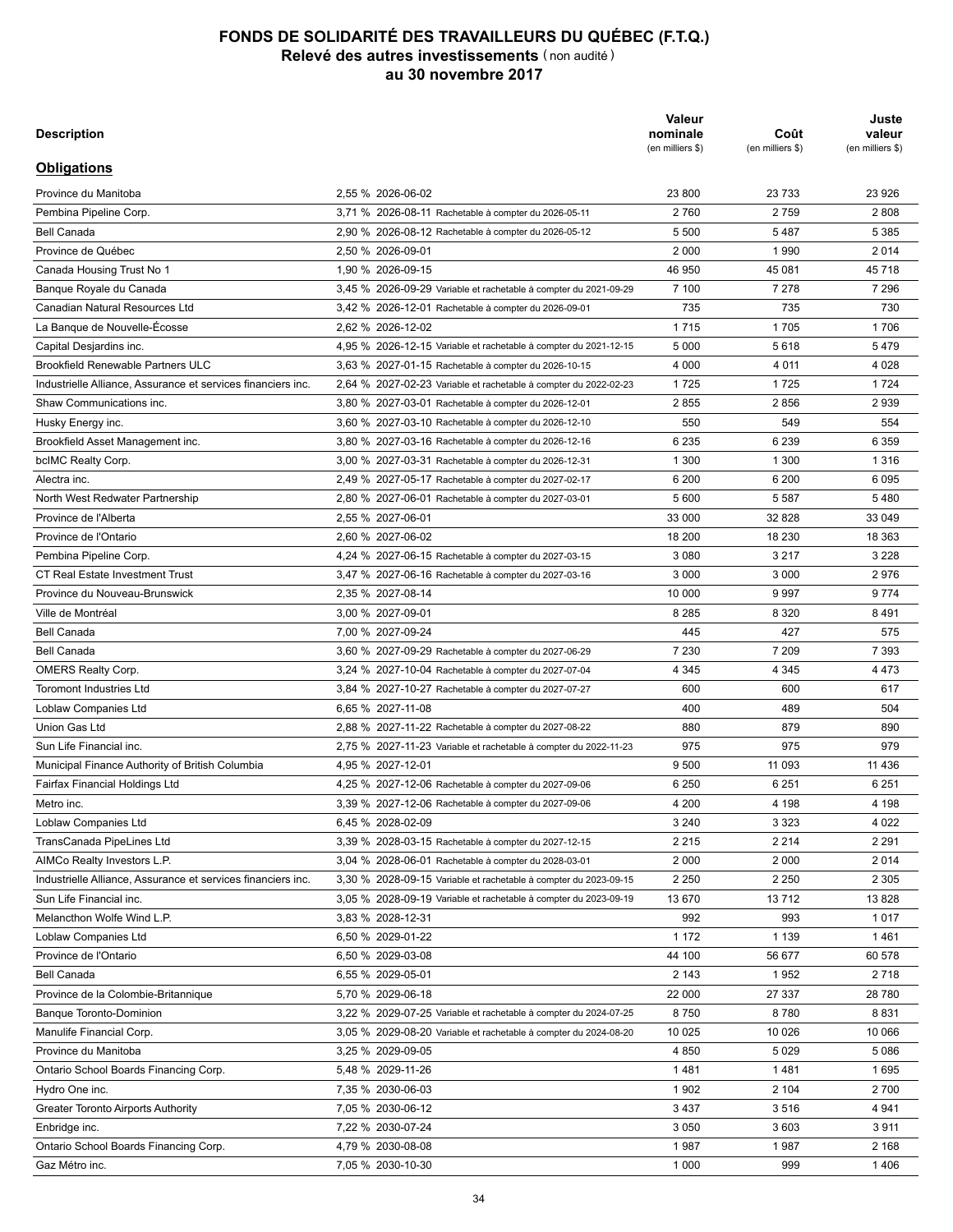| <b>Description</b>                                             |                                                                  | Valeur<br>nominale<br>(en milliers \$) | Coût<br>(en milliers \$) | Juste<br>valeur<br>(en milliers \$) |
|----------------------------------------------------------------|------------------------------------------------------------------|----------------------------------------|--------------------------|-------------------------------------|
| <b>Obligations</b>                                             |                                                                  |                                        |                          |                                     |
| TransCanada PipeLines Ltd                                      | 6.50 % 2030-12-09                                                | 1 1 1 5                                | 1 0 3 9                  | 1433                                |
| Banque Toronto-Dominion                                        | 4,86 % 2031-03-04 Variable et rachetable à compter du 2026-03-04 | 2 2 2 5                                | 2 3 9 7                  | 2483                                |
| <b>Bell Canada</b>                                             | 7,85 % 2031-04-02                                                | 237                                    | 270                      | 333                                 |
| Ontario School Boards Financing Corp.                          | 5,07 % 2031-04-18                                                | 1 2 3 9                                | 1 2 3 9                  | 1 3 7 5                             |
| Province de l'Ontario                                          | 6.20 % 2031-06-02                                                | 21 600                                 | 27 830                   | 30 050                              |
| Greater Toronto Airports Authority                             | 7,10 % 2031-06-04                                                | 610                                    | 655                      | 895                                 |
| Aéroport de Montréal                                           | 6.95 % 2032-04-16                                                | 1 5 5 6                                | 1 605                    | 2 0 6 9                             |
| Hydro One inc.                                                 | 6,93 % 2032-06-01                                                | 2575                                   | 3 0 4 4                  | 3646                                |
| Province de Québec                                             | 6,25 % 2032-06-01                                                | 15 100                                 | 20 5 26                  | 21 381                              |
| North Battleford Power L.P.                                    | 4,96 % 2032-12-31                                                | 563                                    | 563                      | 630                                 |
| Province de l'Ontario                                          | 5,85 % 2033-03-08                                                | 24 000                                 | 32 892                   | 33 067                              |
| 55 Ontario School Board Trust                                  | 5,90 % 2033-06-02                                                | 6 2 6 5                                | 6 3 8 4                  | 8 3 9 0                             |
| SEC L.P. and Arci Ltd                                          | 5.19 % 2033-08-29                                                | 429                                    | 429                      | 447                                 |
| Aéroport de Montréal                                           | 6,55 % 2033-10-11                                                | 2 600                                  | 2953                     | 3738                                |
| Financement-Québec                                             | 5.25 % 2034-06-01                                                | 17614                                  | 18763                    | 22 934                              |
| University of Ontario Institute of Technology                  | 6.35 % 2034-10-15                                                | 3853                                   | 3913                     | 4616                                |
| FortisAlberta inc.                                             | 6.22 % 2034-10-31                                                | 525                                    | 672                      | 713                                 |
| CU inc.                                                        | 5,90 % 2034-11-20                                                | 820                                    | 1 0 4 9                  | 1 0 8 6                             |
| Hydro-Québec                                                   | 6.50 % 2035-02-15                                                | 20 040                                 | 24 612                   | 29 8 84                             |
| North West Redwater Partnership                                | 3,65 % 2035-06-01 Rachetable à compter du 2034-12-01             | 2925                                   | 2924                     | 2961                                |
| Province de l'Ontario                                          | 5,60 % 2035-06-02                                                | 7 2 5 0                                | 9 2 8 6                  | 9986                                |
| Brookfield Asset Management inc.                               | 5,95 % 2035-06-14                                                | 1 0 6 0                                | 1055                     | 1 2 5 0                             |
| Ville de Montréal                                              | 3,15 % 2036-12-01                                                | 10 000                                 | 9979                     | 10 040                              |
| Enbridge inc.                                                  | 5,08 % 2036-12-19                                                | 1690                                   | 1911                     | 1949                                |
| Toronto Community Housing Corp.                                | 4,88 % 2037-05-11                                                | 1 200                                  | 1 200                    | 1463                                |
| Gouvernement du Canada                                         | 5,00 % 2037-06-01                                                | 18 900                                 | 25 7 54                  | 27 344                              |
| North West Redwater Partnership                                | 4,75 % 2037-06-01 Rachetable à compter du 2036-12-01             | 2 0 0 0                                | 1969                     | 2 2 9 8                             |
|                                                                | 4,70 % 2037-06-01                                                | 6 0 0 0                                | 6010                     | 7 2 8 4                             |
| Ontario Infrastructure Projects Corp.<br>Province de l'Ontario | 4,70 % 2037-06-02                                                | 26 800                                 | 31 378                   | 33 986                              |
|                                                                | 4,70 % 2037-06-18                                                | 22 000                                 |                          | 28 164                              |
| Province de la Colombie-Britannique                            |                                                                  |                                        | 25 4 52                  |                                     |
| Province de Québec                                             | 5,00 % 2038-12-01                                                | 26 250                                 | 29 671                   | 34 832                              |
| North West Redwater Partnership                                | 4,35 % 2039-01-10 Rachetable à compter du 2038-07-10             | 55                                     | 55                       | 60                                  |
| Rogers Communications inc.                                     | 6,68 % 2039-11-04                                                | 1 0 4 0                                | 1 2 1 4                  | 1403                                |
| Canadian Pacific Railway Co.                                   | 6,45 % 2039-11-17                                                | 450                                    | 537                      | 632                                 |
| Enbridge inc.                                                  | 5,33 % 2040-04-06                                                | 375                                    | 453                      | 451                                 |
| Canada Post Corp.                                              | 4,36 % 2040-07-16                                                | 3 0 0 0                                | 3 0 0 0                  | 3708                                |
| Hydro One inc.                                                 | 5,49 % 2040-07-16                                                | 4 5 20                                 | 5798                     | 5 9 0 1                             |
| 407 International inc.                                         | 7,13 % 2040-07-26                                                | 1690                                   | 1802                     | 2 5 6 4                             |
| Winnipeg Airport Authority inc.                                | 5,21 % 2040-09-28                                                | 1 0 9 5                                | 1 0 9 5                  | 1 3 1 0                             |
| <b>Greater Toronto Airports Authority</b>                      | 5,30 % 2041-02-25                                                | 2 500                                  | 2 5 0 1                  | 3 4 0 4                             |
| Province du Manitoba                                           | 4,10 % 2041-03-05                                                | 2 9 0 0                                | 2 7 4 8                  | 3 4 0 2                             |
| Gouvernement du Canada                                         | 4,00 % 2041-06-01                                                | 13 800                                 | 17888                    | 18 235                              |
| Province de Nouvelle-Écosse                                    | 4,70 % 2041-06-01                                                | 9 2 0 0                                | 11 108                   | 11816                               |
| Province de l'Ontario                                          | 4,65 % 2041-06-02                                                | 50 800                                 | 63 857                   | 65 4 84                             |
| 407 International inc.                                         | 4,45 % 2041-11-15                                                | 1 2 5 0                                | 1 3 6 3                  | 1446                                |
| TransCanada PipeLines Ltd                                      | 4,55 % 2041-11-15                                                | 1430                                   | 1436                     | 1568                                |
| Province de Québec                                             | 5,00 % 2041-12-01                                                | 7 0 0 0                                | 8814                     | 9481                                |
| Manulife Finance Delaware L.P.                                 | 5,06 % 2041-12-15 Variable et rachetable à compter du 2036-12-15 | 1 0 0 0                                | 1 1 3 3                  | 1 1 2 3                             |
| EPCOR Utilities inc.                                           | 4,55 % 2042-02-28                                                | 3 500                                  | 3492                     | 4 103                               |
| <b>OPB Finance Trust</b>                                       | 3,89 % 2042-07-04                                                | 2620                                   | 2629                     | 2873                                |
| Enbridge inc.                                                  | 4,24 % 2042-08-27                                                | 3 4 5 0                                | 3 2 4 9                  | 3 3 1 0                             |
| Aéroport de Montréal                                           | 3,92 % 2042-09-26                                                | 1400                                   | 1 3 9 5                  | 1586                                |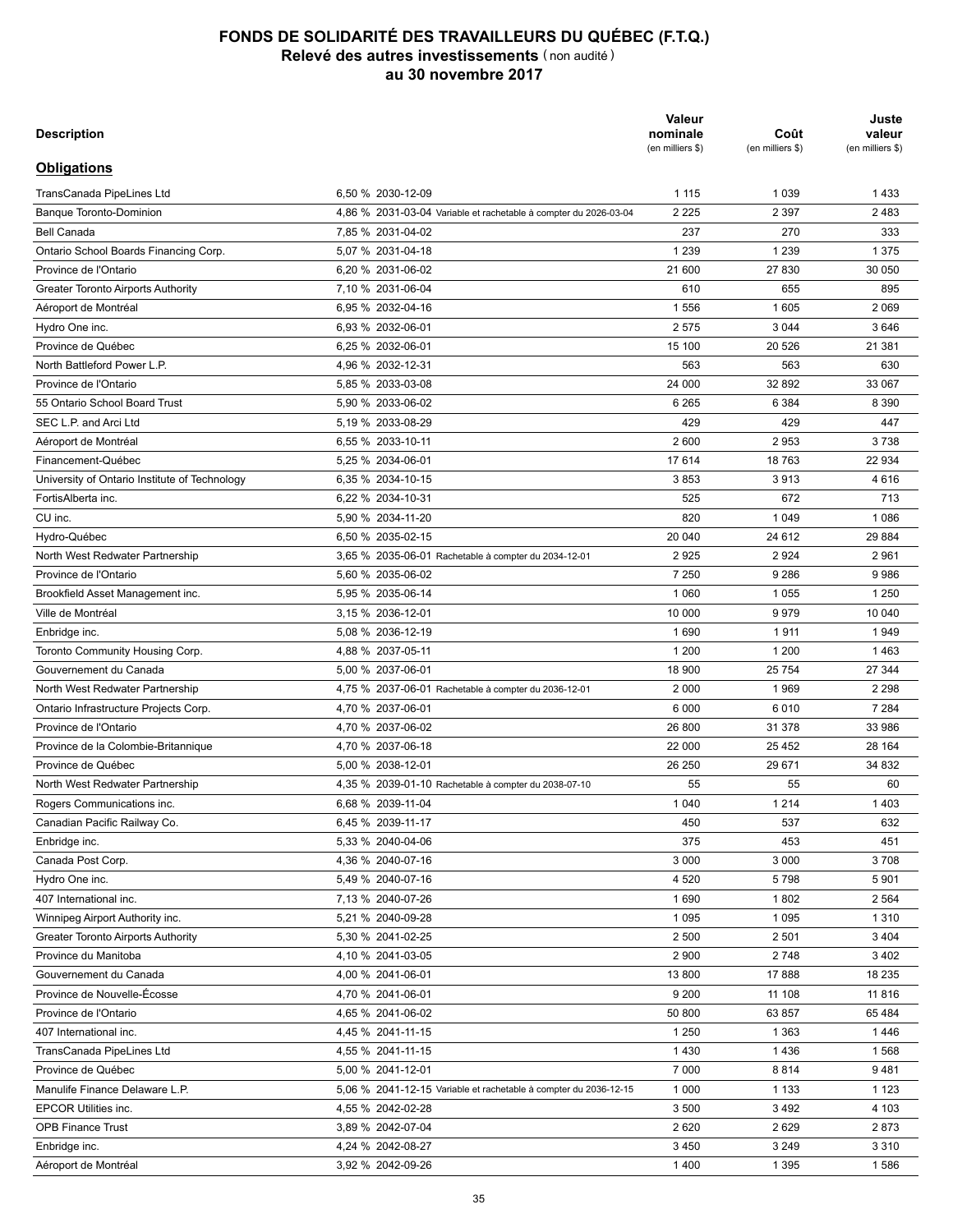| <b>Description</b>                  |                                                                                                              | Valeur<br>nominale<br>(en milliers \$) | Coût<br>(en milliers \$) | Juste<br>valeur<br>(en milliers \$) |
|-------------------------------------|--------------------------------------------------------------------------------------------------------------|----------------------------------------|--------------------------|-------------------------------------|
| <b>Obligations</b>                  |                                                                                                              |                                        |                          |                                     |
| Pembina Pipeline Corp.              | 4.75 % 2043-04-30 Rachetable à compter du 2042-10-30                                                         | 3 6 6 0                                | 3626                     | 3678                                |
| AltaLink L.P.                       | 4,92 % 2043-09-17                                                                                            | 1 1 8 5                                | 1 3 3 1                  | 1477                                |
| Hydro One inc.                      | 4,59 % 2043-10-09 Rachetable à compter du 2043-04-09                                                         | 2 0 0 0                                | 2 3 9 8                  | 2 3 5 7                             |
| TELUS Corp.                         | 5,15 % 2043-11-26                                                                                            | 1 3 3 5                                | 1416                     | 1484                                |
| Province de l'Alberta               | 3,45 % 2043-12-01                                                                                            | 4 0 0 0                                | 3792                     | 4 3 1 3                             |
| Ville de Toronto                    | 4,15 % 2044-03-10                                                                                            | 4 4 7 0                                | 4 4 4 4                  | 5 2 1 6                             |
| Enbridge inc.                       | 4,57 % 2044-03-11                                                                                            | 3 0 6 5                                | 3 0 6 5                  | 3 0 9 3                             |
| TELUS Corp.                         | 4,85 % 2044-04-05 Rachetable à compter du 2043-10-05                                                         | 3695                                   | 3 9 6 2                  | 3 9 5 0                             |
| Union Gas Ltd                       | 4,20 % 2044-06-02 Rachetable à compter du 2043-12-02                                                         | 4 500                                  | 4 4 5 8                  | 5 0 5 4                             |
| Hydro One inc.                      | 4,17 % 2044-06-06 Rachetable à compter du 2043-12-06                                                         | 2 0 0 0                                | 2 2 7 1                  | 2 2 2 1                             |
| CU inc.                             | 4,09 % 2044-09-02 Rachetable à compter du 2044-03-02                                                         | 5 0 0 0                                | 5 0 5 0                  | 5 5 2 3                             |
| 407 International inc.              | 3,65 % 2044-09-08 Rachetable à compter du 2044-03-08                                                         | 5400                                   | 5 3 0 1                  | 5579                                |
| Enbridge Income Fund                | 4,87 % 2044-11-21 Rachetable à compter du 2044-05-21                                                         | 150                                    | 150                      | 155                                 |
| Gaz Métro inc.                      | 3,30 % 2045-03-31 Rachetable à compter du 2044-09-30                                                         | 1 500                                  | 1499                     | 1459                                |
| Province de Nouvelle-Écosse         | 3,45 % 2045-06-01                                                                                            | 16 000                                 | 15 875                   | 17 280                              |
| Province de l'Ontario               | 3,45 % 2045-06-02                                                                                            | 66 360                                 | 69 789                   | 72 487                              |
| Province de la Saskatchewan         | 3,90 % 2045-06-02                                                                                            | 7 0 0 0                                | 7 0 5 3                  | 8 1 5 5                             |
| Aéroport de Montréal                | 3,92 % 2045-06-12 Rachetable à compter du 2044-12-12                                                         | 3 1 5 0                                | 3 1 5 0                  | 3589                                |
| CU inc.                             | 3.96 % 2045-07-27 Rachetable à compter du 2045-01-27                                                         | 1650                                   | 1 643                    | 1790                                |
| Toronto Hydro Corp.                 | 3,55 % 2045-07-28 Rachetable à compter du 2045-01-28                                                         | 1 2 5 0                                | 1 2 4 9                  | 1 2 6 9                             |
| Province du Manitoba                | 4,05 % 2045-09-05                                                                                            | 11 600                                 | 11 989                   | 13 707                              |
| Gouvernement du Canada              | 3,50 % 2045-12-01                                                                                            | 18 000                                 | 22 3 5 8                 | 22 673                              |
| Province de Québec                  | 3,50 % 2045-12-01                                                                                            | 20 000                                 | 22 007                   | 22 095                              |
| Enbridge Pipelines inc.             | 4,13 % 2046-08-09 Rachetable à compter du 2046-02-09                                                         | 5750                                   | 5707                     | 5925                                |
| Province de Terre-Neuve             | 3,30 % 2046-10-17                                                                                            | 3 0 0 0                                | 2814                     | 3 0 4 0                             |
| Province de l'Alberta               | 3,30 % 2046-12-01                                                                                            | 13 950                                 | 13 982                   | 14 714                              |
| Province de l'Ontario               | 2,90 % 2046-12-02                                                                                            | 5880                                   | 6 108                    | 5819                                |
| AltaLink L.P.                       | 3,72 % 2046-12-03 Rachetable à compter du 2046-06-03                                                         | 3670                                   | 3670                     | 3839                                |
| <b>Bell Canada</b>                  |                                                                                                              | 5 1 7 5                                | 5 1 5 4                  | 5 3 6 0                             |
| 407 International inc.              | 4,45 % 2047-02-27 Rachetable à compter du 2046-08-27<br>3,60 % 2047-05-21 Rachetable à compter du 2046-11-21 | 3 2 9 0                                | 3 2 6 5                  | 3 3 6 3                             |
|                                     |                                                                                                              |                                        |                          |                                     |
| Canadian National Railway Co.       | 3.60 % 2047-08-01 Rachetable à compter du 2047-02-01                                                         | 1 0 0 0                                | 1 0 2 2                  | 1019                                |
| TransCanada PipeLines Ltd           | 4,33 % 2047-09-16 Rachetable à compter du 2047-03-16                                                         | 3 2 7 5                                | 3 2 7 5                  | 3 4 8 5                             |
| Ville d'Ottawa                      | 3.25 % 2047-11-10                                                                                            | 7715                                   | 7702                     | 7820                                |
| CU inc.                             | 3,55 % 2047-11-22 Rachetable à compter du 2047-05-22                                                         | 3 0 0 0                                | 3 0 0 0                  | 3 0 4 7                             |
| <b>EPCOR Utilities inc.</b>         | 3,55 % 2047-11-27 Rachetable à compter du 2047-05-27                                                         | 2 0 0 0                                | 2 0 0 0                  | 2025                                |
| Enbridge Gas Distribution inc.      | 3,51 % 2047-11-29 Rachetable à compter du 2047-05-29                                                         | 3 0 5 5                                | 3 0 5 5                  | 3 0 7 2                             |
| Toronto Hydro Corp.                 | 3,49 % 2048-02-28 Rachetable à compter du 2047-08-28                                                         | 500                                    | 500                      | 504                                 |
| Province de l'Ontario               | 2,80 % 2048-06-02                                                                                            | 13 300                                 | 12 490                   | 12 9 29                             |
| Province de la Saskatchewan         | 3,30 % 2048-06-02                                                                                            | 21 800                                 | 22 173                   | 23 113                              |
| Province de la Colombie-Britannique | 2,80 % 2048-06-18                                                                                            | 19895                                  | 19 199                   | 19 606                              |
| Province du Manitoba                | 3,40 % 2048-09-05                                                                                            | 3 500                                  | 3585                     | 3741                                |
| Gouvernement du Canada              | 2,75 % 2048-12-01                                                                                            | 16 975                                 | 18 380                   | 18 955                              |
| Province de l'Alberta               | 3,05 % 2048-12-01                                                                                            | 15 000                                 | 14 583                   | 15 147                              |
| Province de Québec                  | 3,50 % 2048-12-01                                                                                            | 4 200                                  | 4 6 20                   | 4 6 8 7                             |
| Sun Life Capital Trust              | 7,09 % 2052-06-30 Rachetable à compter du 2032-06-30                                                         | 1 3 9 0                                | 1514                     | 1863                                |
| CU inc.                             | 4,21 % 2055-10-29                                                                                            | 1 1 7 5                                | 1 1 7 5                  | 1 3 3 7                             |
| TransCanada Trust                   | 4,65 % 2077-05-18 Variable et rachetable à compter du 2027-05-18                                             | 4 4 9 0                                | 4 4 9 0                  | 4 5 3 6                             |
| Enbridge inc.                       | 5,38 % 2077-09-27 Variable et rachetable à compter du 2027-09-27                                             | 875                                    | 875                      | 887                                 |
| <b>CIBC Capital Trust</b>           | 9,98 % 2108-06-30 Variable et rachetable à compter du 2019-06-30                                             | 7 0 0 0                                | 8996                     | 7793                                |
| La Banque de Nouvelle-Écosse        | 7,80 % 2108-06-30 Variable et rachetable à compter du 2019-06-30                                             | 11 500                                 | 12 314                   | 12 4 35                             |
| TD Capital Trust IV                 | 6,63 % 2108-06-30 Variable et rachetable à compter du 2021-06-30                                             | 2 500                                  | 2860                     | 2828                                |
| Manulife Financial Capital Trust II | 7,41 % 2108-12-31 Variable et rachetable à compter du 2019-12-31                                             | 6 5 0 5                                | 7 0 21                   | 7 1 5 1                             |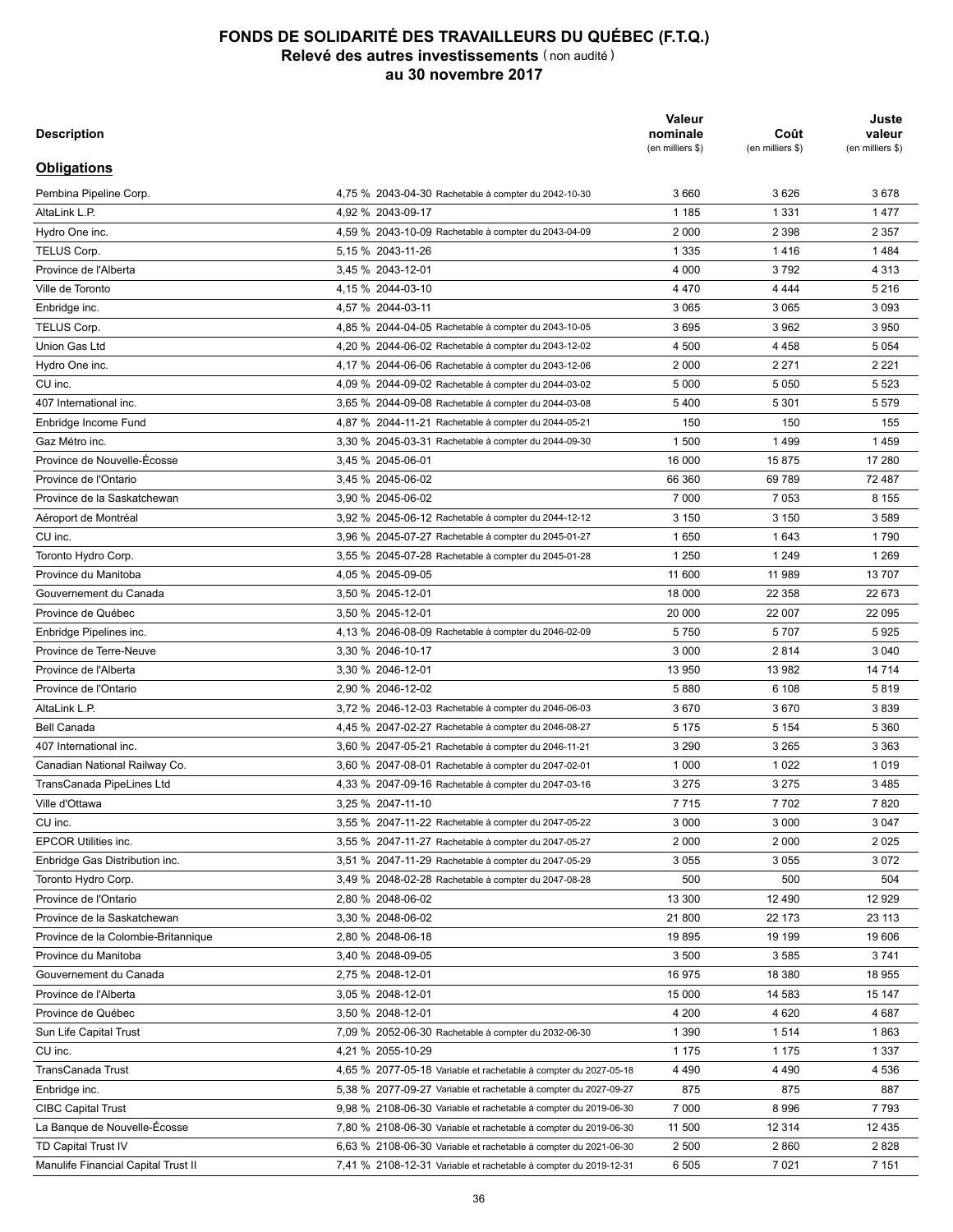| <b>Description</b>        |                                                                  | <b>Valeur</b><br>nominale<br>(en milliers \$) | Coût<br>(en milliers \$) | Juste<br>valeur<br>(en milliers \$) |
|---------------------------|------------------------------------------------------------------|-----------------------------------------------|--------------------------|-------------------------------------|
| <b>Obligations</b>        |                                                                  |                                               |                          |                                     |
| Sun Life Capital Trust II | 5.86 % 2108-12-31 Variable et rachetable à compter du 2019-12-31 | 1 235                                         | 388                      | 1318                                |
| Total - obligations       |                                                                  | 2622200                                       | 2751680                  | 2825253                             |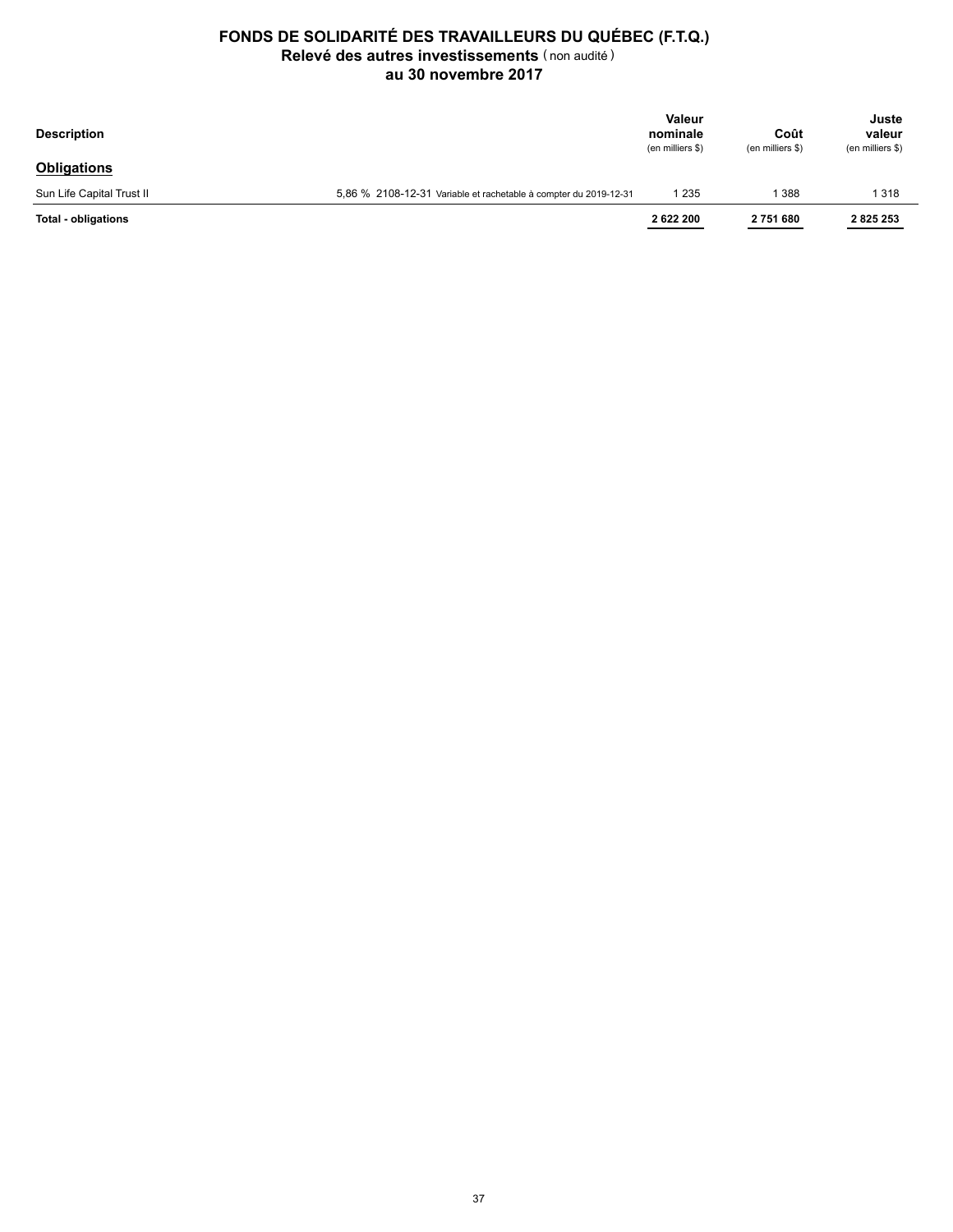| Description                                                      |                   | <b>Valeur</b><br>nominale<br>(en milliers \$) | Coût<br>(en milliers \$) | Juste<br>valeur<br>(en milliers \$) |
|------------------------------------------------------------------|-------------------|-----------------------------------------------|--------------------------|-------------------------------------|
| Instruments du marché monétaire                                  |                   |                                               |                          |                                     |
| Gouvernement du Canada, bon du trésor                            | 0.91 % 2017-12-05 | 440                                           | 439                      | 441                                 |
| Gouvernement du Canada, bon du trésor                            | 0.93 % 2017-12-08 | 75                                            | 75                       | 75                                  |
| Daimler Canada Finance inc., papier commercial                   | 1,24 % 2017-12-11 | 22 000                                        | 21 980                   | 21 991                              |
| La Banque de Nouvelle-Écosse, acceptation bancaire               | 1,19 % 2017-12-11 | 10 000                                        | 9991                     | 9996                                |
| Province de l'Ontario, bon du trésor                             | 1,10 % 2017-12-13 | 60                                            | 60                       | 60                                  |
| Gouvernement du Canada, bon du trésor                            | 0,84 % 2017-12-14 | 2 1 5 0                                       | 2 147                    | 2 1 4 9                             |
| Gouvernement du Canada, bon du trésor                            | 0.89 % 2017-12-14 | 3 3 2 5                                       | 3 3 2 0                  | 3 3 2 4                             |
| Gouvernement du Canada, bon du trésor                            | 0.95 % 2017-12-14 | 55                                            | 55                       | 55                                  |
| Banque Canadienne Impériale de Commerce,<br>acceptation bancaire | 0.93 % 2017-12-15 | 40                                            | 40                       | 40                                  |
| Société de transport de Montréal, papier commercial              | 1,36 % 2017-12-15 | 14 300                                        | 14 251                   | 14 293                              |
| Province de Québec, note promissoire                             | 1,14 % 2017-12-19 | 15 000                                        | 14 958                   | 14 992                              |
| Banque Royale du Canada, acceptation bancaire                    | 1,31 % 2017-12-20 | 7 900                                         | 7875                     | 7895                                |
| Province du Manitoba, bon du trésor                              | 1,05 % 2017-12-27 | 50                                            | 50                       | 50                                  |
| Banque Nationale du Canada, acceptation bancaire                 | 1.21 % 2018-01-05 | 10 000                                        | 9983                     | 9988                                |
| Province de l'Ontario, bon du trésor                             | 1,15 % 2018-01-10 | 10 000                                        | 9967                     | 9989                                |
| Gouvernement du Canada, bon du trésor                            | 0.85 % 2018-01-11 | 625                                           | 624                      | 624                                 |
| Gouvernement du Canada, bon du trésor                            | 0,90 % 2018-01-11 | 295                                           | 294                      | 295                                 |
| Province de Québec, bon du trésor                                | 1,14 % 2018-01-12 | 7 500                                         | 7475                     | 7491                                |
| Banque Canadienne Impériale de Commerce,<br>acceptation bancaire | 1.23 % 2018-01-22 | 10 400                                        | 10 378                   | 10 381                              |
| Province de l'Alberta, note promissoire                          | 1,02 % 2018-01-23 | 645                                           | 644                      | 644                                 |
| Gouvernement du Canada, bon du trésor                            | 0.82 % 2018-01-25 | 3955                                          | 3949                     | 3 9 5 0                             |
| Gouvernement du Canada, bon du trésor                            | 0.84 % 2018-01-25 | 430                                           | 429                      | 429                                 |
| Gouvernement du Canada, bon du trésor                            | 0,86 % 2018-01-25 | 1 0 5 0                                       | 1 0 4 8                  | 1 0 4 9                             |
| Province du Manitoba, bon du trésor                              | 1,04 % 2018-01-31 | 4 100                                         | 4 0 9 0                  | 4 0 9 3                             |
| Province de Québec, bon du trésor                                | 1,03 % 2018-02-02 | 46 000                                        | 45 900                   | 45 922                              |
| Province de Québec, note promissoire                             | 1,08 % 2018-02-07 | 175                                           | 174                      | 175                                 |
| Province de Québec, bon du trésor                                | 1,05 % 2018-02-09 | 10 000                                        | 9975                     | 9981                                |
| Banque Nationale du Canada, acceptation bancaire                 | 1,28 % 2018-02-12 | 10 000                                        | 9969                     | 9974                                |
| Société de transport de Montréal, papier commercial              | 1,28 % 2018-02-15 | 10 000                                        | 9973                     | 9976                                |
| Province de Québec, note promissoire                             | 1,07 % 2018-02-21 | 140                                           | 140                      | 140                                 |
| Banque Nationale du Canada, acceptation bancaire                 | 1,28 % 2018-02-22 | 5 0 0 0                                       | 4 9 8 4                  | 4 9 8 5                             |
| Gouvernement du Canada, bon du trésor                            | 0,82 % 2018-02-22 | 75                                            | 75                       | 75                                  |
| Province de l'Alberta, note promissoire                          | 1,02 % 2018-02-27 | 50                                            | 50                       | 50                                  |
| Banque Nationale du Canada, acceptation bancaire                 | 1,30 % 2018-02-28 | 12 200                                        | 12 161                   | 12 161                              |
| Banque Toronto-Dominion, acceptation bancaire                    | 1,30 % 2018-02-28 | 10 000                                        | 9968                     | 9968                                |
| Province de l'Ontario, bon du trésor                             | 1,02 % 2018-02-28 | 60                                            | 60                       | 60                                  |
| Province de Québec, note promissoire                             | 1,07 % 2018-03-07 | 30 185                                        | 30 085                   | 30 103                              |
| Province de Québec, bon du trésor                                | 1,17 % 2018-05-04 | 135                                           | 134                      | 134                                 |
| Province de Québec, bon du trésor                                | 1,22 % 2018-06-01 | 19 400                                        | 19 219                   | 19 287                              |
| Total - instruments du marché monétaire                          |                   | 277 815                                       | 276989                   | 277 285                             |